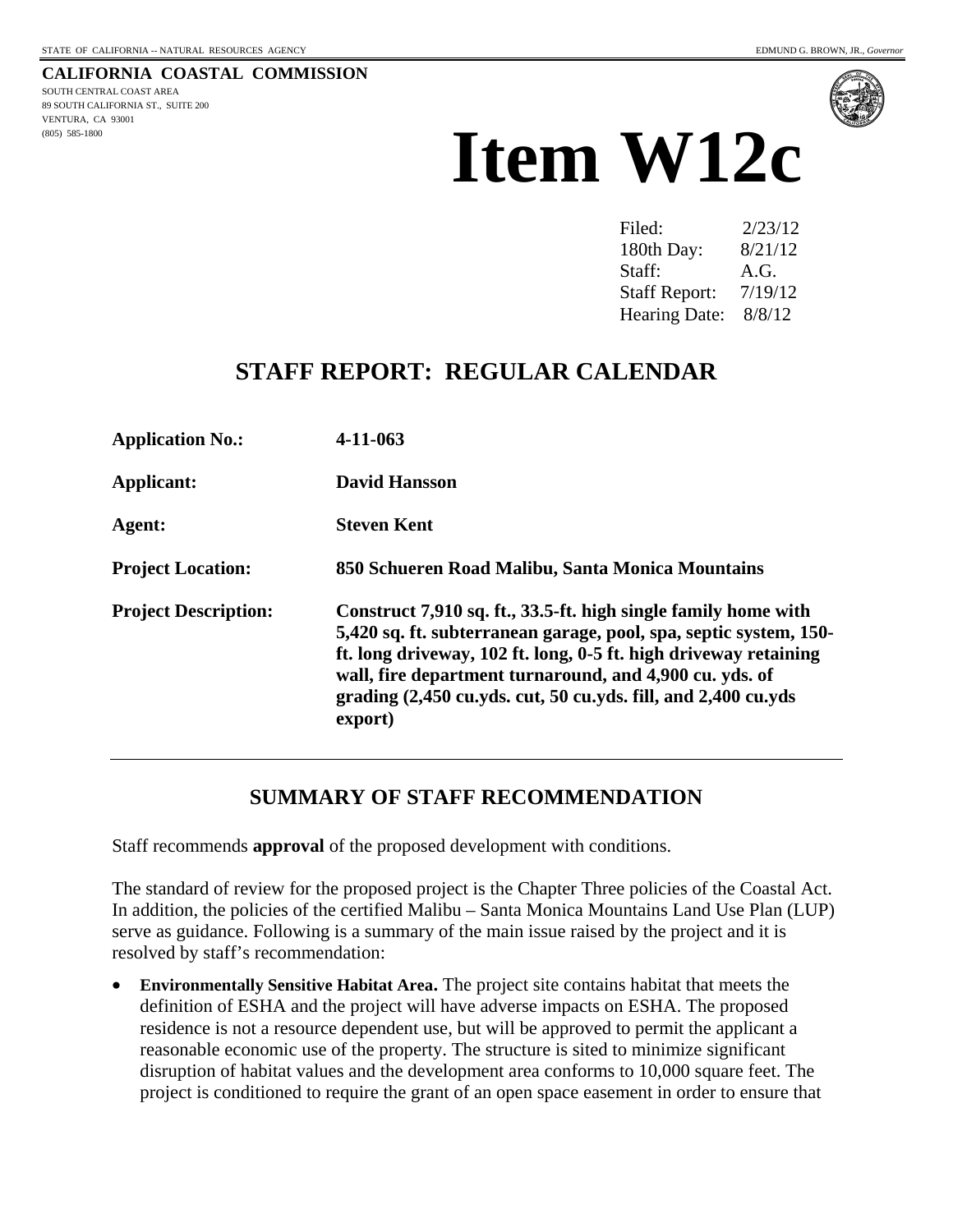the remaining ESHA on the site will be preserved. Mitigation is required for the loss of ESHA due to the development and the required fuel modification around structures.

 **VISUAL RESOURCES.** The proposed structure will be visible from public viewing areas and may adversely impact visual resources. There are no siting or design alternatives that would avoid or significantly reduce visual impacts. The project is conditioned to minimize the visual impact by requiring the structure to be finished in a color consistent with the surrounding landscape, by requiring windows be made of non-reflective glass, by the use of native landscaping, and by limiting night lighting.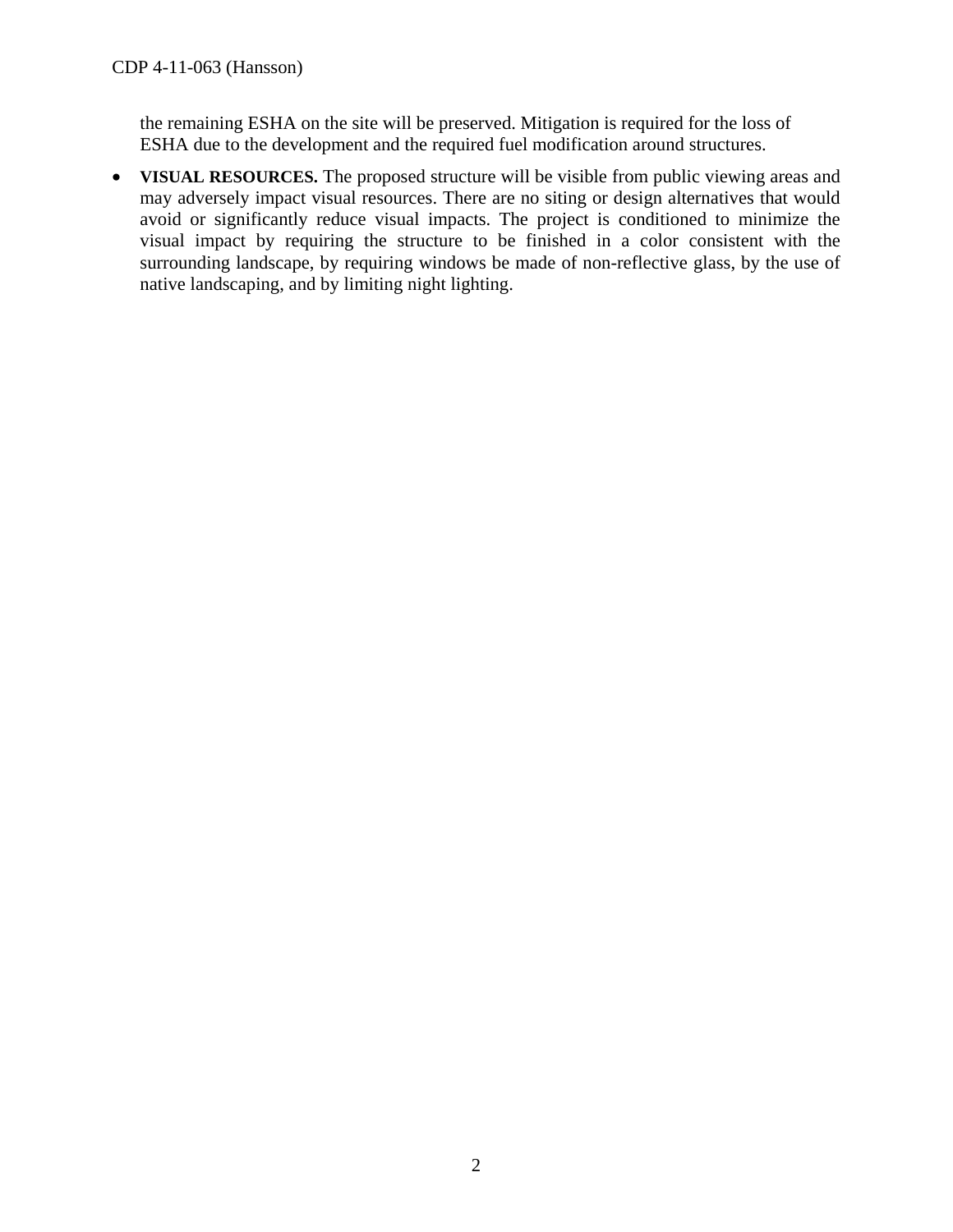## **TABLE OF CONTENTS**

| 1.              |  |
|-----------------|--|
| 2.              |  |
| 3.              |  |
| 4.              |  |
| 5.              |  |
| 6.              |  |
| 7.              |  |
| 8.              |  |
| 9.              |  |
| 10.             |  |
| 11.             |  |
| 12.             |  |
| 13.             |  |
| 14.             |  |
|                 |  |
| $\mathbf{A}$    |  |
| $\bf{B}$ .      |  |
| $\mathcal{C}$ . |  |
| D.              |  |
| E.              |  |
| F.              |  |
| G.              |  |
| H.              |  |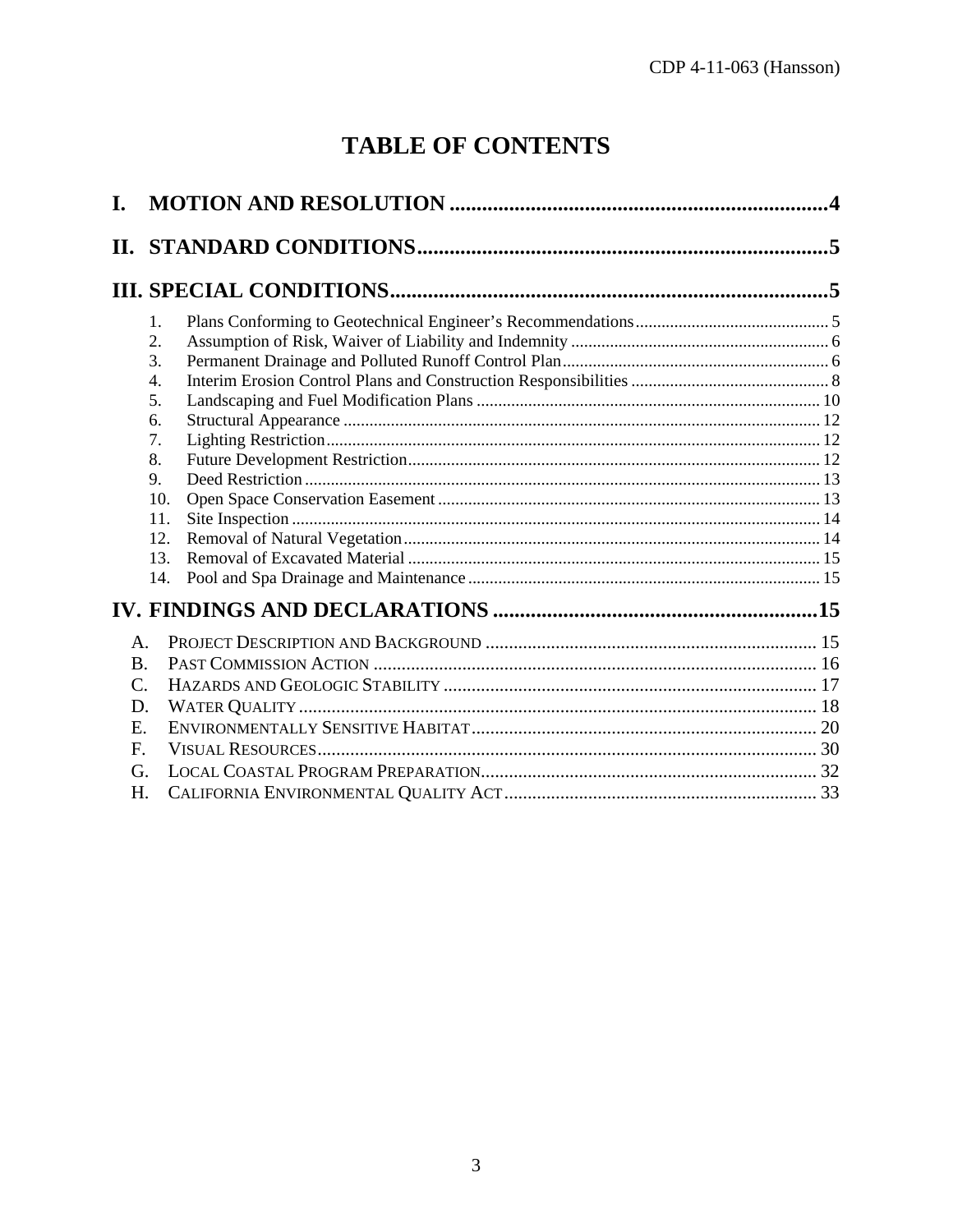## **APPENDICES**

Appendix 1 Substantive File Documents

## **EXHIBITS**

- Exhibit 1. Vicinity Map
- Exhibit 2. Parcel Map
- Exhibit 3. Site Plan depicting property boundaries
- Exhibit 4. Site Plan
- Exhibit 5. Garage/Basement Plan
- Exhibit 6. First Floor Plan
- Exhibit 7. Second Floor Plan
- Exhibit 8. Roof Plan
- Exhibit 9. North and South Elevations
- Exhibit 10. East and West Elevations
- Exhibit 11. Building Cross Sections
- Exhibit 12. Grading Plan
- Exhibit 13. Open Space Conservation Easement Area

**LOCAL APPROVALS RECEIVED:** County of Los Angeles Department of Regional Planning, Approval in Concept, dated 11/3/11; County of Los Angeles Environmental Health Services, Sewage Disposal System Conceptual Approval, dated 10/11/11; County of Los Angeles Fire Department, Preliminary Fuel Modification Plan Approval, dated 11/8/11; County of Los Angeles Fire Department, Fire Prevention Engineering Approval, dated 10/31/11; County of Los Angeles Department of Regional Planning approval of yard modification request for an over-height driveway within the front yard setback, dated 11/3/11; County of Los Angeles Department of Public Works, Preliminary Approval for Encroachment Permit, dated 12/29/11.

## <span id="page-3-0"></span>**I. MOTION AND RESOLUTION**

The staff recommends that the Commission adopt the following resolution:

#### **Motion:**

*I move that the Commission approve Coastal Development Permit No 4-11-063 pursuant to the staff recommendation.* 

Staff recommends a **YES** vote. Passage of this motion will result in approval of the permit as conditioned and adoption of the following resolution and findings. The motion passes only by affirmative vote of a majority of the Commissioners present.

#### <span id="page-3-1"></span>**Resolution:**

*The Commission hereby approves a coastal development permit for the proposed development and adopts the findings set forth below on grounds that the development as conditioned will be in conformity with the policies of Chapter 3 of*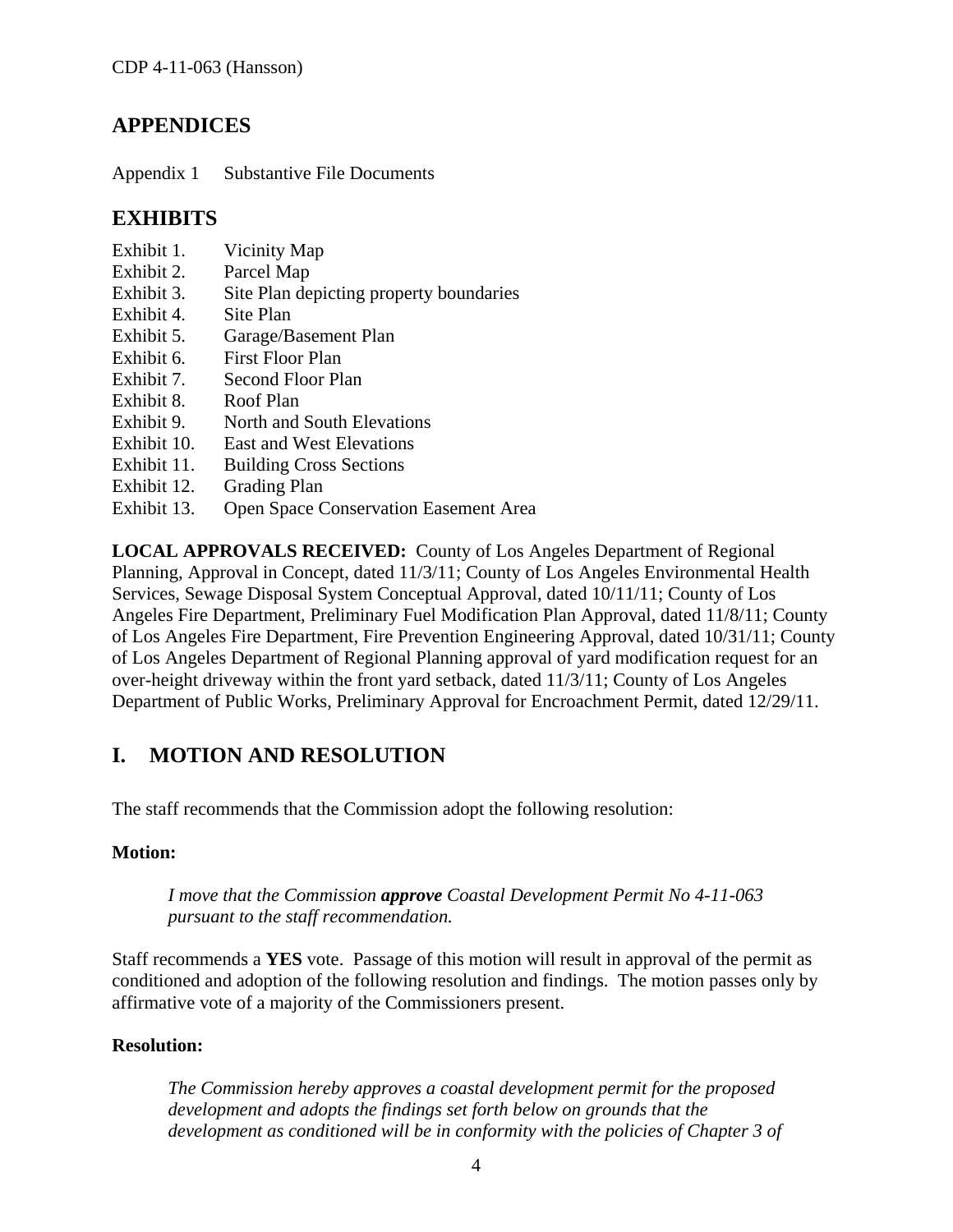*the Coastal Act and will not prejudice the ability of the local government having jurisdiction over the area to prepare a Local Coastal Program conforming to the provisions of Chapter 3. Approval of the permit complies with the California Environmental Quality Act because either 1) feasible mitigation measures and/or alternatives have been incorporated to substantially lessen any significant adverse effects of the development on the environment, or 2) there are no further feasible mitigation measures or alternatives that would substantially lessen any significant adverse impacts of the development on the environment.* 

## <span id="page-4-0"></span>**II. STANDARD CONDITIONS**

- **1. Notice of Receipt and Acknowledgment.** The permit is not valid and development shall not commence until a copy of the permit, signed by the permittee or authorized agent, acknowledging receipt of the permit and acceptance of the terms and conditions, is returned to the Commission office.
- **2. Expiration.** If development has not commenced, the permit will expire two years from the date on which the Commission voted on the application. Development shall be pursued in a diligent manner and completed in a reasonable period of time. Application for extension of the permit must be made prior to the expiration date.
- **3.** Interpretation. Any questions of intent or interpretation of any condition will be resolved by the Executive Director or the Commission.
- **4. Assignment.** The permit may be assigned to any qualified person, provided assignee files with the Commission an affidavit accepting all terms and conditions of the permit.
- **5. Terms and Conditions Run with the Land.** These terms and conditions shall be perpetual, and it is the intention of the Commission and the permittee to bind all future owners and possessors of the subject property to the terms and conditions.

## <span id="page-4-1"></span>**III. SPECIAL CONDITIONS**

#### <span id="page-4-2"></span>**1. Plans Conforming to Geotechnical Engineer's Recommendations**

By acceptance of this permit, the applicant agrees to comply with the recommendations contained in all of the geology, geotechnical, and/or soils reports referenced as Substantive File Documents. These recommendations, including recommendations concerning foundations, sewage disposal, and drainage, shall be incorporated into all final design and construction plans, which must be reviewed and approved by the consultant prior to commencement of development.

The final plans approved by the consultant shall be in substantial conformance with the plans approved by the Commission relative to construction, grading, and drainage. Any substantial changes in the proposed development approved by the Commission that may be required by the consultant shall require amendment(s) to the permit(s) or new Coastal Development Permit(s).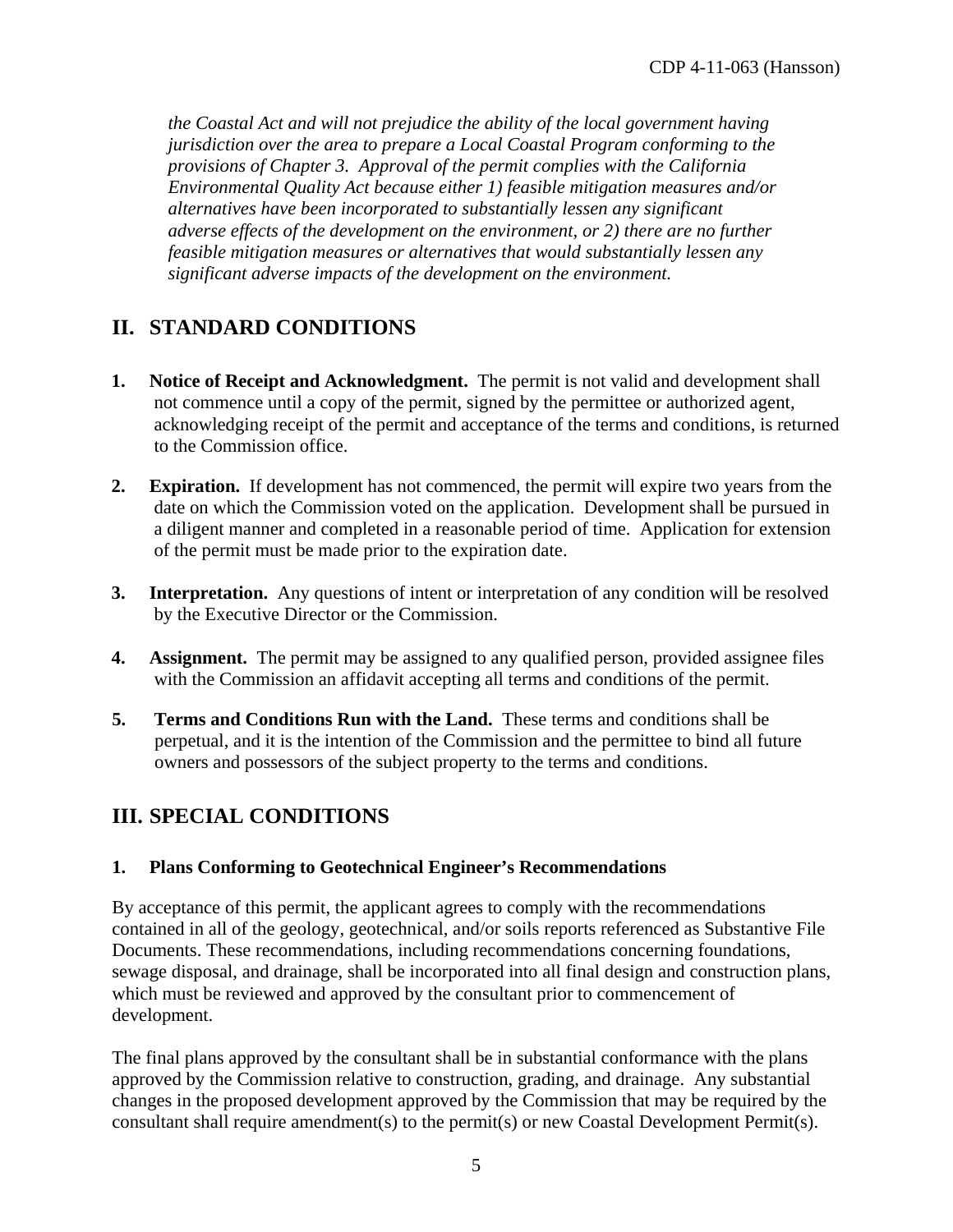#### <span id="page-5-0"></span>**2. Assumption of Risk, Waiver of Liability and Indemnity**

By acceptance of this permit, the applicant acknowledges and agrees (i) that the site may be subject to hazards from wildfire and erosion; (ii) to assume the risks to the applicant and the property that is the subject of this permit of injury and damage from such hazards in connection with this permitted development; (iii) to unconditionally waive any claim of damage or liability against the Commission, its officers, agents, and employees for injury or damage from such hazards; and (iv) to indemnify and hold harmless the Commission, its officers, agents, and employees with respect to the Commission's approval of the project against any and all liability, claims, demands, damages, costs (including costs and fees incurred in defense of such claims), expenses, and amounts paid in settlement arising from any injury or damage due to such hazards.

#### <span id="page-5-1"></span>**3. Permanent Drainage and Polluted Runoff Control Plan**

A. PRIOR TO ISSUANCE OF THE COASTAL DEVELOPMENT PERMIT, the applicant shall submit to the Executive Director, two (2) copies of a final Drainage and Runoff Control Plan for the post-construction project site, prepared by a qualified licensed professional. The Plan shall include detailed drainage and runoff control plans with supporting calculations. The plans shall incorporate long-term post-construction Best Management Practices (BMPs) that protect water quality and minimize increases in runoff volume and rate in the project design of developments in the following order of priority:

a. Site Design BMPs: Project design features that reduce the creation or severity of potential pollutant sources, or reduce the alteration of the project site's natural stormwater flow regime. Examples are minimizing impervious surfaces, preserving native vegetation, and minimizing grading.

b. Source Control BMPs: Methods that reduce potential pollutants at their sources and/or avoid entrainment of pollutants in runoff, including schedules of activities, prohibitions of practices, maintenance procedures, managerial practices, or operational practices. Examples are covering outdoor storage areas, use of efficient irrigation, and minimizing the use of landscaping chemicals.

c. Treatment Control BMPs: Systems designed to remove pollutants from stormwater, by gravity settling of particulate pollutants, filtration, biological uptake, media adsorption, or any other physical, biological, or chemical process. Examples are vegetated swales, detention basins, and storm drain inlet filters. Where post-construction treatment of stormwater runoff is required, treatment control BMPs (or suites of BMPs) shall, at a minimum, be sized and designed to treat, infiltrate, or filter stormwater runoff from each storm event, up to and including the 85th percentile, 24-hour storm event for volume-based BMPs, or the 85th percentile, 1-hour storm event (with an appropriate safety factor of 2 or greater) for flow-based BMPs.

The qualified licensed professional shall certify in writing that the final Drainage and Runoff Control Plan is in substantial conformance with the following minimum requirements:

(1) Projects shall incorporate Low Impact Development (LID) techniques in order to minimize stormwater quality and quantity impacts from development, unless a credible and compelling explanation is provided as to why such features are not feasible and/or appropriate. LID strategies use small-scale integrated and distributed management practices, including minimizing impervious surfaces, infiltrating stormwater close to its source, and preservation of permeable soils and native vegetation.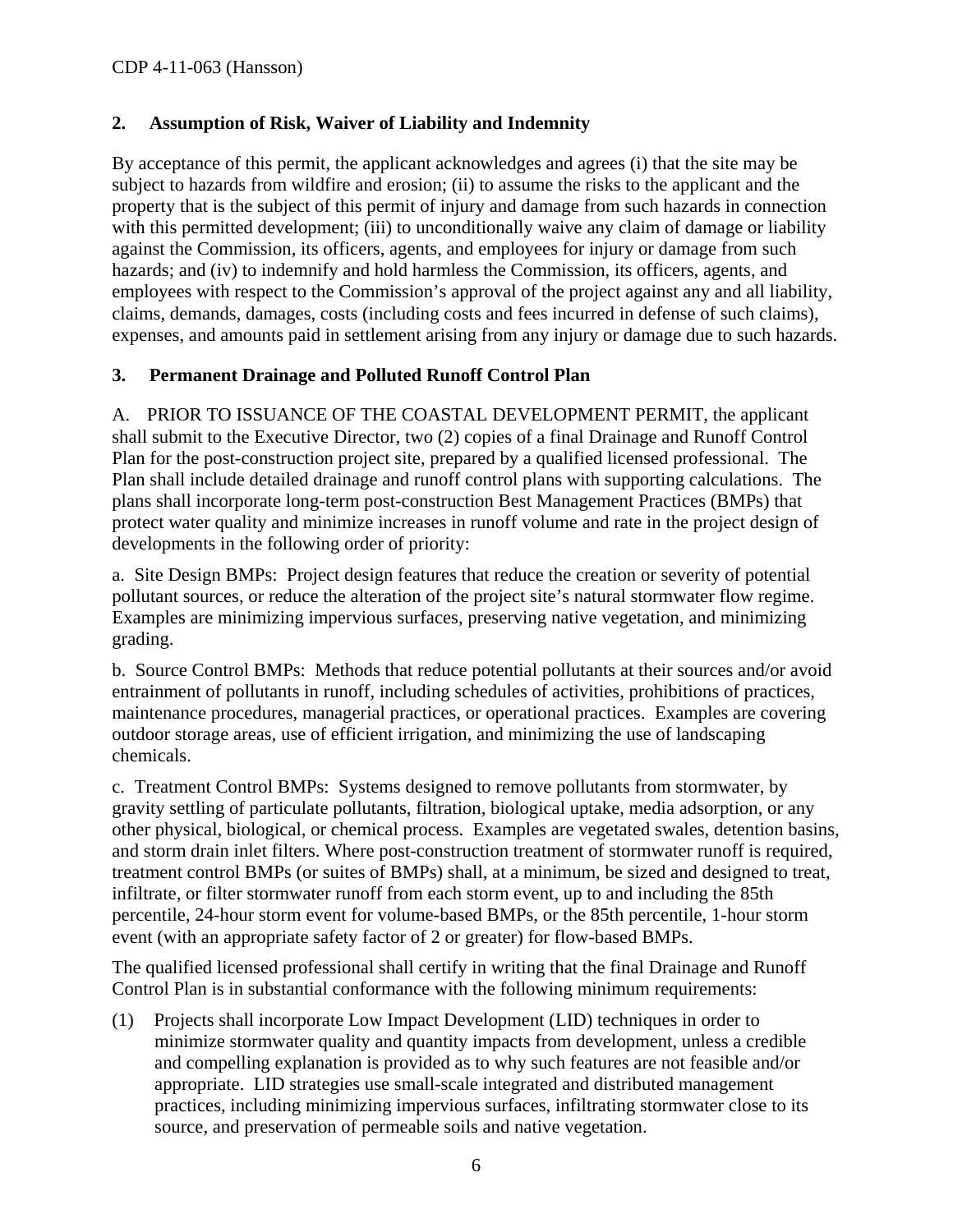- (2) Post-development runoff rates from the site shall be maintained at levels similar to predevelopment conditions.
- (3) Selected BMPs shall consist, or primarily consist, of site design elements and/or landscape based systems or features that serve to maintain site permeability, avoid directly connected impervious area and/or retain, infiltrate, or filter runoff from rooftops, driveways and other hardscape areas, where feasible. Examples of such features include but are not limited to porous pavement, pavers, rain gardens, vegetated swales, infiltration trenches, cisterns.
- (4) Landscape plants shall have low water and chemical treatment demands and be consistent with **Special Condition 5, Landscaping and Fuel Modification Plans**. An efficient irrigation system designed based on hydrozones and utilizing drip emitters or micro-sprays or other efficient design shall be utilized for any landscaping requiring water application.
- (5) All slopes shall be stabilized in accordance with provisions contained in the Landscaping and/or Interim Erosion and Sediment Control Condition for this Coastal Development Permit and, if applicable, in accordance with engineered plans prepared by a qualified licensed professional.
- (6) Runoff shall be discharged from the developed site in a non-erosive manner. Energy dissipating measures shall be installed where needed to prevent erosion. Plan details and cross sections for any rock rip-rap and/or other energy dissipating devices or structures associated with the drainage system shall be prepared by a qualified licensed professional. The drainage plans shall specify, the location, dimensions, cubic yards of rock, etc. for the any velocity reducing structure with the supporting calculations showing the sizing requirements and how the device meets those sizing requirements. The qualified, licensed professional shall ensure that all energy dissipaters use the minimum amount of rock and/or other hardscape necessary to protect the site from erosion.
- (7) All BMPs shall be operated, monitored, and maintained in accordance with manufacturer's specifications where applicable, or in accordance with well recognized technical specifications appropriate to the BMP for the life of the project and at a minimum, all structural BMPs shall be inspected, cleaned-out, and where necessary, repaired prior to the onset of the storm season (October 15th each year) and at regular intervals as necessary between October  $15<sup>th</sup>$  and April  $15<sup>th</sup>$  of each year. Debris and other water pollutants removed from structural BMP(s) during clean-out shall be contained and disposed of in a proper manner.
- (9) For projects located on a hillside, slope, or which may otherwise be prone to geologic instability, site drainage and BMP selection shall be developed concurrent with the preliminary development design and grading plan, and final drainage plans shall be approved by a licensed geotechnical engineer or engineering geologist.
- (10) Should any of the project's surface or subsurface drainage/filtration structures or other BMPs fail or result in increased erosion, the applicant/landowner or successor-ininterest shall be responsible for any necessary repairs to the drainage/filtration system or BMPs and restoration of the affected area. Should repairs or restoration become necessary, prior to the commencement of such repair or restoration work, the applicant shall submit a repair and restoration plan to the Executive Director to determine if an amendment or new coastal development permit is required to authorize such work.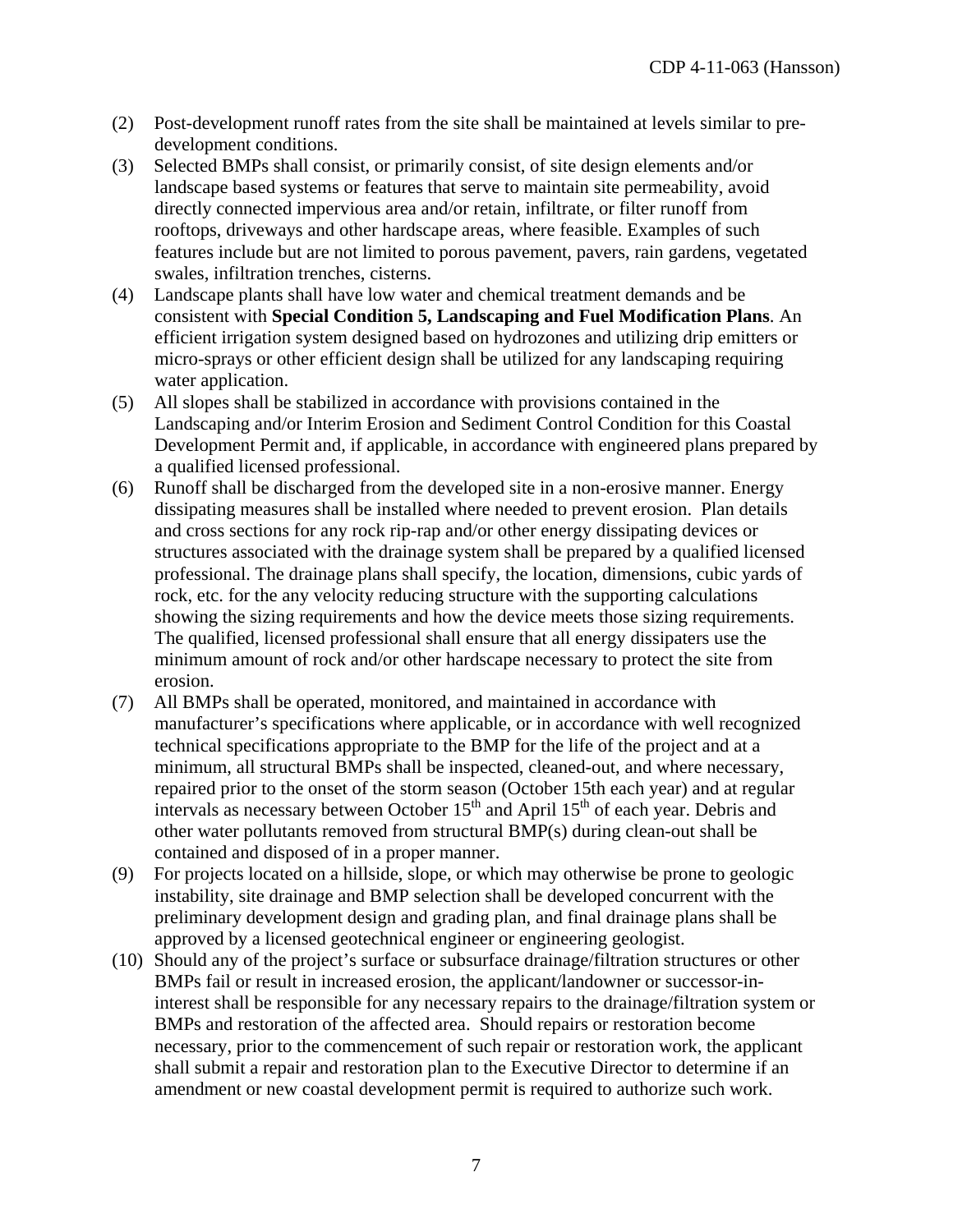B. The final Drainage and Runoff Control Plan shall be in conformance with the site/ development plans approved by the Coastal Commission. Any necessary changes to the Coastal Commission approved site/development plans required by a qualified, licensed professional shall be reported to the Executive Director. No changes to the Coastal Commission approved final site/development plans shall occur without an amendment to the coastal development permit, unless the Executive Director determines that no amendment is required.

#### <span id="page-7-0"></span>**4. Interim Erosion Control Plans and Construction Responsibilities**

A. PRIOR TO THE ISSUANCE OF THE COASTAL DEVELOPMENT PERMIT, the applicant shall submit to the Executive Director an Interim Erosion Control and Construction Best Management Practices Plan, prepared by a qualified, licensed professional. The qualified, licensed professional shall certify in writing that the Interim Erosion Control and Construction Best Management Practices (BMPs) plan are in conformance with the following requirements:

- 1. Erosion Control Plan
- (a) The plan shall delineate the areas to be disturbed by grading or construction activities and shall include any temporary access roads, staging areas and stockpile areas. The natural areas on the site shall be clearly delineated on the plan and on-site with fencing or survey flags.
- (b) Include a narrative report describing all temporary run-off and erosion control measures to be used during construction.
- (c) The plan shall identify and delineate on a site or grading plan the locations of all temporary erosion control measures.
- (d) The plan shall specify that grading shall take place only during the dry season (April  $1 -$ October 31). This period may be extended for a limited period of time if the situation warrants such a limited extension, if approved by the Executive Director. The applicant shall install or construct temporary sediment basins (including debris basins, desilting basins, or silt traps), temporary drains and swales, sand bag barriers, silt fencing, and shall stabilize any stockpiled fill with geofabric covers or other appropriate cover, install geotextiles or mats on all cut or fill slopes, and close and stabilize open trenches as soon as possible. Basins shall be sized to handle not less than a 10 year, 6 hour duration rainfall intensity event.
- (e) The erosion control measures shall be required on the project site prior to or concurrent with the initial grading operations and maintained throughout the development process to minimize erosion and sediment from runoff waters during construction. All sediment should be retained on-site, unless removed to an appropriate, approved dumping location either outside of the coastal zone or within the coastal zone to a site permitted to receive fill.
- (f) The plan shall also include temporary erosion control measures should grading or site preparation cease for a period of more than 30 days, including but not limited to: stabilization of all stockpiled fill, access roads, disturbed soils and cut and fill slopes with geotextiles and/or mats, sand bag barriers, silt fencing; temporary drains and swales and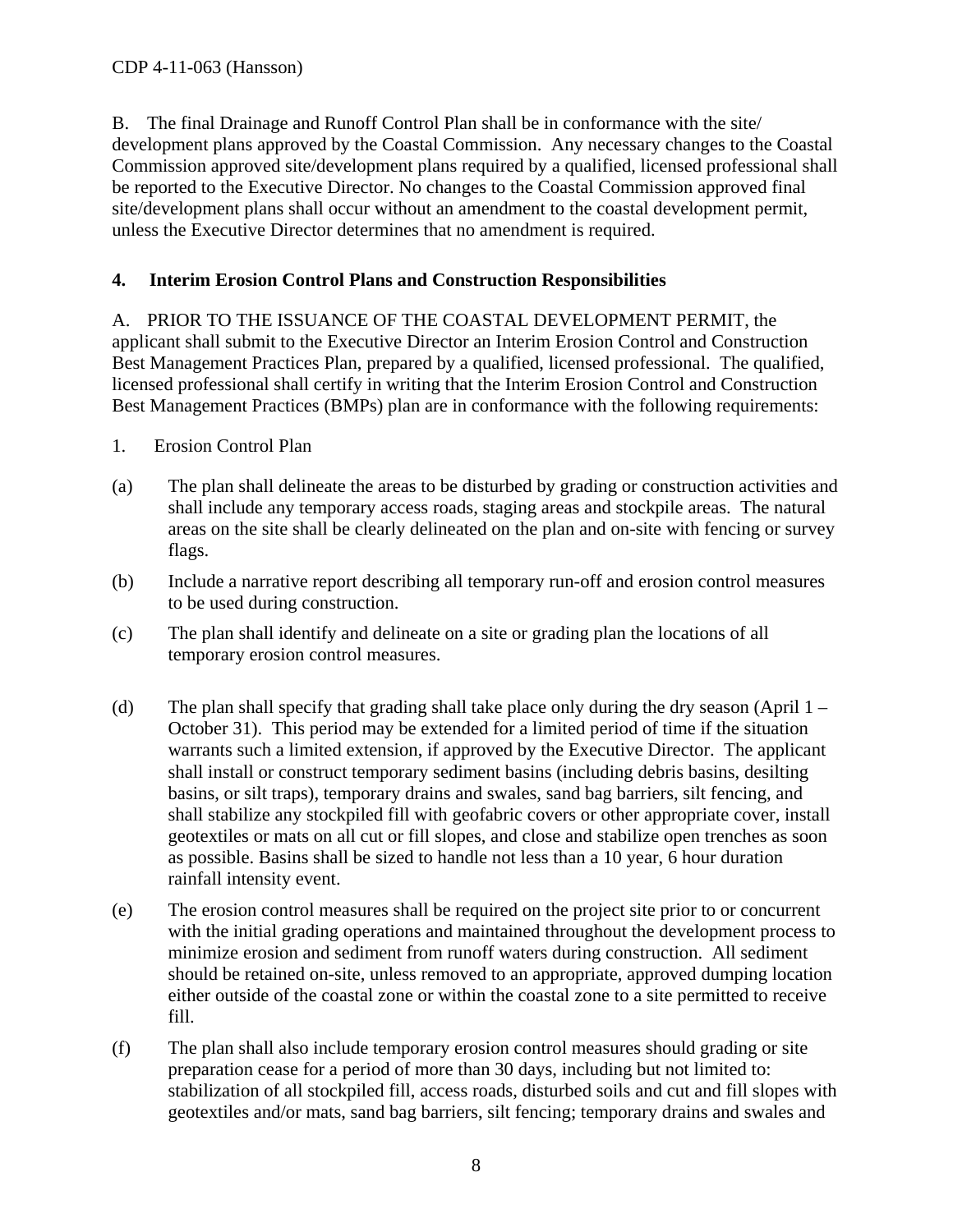sediment basins. The plans shall also specify that all disturbed areas shall be seeded with native grass species and include the technical specifications for seeding the disturbed areas. These temporary erosion control measures shall be monitored and maintained until grading or construction operations resume.

- (g) All temporary, construction related erosion control materials shall be comprised of biodegradable materials (natural fiber, not photo-degradable plastics) and must be removed when permanent erosion control measures are in place. Bio-degradable erosion control materials may be left in place if they have been incorporated into the permanent landscaping design.
- 2. Construction Best Management Practices
- (a) No demolition or construction materials, debris, or waste shall be placed or stored where it may enter sensitive habitat, receiving waters or a storm drain, or be subject to wave, wind, rain, or tidal erosion and dispersion.
- (b) No demolition or construction equipment, materials, or activity shall be placed in or occur in any location that would result in impacts to environmentally sensitive habitat areas, streams, wetlands or their buffers.
- (c) Any and all debris resulting from demolition or construction activities shall be removed from the project site within 24 hours of completion of the project.
- (d) Demolition or construction debris and sediment shall be removed from work areas each day that demolition or construction occurs to prevent the accumulation of sediment and other debris that may be discharged into coastal waters.
- (e) All trash and debris shall be disposed in the proper trash and recycling receptacles at the end of every construction day.
- (f) The applicant shall provide adequate disposal facilities for solid waste, including excess concrete, produced during demolition or construction.
- (g) Debris shall be disposed of at a permitted disposal site or recycled at a permitted recycling facility. If the disposal site is located in the coastal zone, a coastal development permit or an amendment to this permit shall be required before disposal can take place unless the Executive Director determines that no amendment or new permit is legally required.
- (h) All stock piles and construction materials shall be covered, enclosed on all sides, shall be located as far away as possible from drain inlets and any waterway, and shall not be stored in contact with the soil.
- (i) Machinery and equipment shall be maintained and washed in confined areas specifically designed to control runoff. Thinners or solvents shall not be discharged into sanitary or storm sewer systems.
- (j) The discharge of any hazardous materials into any receiving waters shall be prohibited.
- (k) Spill prevention and control measures shall be implemented to ensure the proper handling and storage of petroleum products and other construction materials. Measures shall include a designated fueling and vehicle maintenance area with appropriate berms and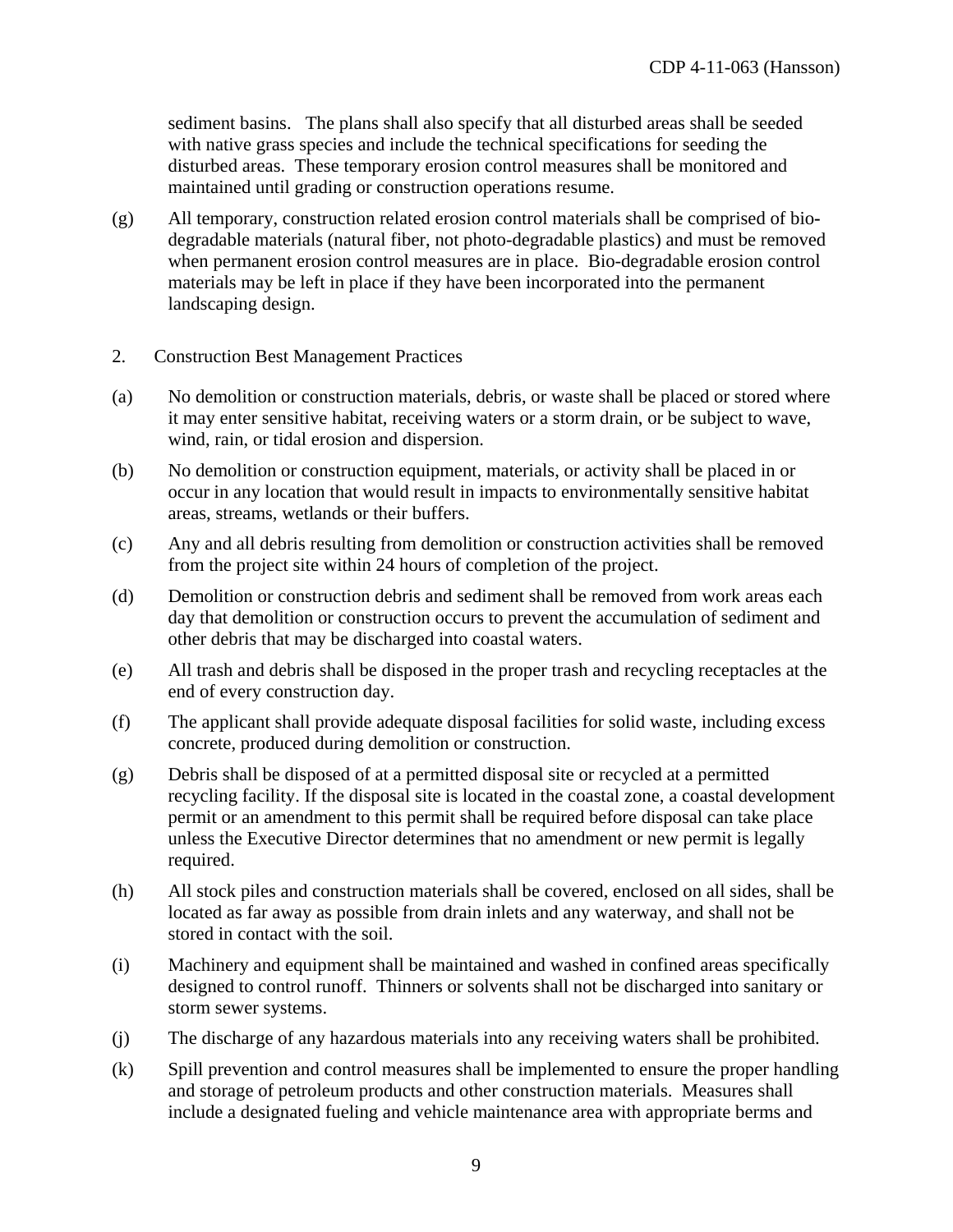protection to prevent any spillage of gasoline or related petroleum products or contact with runoff. The area shall be located as far away from the receiving waters and storm drain inlets as possible.

- (l) Best Management Practices (BMPs) and Good Housekeeping Practices (GHPs) designed to prevent spillage and/or runoff of demolition or construction-related materials, and to contain sediment or contaminants associated with demolition or construction activity, shall be implemented prior to the on-set of such activity
- (m) All BMPs shall be maintained in a functional condition throughout the duration of construction activity.

B. The final Interim Erosion Control and Construction Best Management Practices Plan shall be in conformance with the site/ development plans approved by the Coastal Commission. Any necessary changes to the Coastal Commission approved site/development plans required by a qualified, licensed professional shall be reported to the Executive Director. No changes to the Coastal Commission approved final site/development plans shall occur without an amendment to the coastal development permit, unless the Executive Director determines that no amendment is required.

#### <span id="page-9-0"></span>**5. Landscaping and Fuel Modification Plans**

PRIOR TO ISSUANCE OF THE COASTAL DEVELOPMENT PERMIT, the applicant shall submit two sets of landscaping and fuel modification plans, prepared by a licensed landscape architect or a qualified resource specialist. The consulting landscape architect or qualified landscape professional shall certify in writing that the final Landscape and Fuel Modification plans are in conformance with the following requirements:

#### **A) Landscaping Plan**

- (1) All graded & disturbed areas on the subject site shall be planted and maintained for erosion control purposes within thirty (30) days of receipt of the certificate of occupancy for the residence. To minimize the need for irrigation all landscaping shall consist primarily of native/drought resistant plants, as listed by the California Native Plant Society, Santa Monica Mountains Chapter, in their document entitled Recommended List of Plants for Landscaping in the Santa Monica Mountains, dated February 5, 1996. All native plant species shall be of local genetic stock. No plant species listed as problematic and/or invasive by the California Native Plant Society [\(http://www.CNPS.org/](http://www.cnps.org/)), the California Invasive Plant Council (formerly the California Exotic Pest Plant Council) [\(http://www.cal-ipc.org/\)](http://www.cal-ipc.org/), or as may be identified from time to time by the State of California shall be employed or allowed to naturalize or persist on the site. No plant species listed as a "noxious weed" by the State of California or the U.S. Federal Government shall be utilized within the property.
- (2) All cut and fill slopes shall be stabilized with planting at the completion of final grading. Planting should be of native plant species indigenous to the Santa Monica Mountains using accepted planting procedures, consistent with fire safety requirements. All native plant species shall be of local genetic stock. Such planting shall be adequate to provide 90 percent coverage within two (2) years, and this requirement shall apply to all disturbed soils;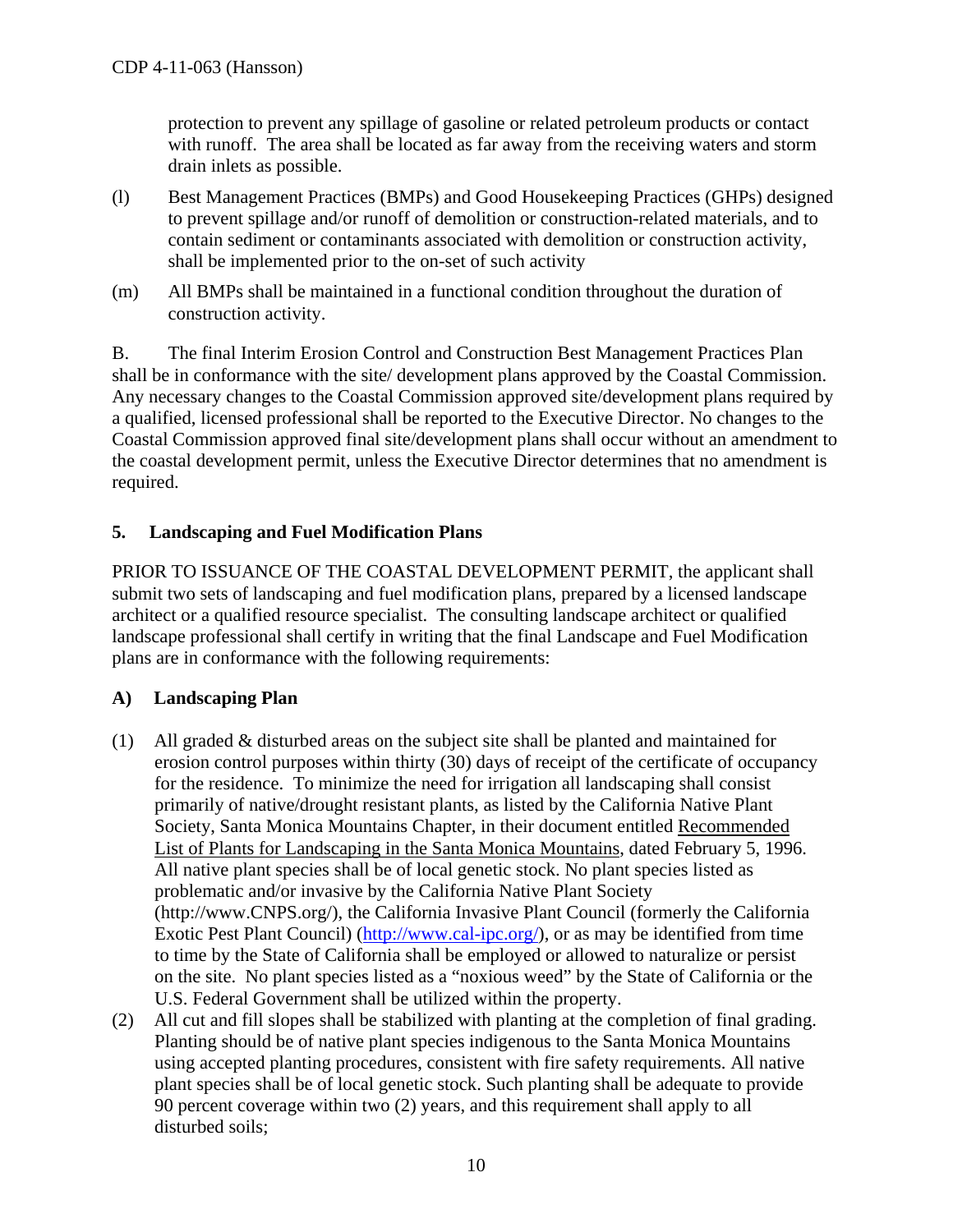- (3) Plantings will be maintained in good growing condition throughout the life of the project and, whenever necessary, shall be replaced with new plant materials to ensure continued compliance with applicable landscape requirements;
- (4) Rodenticides containing any anticoagulant compounds (including, but not limited to, Warfarin, Brodifacoum, Bromadiolone or Diphacinone) shall not be used.
- (5) Fencing of the entire property is prohibited. Fencing shall extend no further than the approved development area. The fencing type and location shall be illustrated on the landscape plan. Fencing shall also be subject to the color requirements outlined in **Special Condition [6](#page-11-0), Structural Appearance**, below.

#### **B) Fuel Modification Plans**

Vegetation within 20 feet of the proposed house may be removed to mineral earth, vegetation within a 200-foot radius of the main structure may be selectively thinned in order to reduce fire hazard. However, such thinning shall only occur in accordance with an approved long-term fuel modification plan submitted pursuant to this special condition. The fuel modification plan shall include details regarding the types, sizes and location of plant materials to be removed, and how often thinning is to occur. In addition, the applicant shall submit evidence that the fuel modification plan has been reviewed and approved by the Forestry Department of Los Angeles County. Irrigated lawn, turf and ground cover planted within the twenty foot radius of the proposed house shall be selected from the most drought tolerant species or subspecies, or varieties suited to the Mediterranean climate of the Santa Monica Mountains.

#### **C) Conformance with Commission Approved Site/Development Plans**

The Permittee shall undertake development in accordance with the final Landscape and Fuel Modification Plans. The final Landscape and Fuel Modification Plans shall be in conformance with the site/development plans approved by the Coastal Commission. Any changes to the Coastal Commission approved site/development plans shall be reported to the Executive Director. No changes to the Coastal Commission approved final site/development plans shall occur without an amendment to the coastal development permit, unless the Executive Director determines that no amendment is legally required.

#### **D) Monitoring**

Three years from the date of the receipt of the Certificate of Occupancy for the residence the applicant shall submit to the Executive Director, a landscape monitoring report, prepared by a licensed Landscape Architect or qualified Resource Specialist, that certifies the on-site landscaping is in conformance with the landscape plan approved pursuant to this Special Condition. The monitoring report shall include photographic documentation of plant species and plant coverage.

If the landscape monitoring report indicates the landscaping is not in conformance with or has failed to meet the requirements specified in this condition, the applicant, or successors in interest, shall submit, within 30 days of the date of the monitoring report, a revised or supplemental landscape plan, certified by a licensed Landscape Architect or a qualified Resource Specialist, that specifies additional or supplemental landscaping measures to remediate those portions of the original plan that have failed or are not in conformance with the original approved plan. This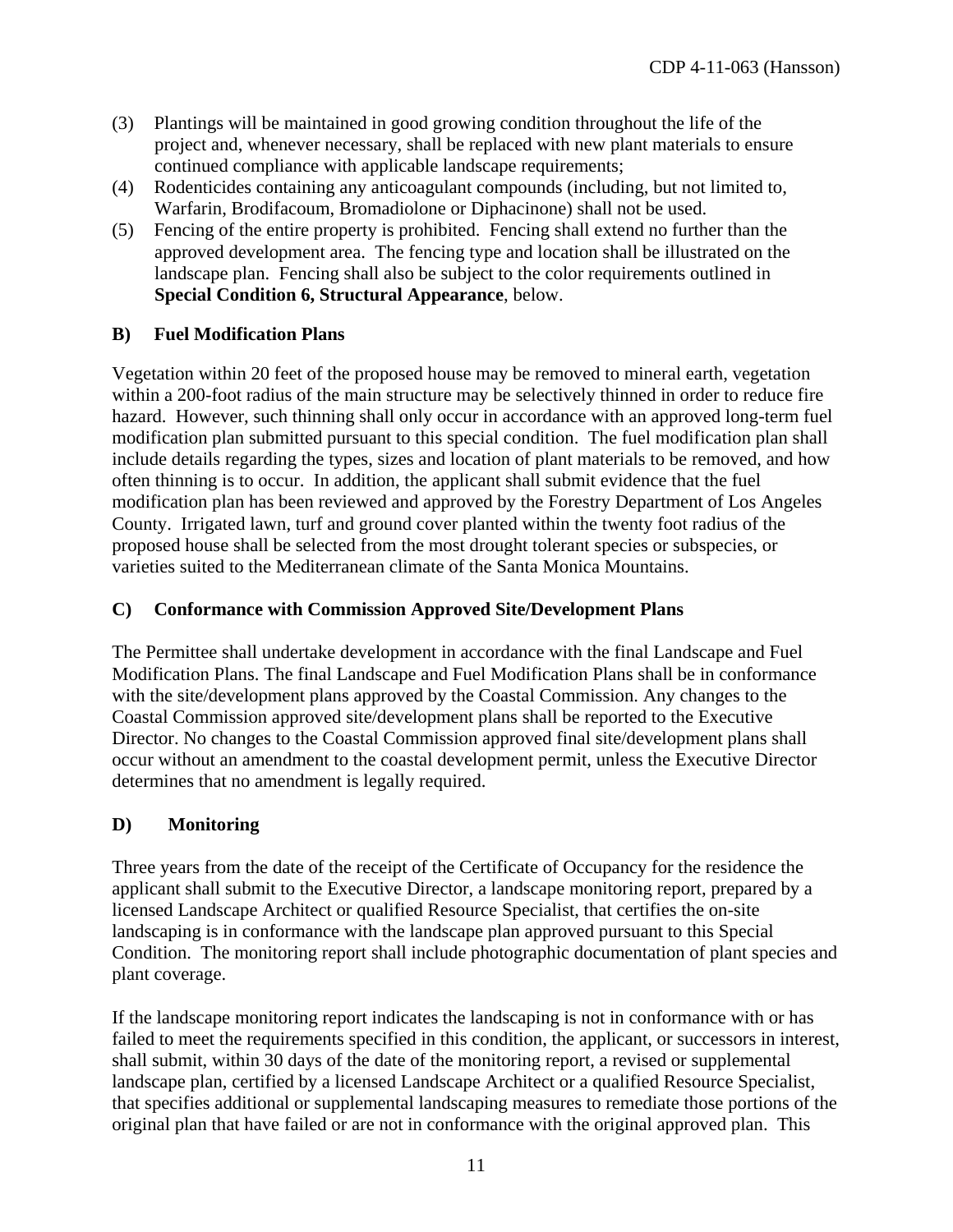remedial landscaping plan shall be implemented within 30 days of the date of the final supplemental landscaping plan and remedial measures shall be repeated as necessary to meet the requirements of this condition.

#### <span id="page-11-0"></span>**6. Structural Appearance**

PRIOR TO ISSUANCE OF THE COASTAL DEVELOPMENT PERMIT, the applicant shall submit for the review and approval of the Executive Director, a color palette and material specifications for the outer surface of all structures authorized by the approval of this Coastal Development Permit. The palette samples shall be presented in a format not to exceed 8½" x 11"  $x \frac{1}{2}$ " in size. The palette shall include the colors proposed for the roofs, trims, exterior surfaces, driveways, retaining walls, and other structures authorized by this permit. Acceptable colors shall be limited to colors compatible with the surrounding environment (earth tones) including shades of green, brown and gray with no white or light shades and no bright tones. All windows shall be comprised of non-glare glass.

The approved structures shall be colored with only the colors and window materials authorized pursuant to this special condition. Alternative colors or materials for future repainting or resurfacing or new windows may only be applied to the structures authorized by this Coastal Development Permit if such changes are specifically authorized by the Executive Director as complying with this special condition.

#### <span id="page-11-1"></span>**7. Lighting Restriction**

- A. The only outdoor night lighting allowed on the subject parcel is limited to the following:
- (1) The minimum necessary to light walkways used for entry and exit to the structures, including parking areas on the site. This lighting shall be limited to fixtures that do not exceed two feet in height above finished grade, are directed downward and generate the same or less lumens equivalent to those generated by a 60 watt incandescent bulb, unless a greater number of lumens is authorized by the Executive Director.
- (2) Security lighting attached to the residence and garage shall be controlled by motion detectors and is limited to same or less lumens equivalent to those generated by a 60 watt incandescent bulb.
- (3) The minimum necessary to light the entry area to the driveway with the same or less lumens equivalent to those generated by a 60 watt incandescent bulb.

B. No lighting around the perimeter of the site and no lighting for aesthetic purposes is allowed.

#### <span id="page-11-2"></span>**8. Future Development Restriction**

This permit is only for the development described in this Coastal Development Permit. Pursuant to Title 14 California Code of Regulations section 13250(b)(6), the exemptions otherwise provided in Public Resources Code section 30610(a) shall not apply to the development governed by this Coastal Development Permit. Accordingly, any future structures, future improvements, or change of use to the permitted structures authorized by this permit, including but not limited to, any grading, clearing or other disturbance of vegetation other than as provided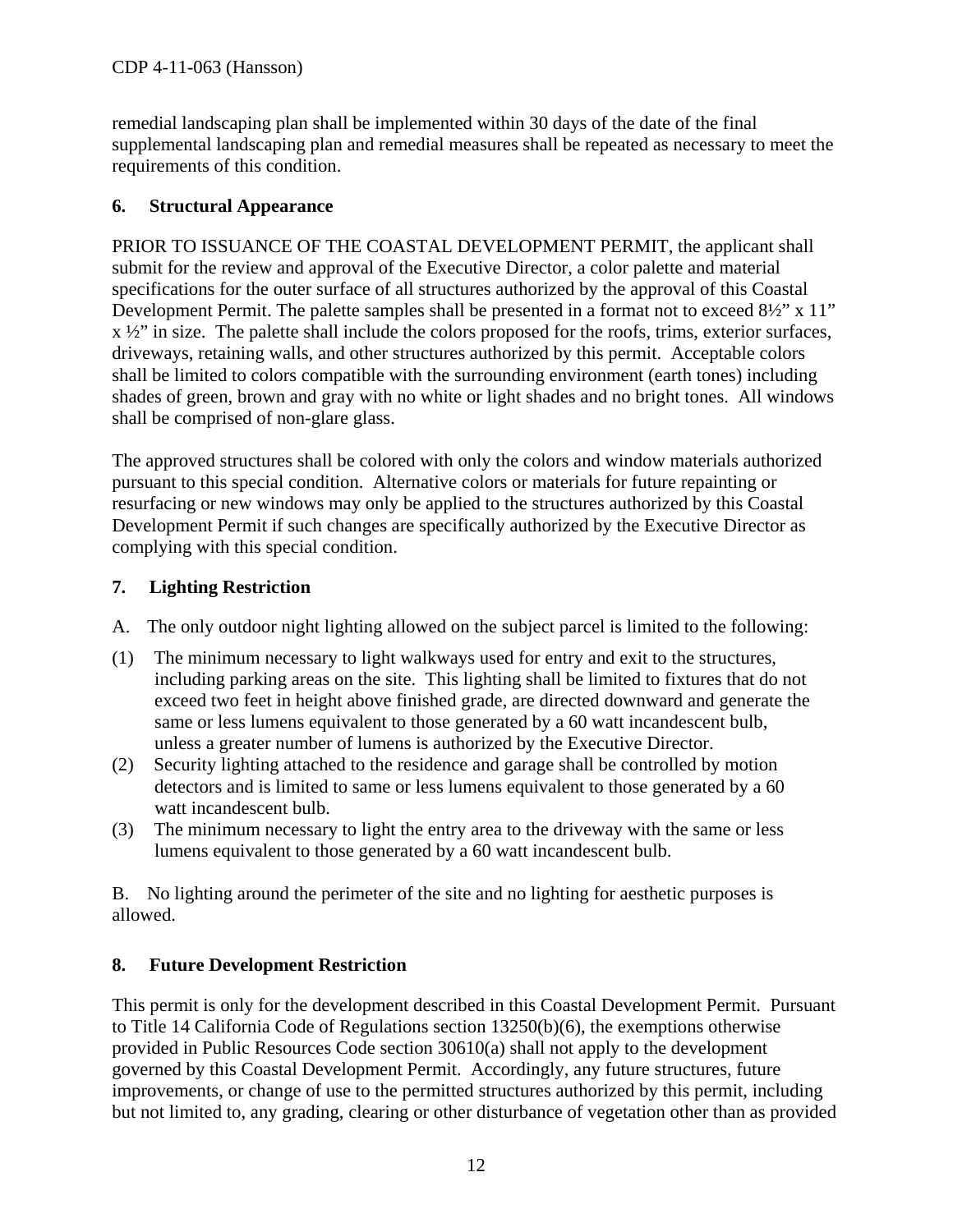for in the approved landscape plan prepared pursuant to **Special Condition 5, Landscaping and Fuel Modification Plans,** shall require an amendment to this Coastal Development Permit from the Commission or shall require an additional coastal development permit from the Commission or from the applicable certified local government.

#### <span id="page-12-0"></span>**9. Deed Restriction**

PRIOR TO ISSUANCE OF THE COASTAL DEVELOPMENT PERMIT, the applicant shall submit to the Executive Director for review and approval documentation demonstrating that the applicant has executed and recorded against the parcel governed by this permit a deed restriction, in a form and content acceptable to the Executive Director: (1) indicating that, pursuant to this permit, the California Coastal Commission has authorized development on the subject property, subject to terms and conditions that restrict the use and enjoyment of that property; and (2) imposing the Special Conditions of this permit as covenants, conditions and restrictions on the use and enjoyment of the Property. The deed restriction shall include a legal description of the entire parcel governed by this permit. The deed restriction shall also indicate that, in the event of an extinguishment or termination of the deed restriction for any reason, the terms and conditions of this permit shall continue to restrict the use and enjoyment of the subject property so long as either this permit or the development it authorizes, or any part, modification, or amendment thereof, remains in existence on or with respect to the subject property.

#### <span id="page-12-1"></span>**10. Open Space Conservation Easement**

A. No development, as defined in Section 30106 of the Coastal Act, grazing, or agricultural activities shall occur outside of the approved development area, within the portion of the property identified as the "open space conservation easement area", as shown in **Exhibit 13** except for:

- (1) Construction and (upon securing any necessary coastal development permit) maintenance of the access driveway and septic system approved by the Commission in this coastal development permit and as generally shown on Exhibit 13.
- (2) Fuel modification required by the Los Angeles County Fire Department undertaken in accordance with the final approved fuel modification plan approved pursuant to **Special Condition 5, Landscaping and Fuel Modification Plans**, or other fuel modification plans required and approved by the Commission pursuant to a different CDP(s) issued by the Commission;
- (3) Drainage and polluted runoff control activities required and approved pursuant to: a. The drainage and runoff control plans approved pursuant to **Special Condition 3, Permanent Drainage and Runoff Control Plan,** of this permit; and
	- b. The landscaping and erosion control plans approved pursuant to **Special Condition 4, Interim Erosion Control & Construction Best Management Practices Plan, and Special Condition 5, Landscaping and Fuel Modification Plans,** of this permit;
- (4) Planting of native vegetation and other restoration activities, if approved by the Commission as an amendment to this coastal development permit or a new coastal development permit;
- (5) If approved by the Commission as an amendment to this coastal development permit or a new coastal development permit, a. construction and maintenance of public hiking trails; and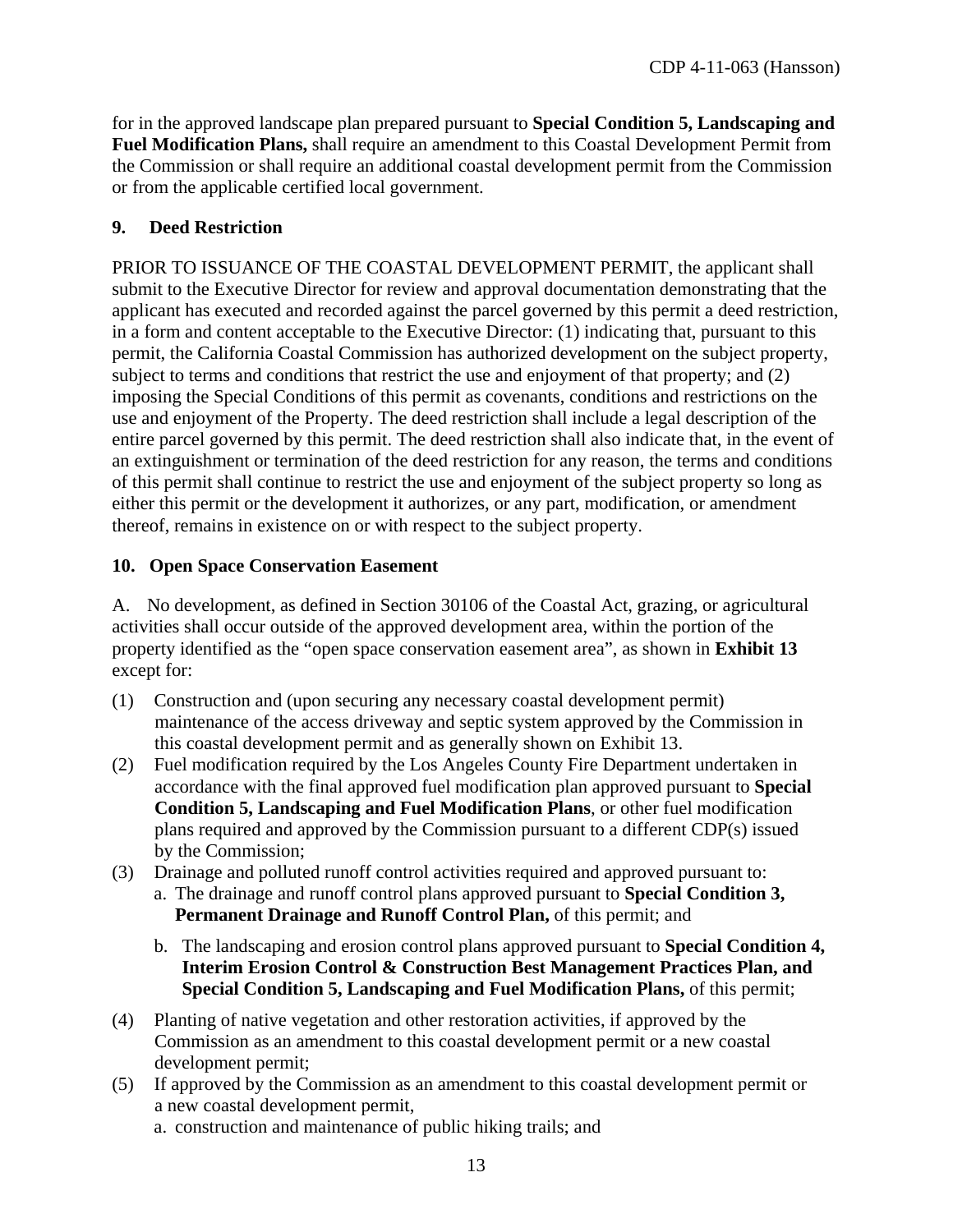b. construction and maintenance of roads, trails, and utilities consistent with existing easements.

B. PRIOR TO ISSUANCE OF THE COASTAL DEVELOPMENT PERMIT, the applicant shall execute and record a document in a form and content acceptable to the Executive Director, granting to the Mountains Recreation and Conservation Authority ("MRCA") on behalf of the people of the State of California an open space conservation easement over the "open space conservation easement area" described above, for the purpose of habitat protection. The recorded easement document shall include a formal legal description of the entire property; and a metes and bounds legal description and graphic depiction, prepared by a licensed surveyor, of the open space conservation easement area, as generally shown on **Exhibit 13**. The recorded document shall reflect that no development shall occur within the open space conservation easement area except as otherwise set forth in this permit condition. The grant of easement shall be recorded free of prior liens and encumbrances (other than existing easements for roads, trails, and utilities) which the Executive Director determines may affect the interest being conveyed, and shall run with the land in favor of the MRCA on behalf of the people of the State of California, binding all successors and assigns.

#### <span id="page-13-0"></span>**11. Site Inspection**

- A. By acceptance of this permit, the applicant irrevocably authorizes, on behalf of the applicant and all successors-in-interest with respect to the subject property, Coastal Commission staff and its designated agents to enter onto the property to undertake site inspections for the purpose of monitoring compliance with the permit, including the special conditions set forth herein, and to document their findings (including, but not limited to, by taking notes, photographs, or video), subject to Commission staff providing 24 hours advanced notice to the contact person indicated pursuant to paragraph B prior to entering the property, unless there is an imminent threat to coastal resources, in which case such notice is not required. If two attempts to reach the contact person by telephone are unsuccessful, the requirement to provide 24 hour notice can be satisfied by voicemail, email, or facsimile sent 24 hours in advance or by a letter mailed three business days prior to the inspection. Consistent with this authorization, the applicant and his successors: (1) shall not interfere with such inspection/monitoring activities and (2) shall provide any documents requested by the Commission staff or its designated agents that are relevant to the determination of compliance with the terms of this permit.
- B. PRIOR TO ISSUANCE OF THE COASTAL DEVELOPMENT PERMIT, the applicant shall submit to Commission staff the email address and fax number, if available, and the address and phone number of a contact person authorized to receive the Commission's notice of the site inspections allowed by this special condition. The applicant is responsible for updating this contact information, and the Commission is entitled to rely on the last contact information provided to it by the applicant.

#### <span id="page-13-1"></span>**12. Removal of Natural Vegetation**

Removal of natural vegetation for the purpose of fuel modification within the 50 foot zone surrounding the proposed structure(s) shall not commence until the local government has issued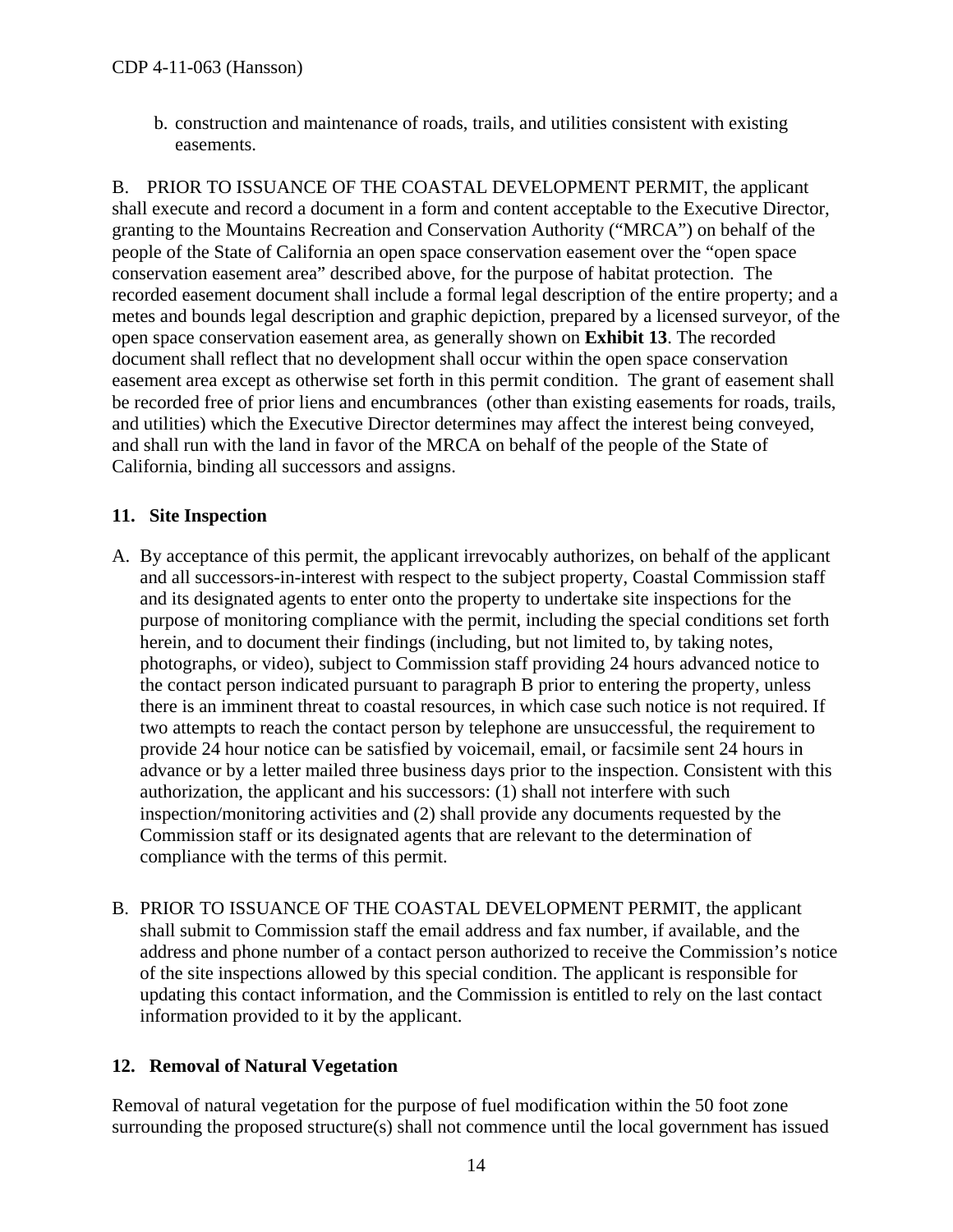a building or grading permit for the development approved pursuant to this permit. Vegetation thinning within the 50-200 foot fuel modification zone shall not occur until commencement of construction of the structure(s) approved pursuant to this permit.

#### <span id="page-14-0"></span>**13. Removal of Excavated Material**

PRIOR TO ISSUANCE OF THE COASTAL DEVELOPMENT PERMIT, the applicant shall provide evidence to the Executive Director of the location of the disposal site for all excess excavated material from the site. If the disposal site is located in the Coastal Zone, the disposal site must have a valid coastal development permit for the disposal of fill material. If the disposal site does not have a coastal permit, such a permit will be required prior to the disposal of material.

#### <span id="page-14-1"></span>**14. Pool and Spa Drainage and Maintenance**

By acceptance of this permit, the applicant agrees to install a no chlorine or low chlorine purification system and agrees to maintain proper pool water pH, calcium and alkalinity balance to ensure any runoff or drainage from the pool or spa will not include excessive amounts of chemicals that may adversely affect water quality or environmentally sensitive habitat areas. In addition, the applicant agrees not to discharge chlorinated or non-chlorinated pool water into a street, storm drain, creek, canyon drainage channel, or other location where it could enter receiving waters.

## <span id="page-14-2"></span>**IV. FINDINGS AND DECLARATIONS**

The Commission hereby finds and declares:

#### <span id="page-14-3"></span>**A. PROJECT DESCRIPTION AND BACKGROUND**

The applicant proposes to construct a 7,910 sq. ft., two-story 33.5-ft. high single family home with a 5,420 sq. ft. subterranean garage/basement, pool, spa, septic system, 150-ft. long driveway, 102 ft. long, 0-5 ft. high driveway retaining wall, fire department turnaround, and 4,900 cu.yds. of grading (2,450 cu.yds. cut, 50 cu.yds. fill, and 2,400 cu.yds export) (Exhibits 4- 11).

The site is located at 850 Schueren Road in the Santa Monica Mountains, unincorporated Los Angeles County (APN 4453-003-042). The subject parcel is 40 acres in size, located on a south facing hillside on the south side of Schueren Road with a portion of the property lying above Schueren Road (Exhibits 1-3). The site is approximately 3 miles north of Las Flores Beach (Exhibit 1). Topography on the site generally consists of steep south-facing slopes descending from Schueren road, which is near the northern property edge. The elevations range from approximately 2,097 feet above mean sea level (MSL) in the northeastern corner of the site to approximately 1,882 feet above MSL in the southwestern corner of the site.

The subject parcel is vacant and covered with relatively undisturbed Bigpod ceanothus-chamise chaparral. The area surrounding the project site is characterized by natural hillside terrain and is spotted with vacant parcels and residentially developed parcels to the north, east, west and south of the site including lands owned by the Santa Monica Mountains National Recreation Area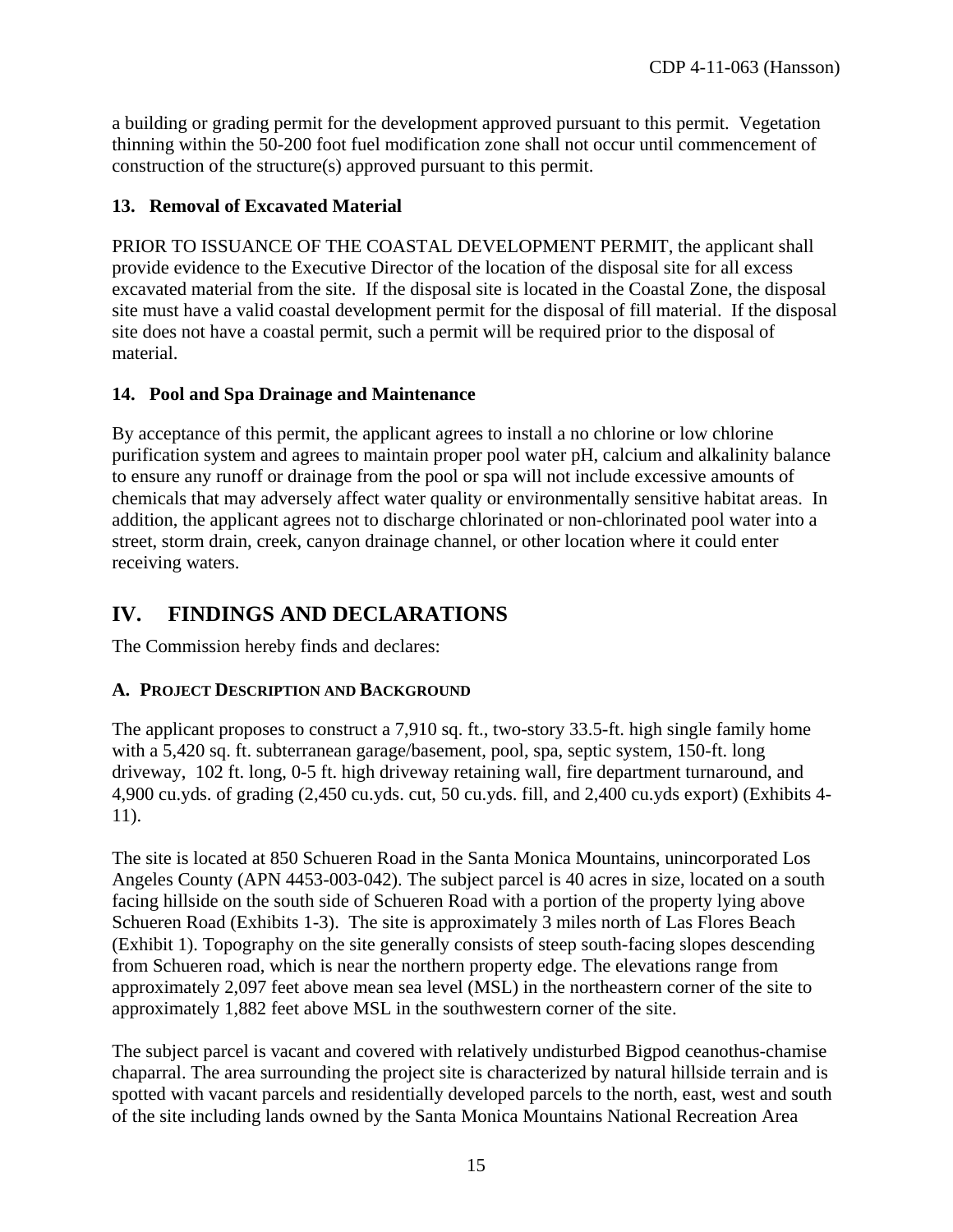located to the east. The site supports extensive native chaparral plant communities and is considered Environmentally Sensitive Habitat Area. A natural drainage course, which is a designated blueline stream, traverses the parcel in a northwest to southeast direction leading to Las Flores Canyon Creek.

The project site is located in a scenic area, visible from various public viewing points, including public open space and recreation areas to west and east, as well as from various points along Schueren Road, which afford scenic vistas of several large portions of relatively undisturbed natural areas (Exhibit 1). In 2005, the previous owner of the site donated the adjacent western 40 acre parcel to the Mountains Recreation and Conservation Authority and the proposed residence will be visible from that open space. The site is also situated among scattered single family residences which are highly visible in the area. However, due to the building site's elevation below Schueren Road, and the presence of intervening ridges and existing development in the vicinity, no alternative siting or design options exist on the parcel in which the development would be significantly less visible from public viewing areas. The closest public trail system is the Backbone Trail and the building site would not be visible from that trail. There are no existing or mapped public trails on or adjacent to the subject property.

#### <span id="page-15-0"></span>**B. PAST COMMISSION ACTION**

In August 2003, the Commission approved CDP 4-02-220 (Sweeney) for development of a single family residence on APN 4453-003-023, an approximately 80 acre parcel. A building pad area over 13,000 sq. ft. in size was approved in the permit based on the original 80 acre parcel size of APN 4453-003-023. The 40 acre parcel that is the subject of the present CDP application was originally the western 40 acres of that 80 acre parcel.

Subsequently, on May 13, 2004, the Commission approved Coastal Permit No. 4-03-108 (Jean Ross, LLC and Brian Sweeney) for a lot line adjustment between two vacant parcels totaling 120 acres, including ("Lot 1") (which was originally approximately 40 acres in size, known as APN 4453-003-002) and a second parcel (where residential development was approved pursuant to CDP 4-02-220) ("Lot 2") (approximately 80 acres in size, then known as APN 4453-003-023). Through CDP 4-03-108, the size of Lot 2 decreased to approximately 40 acres (new/present APN 4453-003-040) and the size of Lot 1 increased to approximately 80 acres (remained APN 4453-003-002), resulting in a mirror image of the original configuration. (The eastern 40 acres of APN 4453-003-002 is the parcel subject to the present CDP application). As a special condition of CDP 4-03-108, the Commission recognized that the lot line adjustment had the potential to result in cumulative adverse impacts to ESHA because the benefit of a development area greater than 10,000 sq. ft. had been granted on the adjacent parcel per CDP 4-02-220 and required that any future development on Lot 1, the new 80 acre parcel (APN 4453-003-002), be located within a building pad area of 10,000 sq. ft. or less.

On August 10, 2005, the Commission approved Coastal Permit No. 4-04-083 (Jean Ross, LLC) for construction of a three story, 5,424 sq. ft., 28 foot high from existing grade, single family residence, attached 495 sq. ft. two-car garage, detached 690 sq. ft. guest house with a 415 sq. ft. two-car garage, pool, septic system and tanks, 142 ft. long driveway, 1,213 cubic yards of cut, 355 cubic yards of fill, and 858 cubic yards of export, landscaping, and temporary construction trailer located on the 80 acre parcel (APN 4453-003-002). The approved project also consisted of a transfer ownership of the western 40-acre part of site to a public agency, which was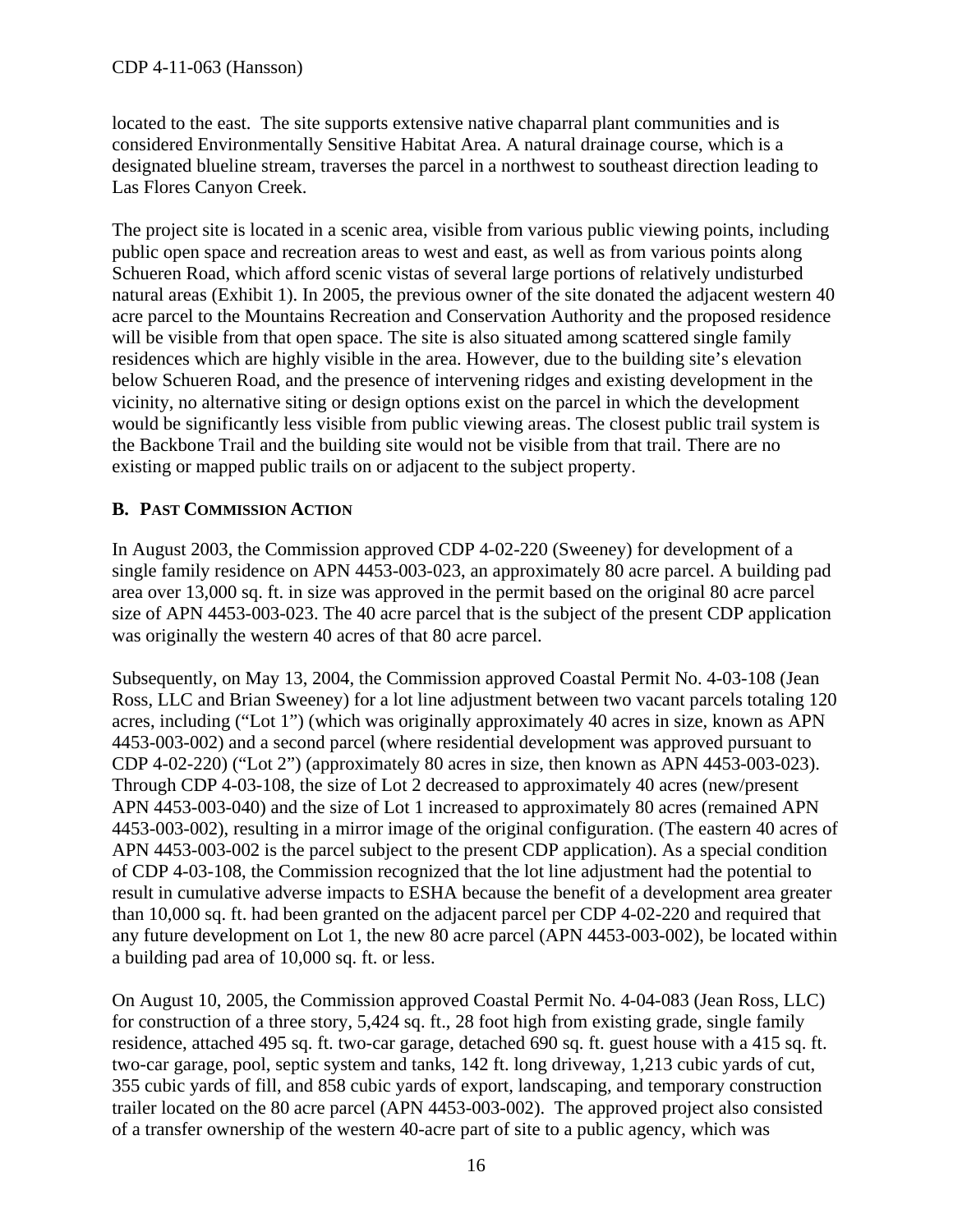completed in 2005. The western 40 acre parcel (current APN 4453-003-902) is presently owned by the Mountains Recreation and Conservation Authority. The eastern 40 acre portion of the property became known as APN 4453-003-042 and is the site of the current CDP application. The conditions of approval of CDP 4-04-083 for the subject site contained conditions of approval including plans conforming to geologic recommendations, landscaping, erosion control and fuel modification plans, removal of natural vegetation, assumption of risk, waiver of liability and indemnity, future development restriction, structural appearance, lighting restriction, deed restriction, drainage and polluted runoff control plan, pool drainage and maintenance, removal of temporary construction trailer, habitat impact mitigation, and an open space restriction and easement.

On December 12, 2006, the Commission approved an amendment to CDP 4-04-083 (CDP 4-04- 083-A1 (Malibu Kanan Properties, LLC)) to reduce the finished grade of the residence by approximately 4 ft. in height to allow for a residence not to exceed 28 ft. in height from existing grade; reduce the residence from a 3-story structure to a 2-story structure; reduce the previously approved 10,581 sq. ft. development area for structure by 118 sq. ft. in area to allow for a total development area of 10,463 sq. ft.; reduce size of upper floor deck area and increase size of residence from 5,424 sq. ft. to 10,052 sq. ft.; delete 690 sq. ft. guest house; increase the size of the attached garage by 131 sq. ft. from 495 sq. ft. to 626 sq. ft.; relocate the pool/spa and related patio directly adjacent to residence, add a required fire department turnaround area to the driveway; and increase the cut grading from 1,213 cubic yards to 2,880 cubic yards and reduce fill grading from 355 cubic yards to 290 cubic yards. However, the permit was never issued, the permit expired, and the 40 acre site (APN 4453-003-042) remains vacant and is the subject of the current permit application.

#### <span id="page-16-0"></span>**C. HAZARDS AND GEOLOGIC STABILITY**

Section 30253 of the Coastal Act states, in pertinent part, that new development shall:

- *(1) Minimize risks to life and property in areas of high geologic, flood, and fire hazard.*
- *(2) Assure stability and structural integrity, and neither create nor contribute significantly to erosion, instability, or destruction of the site or surrounding area or in any way require the construction of protective devices that would substantially alter natural landforms along bluffs and cliffs.*

The proposed development is located in the Malibu/Santa Monica Mountains area, an area historically subject to significant natural hazards including, but not limited to, landslides, erosion, flooding and wild fire. The submitted geology, geotechnical, and/or soils reports referenced as Substantive File Documents conclude that the project site is suitable for the proposed project based on the evaluation of the site's geology in relation to the proposed development. The reports contain recommendations to be incorporated into the project plans to ensure the stability and geologic safety of the proposed project, the project site, and the adjacent properties. To ensure stability and structural integrity and to protect the site and the surrounding sites, the Commission requires the applicant to comply with the recommendations contained in the applicable reports, to incorporate those recommendations into all final design and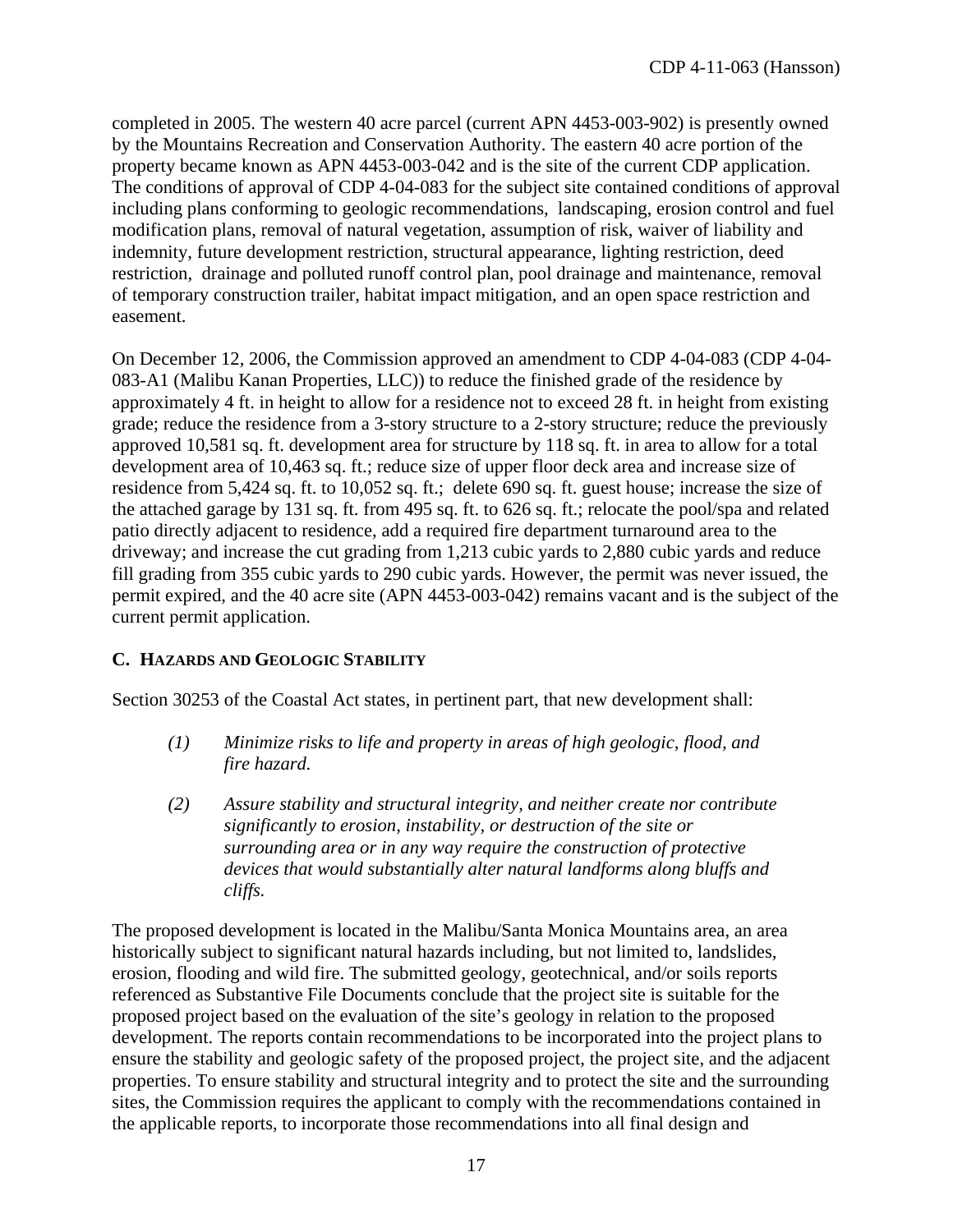construction plans, and to obtain the geotechnical consultant's approval of those plans prior to the commencement of construction.

Additionally, to minimize erosion and ensure stability of the project site, the project must include adequate drainage and erosion control measures. In order to achieve these goals, the Commission requires the applicant to submit drainage and interim erosion control plans certified by the geotechnical engineer.

Further, the Commission finds that, for the project to ensure stability and avoid contributing significantly to erosion, all slopes and disturbed areas of the subject site must be landscaped, primarily with native plants, to stabilize disturbed soils and reduce erosion resulting from the development.

Although the conditions described above render the project sufficiently stable to satisfy the requirements of Section 30253, no project is wholly without risks. Due to the fact that the proposed project is located in an area subject to an extraordinary potential for damage or destruction from natural hazards, including wildfire and erosion, those risks remain substantial here. If the applicant nevertheless chooses to proceed with the project, the Commission requires the applicant to assume the liability from these associated risks. Through the assumption of risk condition, the applicant acknowledges the nature of the fire and/or geologic hazard that exists on the site and that may affect the safety of the proposed development.

The following special conditions are required, as determined in the findings above, to assure the project's consistency with Section 30253 of the Coastal Act and as a response to the risks associated with the project:

Special Condition 1: Plans Conforming to Geotechnical Engineer's Recommendations Special Condition 2: Assumption of Risk, Waiver of Liability and Indemnity Special Condition 3: Permanent Drainage and Polluted Runoff Control Plans Special Condition 5: Landscaping and Fuel Modification Plans

For the reasons set forth above, the Commission finds that, as conditioned, the proposed project is consistent with Section 30253 of the Coastal Act.

#### <span id="page-17-0"></span>**D. WATER QUALITY**

Section 30231 of the Coastal Act states that:

*The biological productivity and the quality of coastal waters, streams, wetlands, estuaries, and lakes appropriate to maintain optimum populations of marine organisms and for the protection of human health shall be maintained and, where feasible, restored through, among other means, minimizing adverse effects of waste water discharges and entrainment, controlling runoff, preventing depletion of ground water supplies and substantial interference with surface water flow, encouraging waste water reclamation, maintaining natural vegetation buffer areas that protect riparian habitats, minimizing alteration of natural streams.*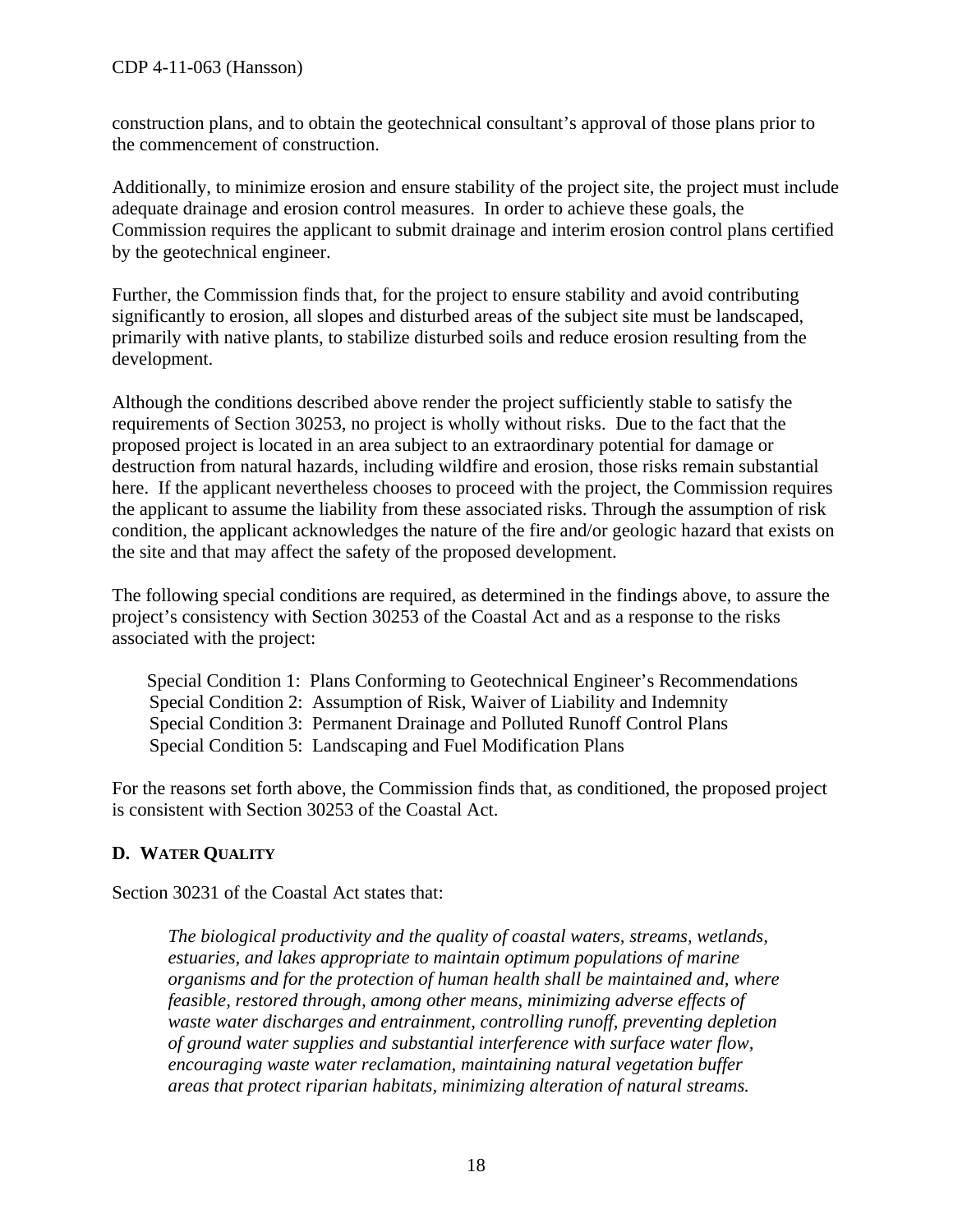The Commission recognizes that new development in the Santa Monica Mountains has the potential to adversely impact coastal water quality and aquatic resources because changes such as the removal of native vegetation, the increase in impervious surfaces, and the introduction of new residential uses cause increases in runoff, erosion, and sedimentation, reductions in groundwater recharge and the introduction of pollutants such as petroleum, cleaning products, pesticides, and other pollutants, as well as effluent from septic systems.

The proposed development will result in an increase in impervious surfaces, which leads to an increase in the volume and velocity of stormwater runoff that can be expected to leave the site and eventually be discharged to coastal waters, including streams, wetlands, and estuaries. The pollutants commonly found in runoff associated with residential use can reduce the biological productivity and the quality of such waters and thereby reduce optimum populations of marine organisms and have adverse impacts on human health. Additionally, both leakage and periodic maintenance drainage of the proposed swimming pool, if not monitored and/or conducted in a controlled manner, may result in excess runoff and erosion potentially causing the instability of the site and adjacent properties and potential impacts from pool chemicals (i.e. pool water algaecides, chemical pH balancing, and other water conditioning chemicals).

Therefore, in order to minimize the potential for such adverse impacts to water quality and aquatic resources resulting from runoff both during construction and in the post-development stage, the Commission requires the incorporation of Best Management Practices designed to control the volume, velocity and pollutant load of stormwater and dry weather flows leaving the developed site, including: 1) site design, source control and/or treatment control measures; 2) implementing erosion sediment control measures during construction and post construction; and 3) revegetating all graded and disturbed areas with primarily native landscaping.

Additionally, the applicant's geologic consultants have concluded that the site is suitable for the proposed septic system and that there would be no adverse impact to the site or surrounding areas from the use of a septic system. The County of Los Angeles Environmental Health Department has given in-concept approval of the proposed septic system, indicating that it meets the plumbing code requirements. The Commission has found that conformance with the provisions of the plumbing code is protective of water resources.

The following special conditions are required, as determined in the findings above, to assure the project's consistency with Section 30231 of the Coastal Act:

Special Condition 3: Permanent Drainage and Polluted Runoff Control Plans Special Condition 4: Interim Erosion Control Plans and Construction Responsibilities Special Condition 5: Landscaping and Fuel Modification Plans Special Condition 12: Removal of Native Vegetation Special Condition 14: Pool Drainage and Maintenance

Therefore, the Commission finds that the proposed project, as conditioned, is consistent with Section 30231 of the Coastal Act.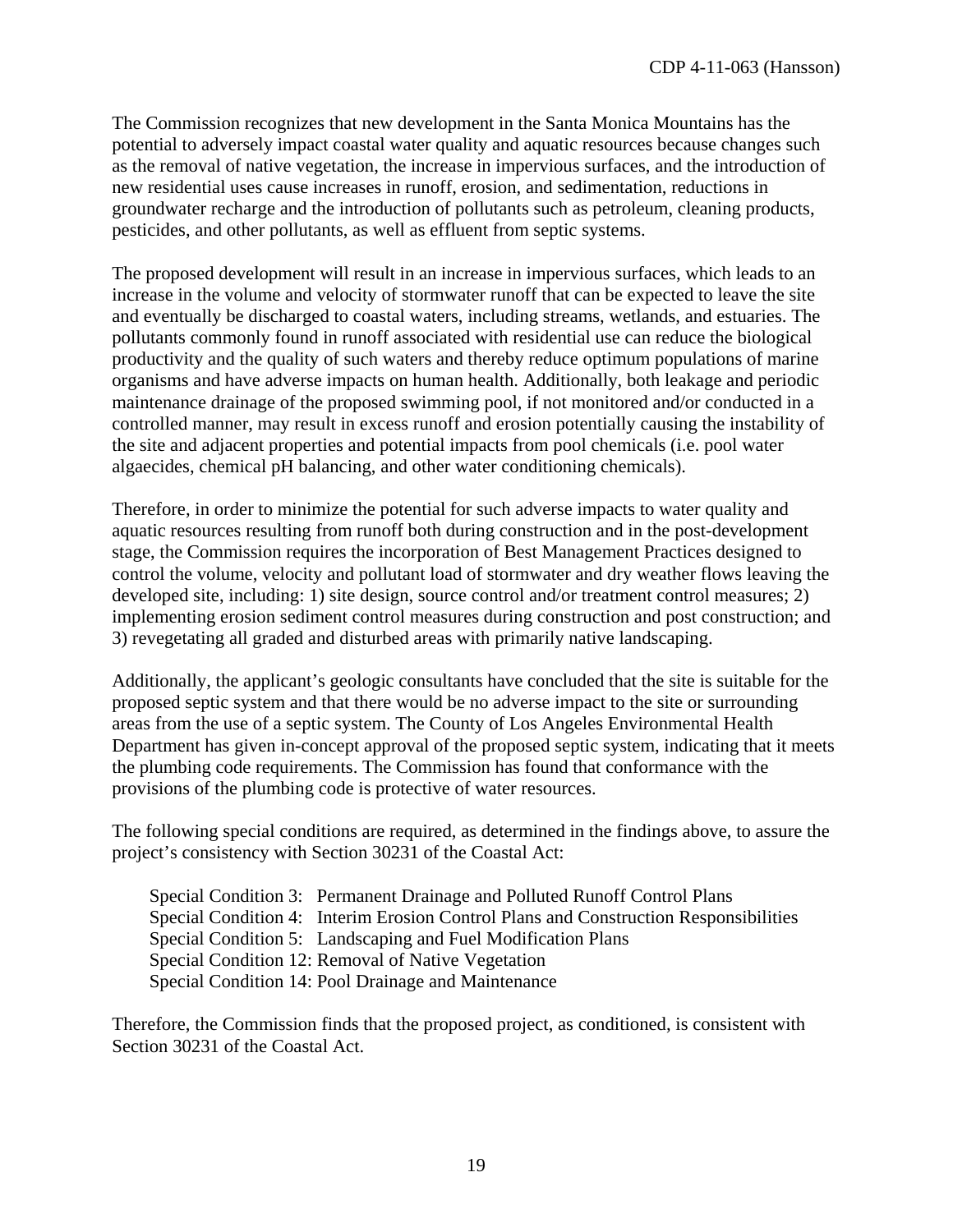#### <span id="page-19-0"></span>**E. ENVIRONMENTALLY SENSITIVE HABITAT**

Section 30240 of the Coastal Act protects environmentally sensitive habitat areas (ESHA) by restricting development in and adjacent to ESHA. Section 30240 states:

- *(a) Environmentally sensitive habitat areas shall be protected against any significant disruption of habitat values, and only uses dependent on such resources shall be allowed within such areas.*
- *(b) Development in areas adjacent to environmentally sensitive habitat areas and parks and recreation areas shall be sited and designed to prevent impacts which would significantly degrade such areas, and shall be compatible with the continuance of such habitat areas.*

Section 30107.5 of the Coastal Act, defines an environmentally sensitive area as:

*"Environmentally sensitive area" means any area in which plant or animal life or their habitats are either rare or especially valuable because of their special nature or role in an ecosystem and which could be easily disturbed or degraded by human activities and developments.* 

In addition, the Malibu/Santa Monica Mountains LUP provides policy guidance regarding the protection of environmentally sensitive habitats. The Coastal Commission has applied the following relevant policies as guidance in the review of development proposals in the Santa Monica Mountains.

- *P57 Designate the following areas as Environmentally Sensitive Habitat Areas (ESHAs): (a) those shown on the Sensitive Environmental Resources Map (Figure 6), and (b) any undesignated areas which meet the criteria and which are identified through the biotic review process or other means, including those oak woodlands and other areas identified by the Department of Fish and Game as being appropriate for ESHA designation.*
- *P63 Uses shall be permitted in ESHAs, DSRs, Significant Watersheds, and Significant Oak Woodlands, and Wildlife Corridors in accordance with Table l and all other policies of this LCP.*
- *P68 Environmentally sensitive habitat areas (ESHAs) shall be protected against significant disruption of habitat values, and only uses dependent on such resources shall be allowed within such areas. Residential use shall not be considered a resource dependent use.*
- *P69 Development in areas adjacent to environmentally sensitive habitat areas (ESHAs) shall be subject to the review of the Environmental Review Board, shall be sited and designed to prevent impacts which would significantly degrade such areas, and shall be compatible with the continuance of such habitat areas.*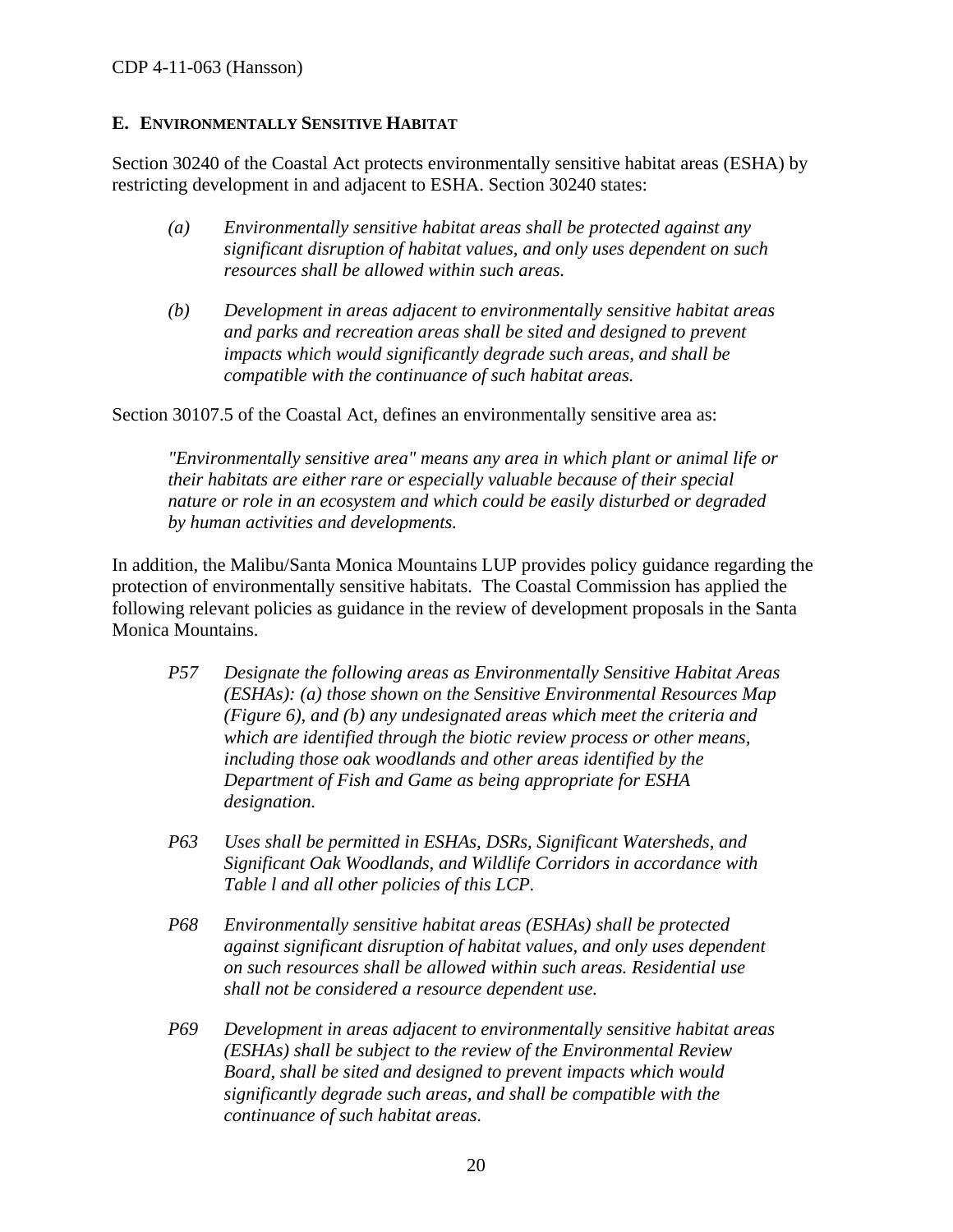- *P72 Open space or conservation easements or equivalent measures may be required in order to protect undisturbed watershed cover and riparian areas located on parcels proposed for development. Where new development is proposed adjacent to Environmentally Sensitive Habitat Areas, open space or conservation easements shall be required in order to protect resources within the ESHA.*
- *P74 New development shall be located as close as feasible to existing roadways, services, and existing development to minimize the effects on sensitive environmental resources.*
- *P82 Grading shall be minimized for all new development to ensure the potential negative effects of runoff and erosion on these resources are minimized.*
- *P84 In disturbed areas, landscape plans shall balance long-term stability and minimization of fuel load. For instance, a combination of taller, deeprooted plants and low-growing ground covers to reduce heat output may be used. Within ESHAs and Significant Watersheds, native plant species shall be used, consistent with fire safety requirements.*

#### **1.Project Description and Site Specific Biological Resource Information**

The site is located at 850 Schueren Road in the Santa Monica Mountains, unincorporated Los Angeles County (APN 4453-003-042). The subject parcel is 40 acres in size, located on a south facing hillside on the south side of Schueren Road with a portion of the property lying above Schueren Road (Exhibits 1-3). The site is approximately 3 miles north of Las Flores Beach. Topography on the site generally consists of steep south-facing slopes descending from Schueren road, which is near the northern property edge. The elevations range from approximately 2,097 feet above mean sea level (MSL) in the northeastern corner of the site to approximately 1,882 feet above MSL in the southwestern corner of the site. The parcel is vacant and the area surrounding the project site is characterized by natural hillside terrain and is spotted with vacant parcels and residentially developed parcels to the north, east, west and south of the site including lands owned by the Santa Monica Mountains National Recreation Area located to the east. The site supports extensive native chaparral plant communities and is considered Environmentally Sensitive Habitat Area. A natural drainage course, which is a designated blueline stream, traverses the parcel in a northwest to southeast direction leading to Las Flores Canyon Creek.

The applicant submitted the Biological Assessment, listed in the Substantive File Documents, which addresses the habitats present on the project site. A majority of vegetation is characterized as bigpod ceanothus chaparral. The bigpod ceanothus is the sole or co-dominant shrub species in the canopy, with a sparse ground layer. On-site dominance is shared with laurel sumac and chamise and other native plant species found within that community. A section of non-native grassland was identified near the southeastern border of the 40 acre property.

A vegetation map of the habitats on the site was prepared by the biological consultant. With the exception of an area disturbed for geotechnical testing where the proposed building pad will be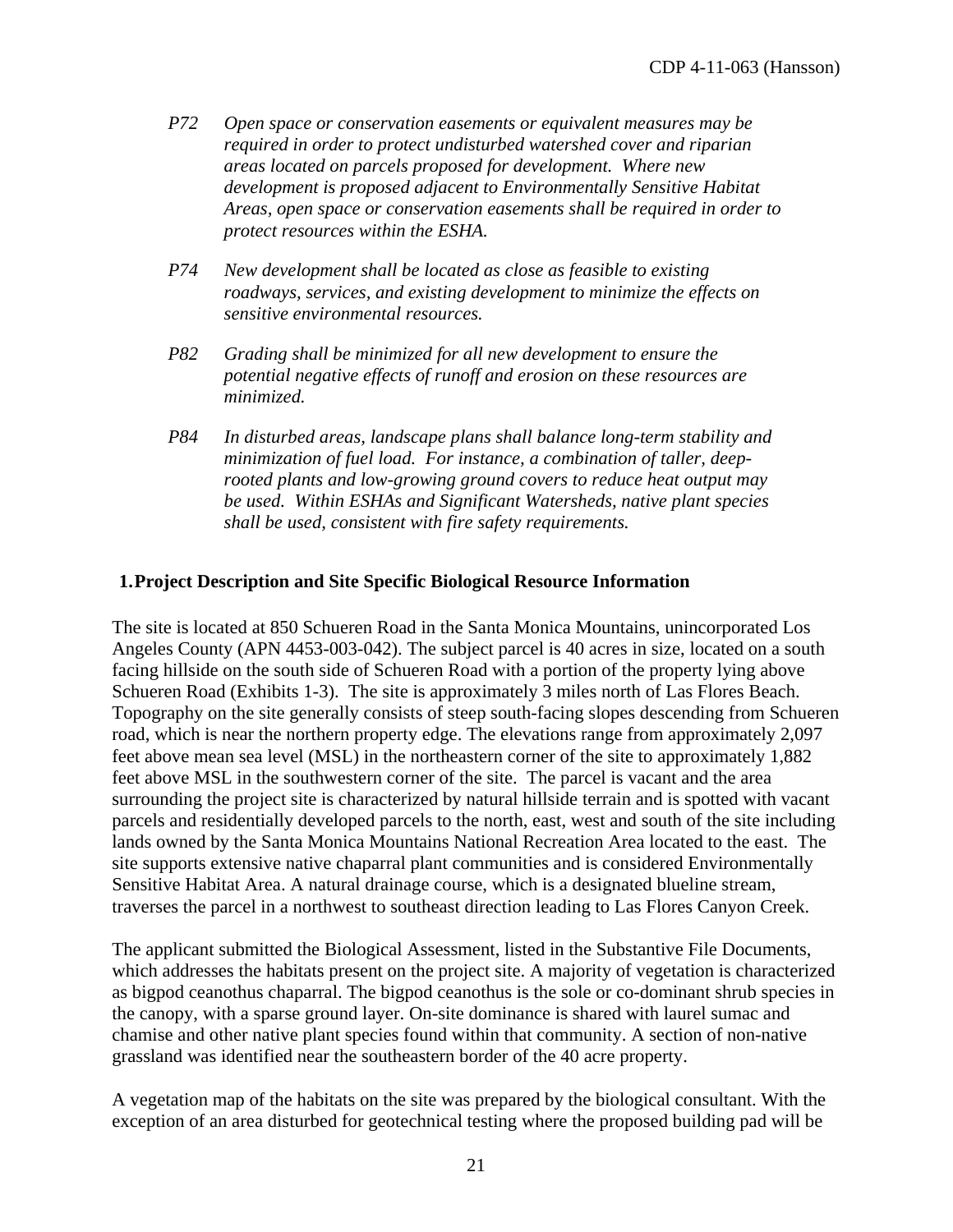located, adjacent to Schueren Road, the project site is undisturbed and comprised of dense chaparral habitat. While there is scattered residential development in the area, there is undisturbed, contiguous dense chaparral habitat to the northwest, west, south, and east of the site.

According to public information, the applicant purchased the subject parcel in 2011 for \$550,000. The parcel was designated in the Los Angeles County Land Use Plan for residential use. The parcel is 40-acres in size, and there are other scattered, residential developments in the same area. Public parkland has been acquired in this general vicinity, the Santa Monica Mountains National Recreation Area, and the previous owner of the subject property donated the adjacent western 40 acre property to the Mountains Recreation and Conservation Authority. There is currently no offer to purchase the property from any public park agency.

The project has been designed to place the single residential structure with a subterranean garage on a building site directly adjacent to and south of Schueren Road, in the same location of the approved residence previously approved pursuant to CDP 4-04-083 and CDP 4-04-083-A1. Any alternative location on the site would likely include the removal of more native vegetation and significant landform alteration due to the steeply descending hillside. Not including the area of the driveway or turnaround, the proposed development area is estimated by the applicant to measure approximately 8,800 sq. ft. The applicant's approved fuel modification plan (approved by the Los Angeles County Fire Department) shows the use of the standard three zones of vegetation modification. Zones "A" (setback zone) and "B" (irrigation zone) are shown extending in a radius of approximately 100 feet from the proposed structures. A "C" Zone (thinning zone) is provided for a distance of 100 feet beyond the "A" and "B" zones.

#### **2.ESHA Designation on the Project Site**

Pursuant to Section 30107.5, in order to determine whether an area constitutes an ESHA, and is therefore subject to the protections of Section 30240, the Commission must answer three questions:

1) Is there a rare species or habitat in the subject area?

2) Is there an especially valuable species or habitat in the area, which is determined based on:

a) whether any species or habitat that is present has a special nature, OR

b) whether any species or habitat that is present has a special role in the ecosystem;

3) Is any habitat or species that has met either test 1 or test 2 (i.e., that is rare or especially valuable) easily disturbed or degraded by human activities and developments?

If the answers to questions one or two and question three are "yes", the area is ESHA.

The project site is located within the Mediterranean Ecosystem of the Santa Monica Mountains. The Coastal Commission has found that the Mediterranean Ecosystem in the Santa Mountains is rare, and valuable because of its relatively pristine character, physical complexity, and resultant biological diversity. Large, contiguous, relatively pristine areas of native habitats, such as coastal sage scrub, chaparral, oak woodland, and riparian woodland have many special roles in the Mediterranean Ecosystem, including the provision of critical linkages between riparian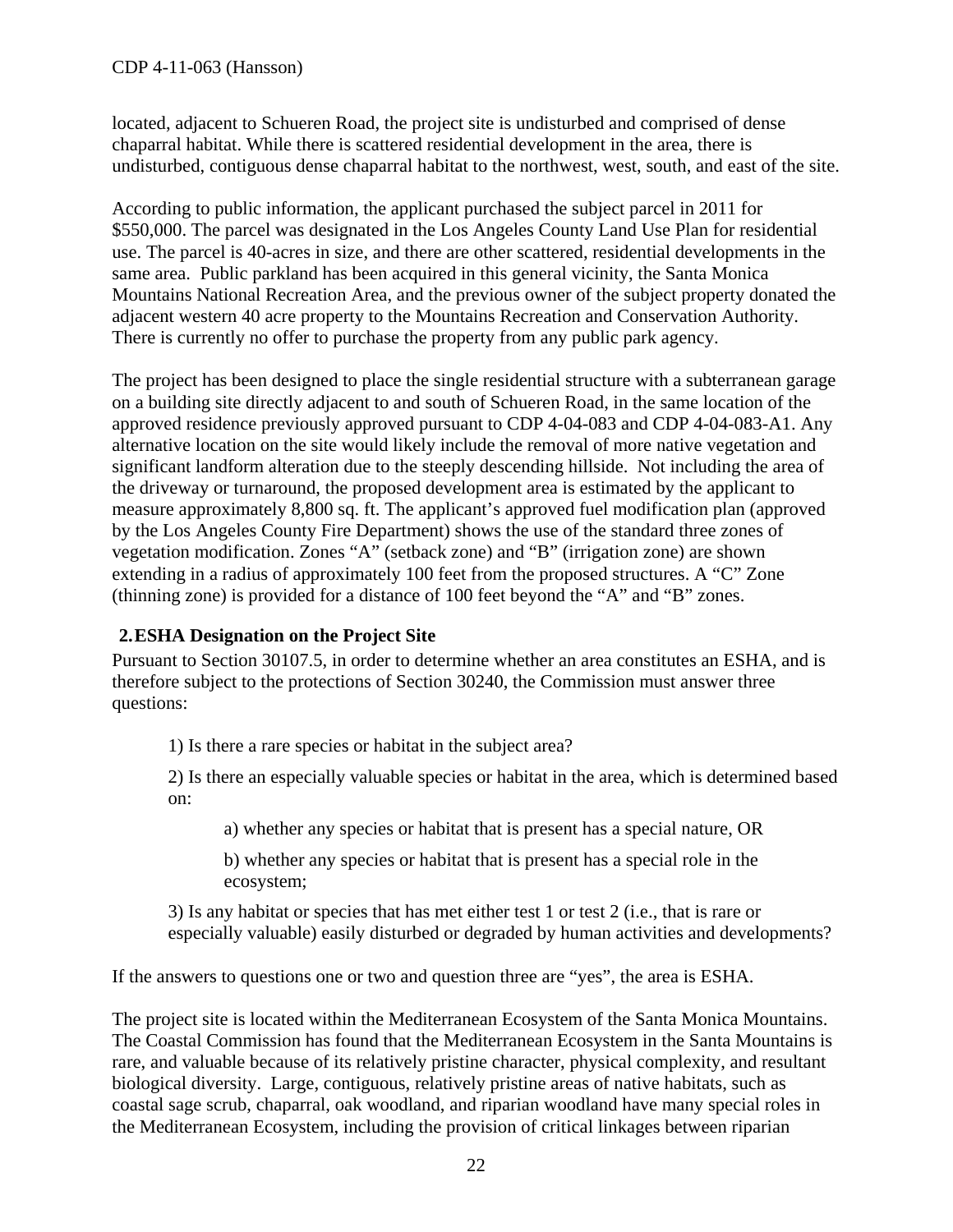corridors, the provision of essential habitat for species that require several habitat types during the course of their life histories, the provision of essential habitat for local endemics, the support of rare species, and the reduction of erosion, thereby protecting the water quality of coastal streams. Additional discussion of the special roles of these habitats in the Santa Monica Mountains ecosystem are discussed in the March 25, 2003 memorandum prepared by the Commission's Ecologist, Dr. John Dixon<sup>[1](#page-3-1)</sup> (hereinafter "Dr. Dixon Memorandum"), which is incorporated as if set forth in full herein.

Unfortunately, the native habitats of the Santa Monica Mountains, such as coastal sage scrub, chaparral, oak woodland and riparian woodlands are easily disturbed by human activities. As discussed in the Dr. Dixon Memorandum, development has many well-documented deleterious effects on natural communities of this sort. These environmental impacts may be both direct and indirect and include, but certainly are not limited to, the effects of increased fire frequency, of fuel modification, including vegetation clearance, of introduction of exotic species, and of night lighting. Increased fire frequency alters plant communities by creating conditions that select for some species over others. The removal of native vegetation for fire protection results in the direct removal or thinning of habitat area. Artificial night lighting of development affects plants, aquatic and terrestrial invertebrates, amphibians, fish, birds and mammals. Thus, large, contiguous, relatively pristine areas of native habitats, such as coastal sage scrub, chaparral, oak woodland, and riparian woodlands are especially valuable because of their special roles in the Santa Monica Mountains ecosystem and are easily disturbed by human activity. Accordingly, these habitat types meet the definition of ESHA. This is consistent with the Commission's past findings in support of its actions on many permit applications and in adopting the Malibu  $\text{LCP}^2$  $\text{LCP}^2$ .

As described above, the project site contains pristine chaparral habitat that is part of a large, contiguous block of pristine native vegetation. As discussed above and in the Dr. Dixon Memorandum, this habitat is especially valuable because of its special role in the ecosystem of the Santa Monica Mountains and it is easily disturbed by human activity. Accordingly, the Commission finds that the chaparral habitat on the project site meets the definition of ESHA in the Coastal Act.

#### **3.Resource Dependent Use**

<u>.</u>

The Commission finds that the project site and the surrounding area constitutes an environmentally sensitive habitat area (ESHA). Section 30240 of the Coastal Act restricts development within ESHA to only those uses that are dependent on the resource. The applicant proposes to construct a single family residence on the parcel. As single-family residences do not have to be located within ESHA to function, single-family residences are not a use dependent on ESHA resources. Section 30240 also requires that ESHA be protected against significant disruption of habitat values. As the construction of a residence on the site will require both the complete removal of ESHA from the home site and fuel modification for fire protection purposes around it, the proposed project would also significantly disrupt the habitat value in those

<span id="page-22-1"></span>http://www.coastal.ca.gov/ventura/smm-esha-memo.pdf

<sup>&</sup>lt;sup>1</sup> The March 25, 2003 Memorandum Regarding the Designation of ESHA in the Santa Monica Mountains, prepared by John Dixon, Ph. D, is available on the California Coastal Commission website at

<span id="page-22-0"></span><sup>&</sup>lt;sup>2</sup> Revised Findings for the City of Malibu Local Coastal Program (as adopted on September 13, 2002) adopted on February 6, 2003.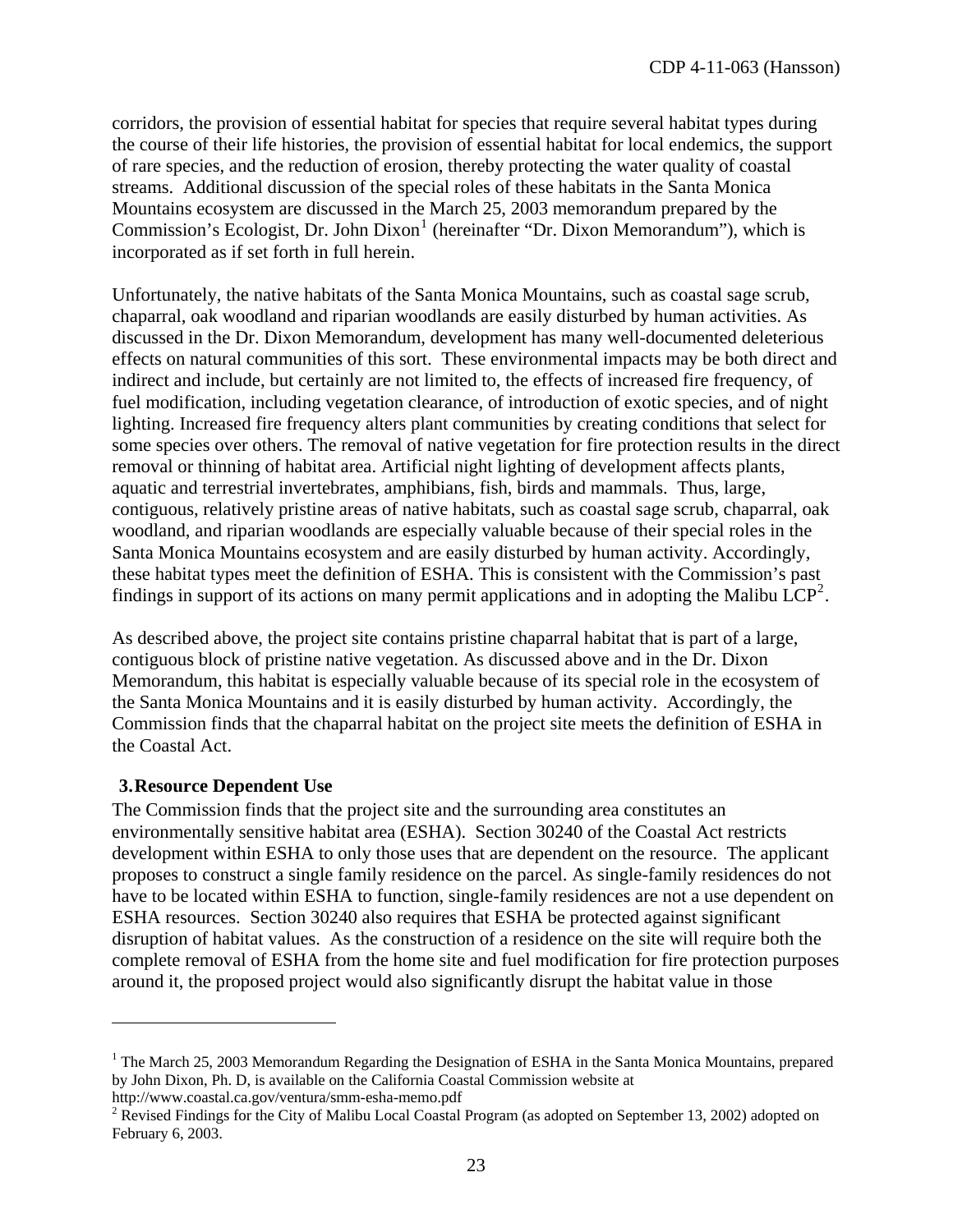locations. Application of Section 30240, by itself, would therefore require denial of the project, because the project would result in significant disruption of habitat values and is not a use dependent on those sensitive habitat resources.

However, the Commission must also consider Section 30010, and the United States Supreme Court's decision in *Lucas v. South Carolina Coastal Council* (1992) 505 U.S. 1003, 112 S.Ct. 2886. Section 30010 of the Coastal Act provides that the Coastal Act shall not be construed as authorizing the Commission to exercise its power to grant or deny a permit in a manner that will take private property for public use. Application of Section 30010 may overcome the presumption of denial in some instances. The subject of what sort of government action results in a "taking" was addressed by the Court in the *Lucas* case. In *Lucas*, the Court identified several factors that should be considered in determining whether a proposed government action would result in a taking. For instance, the Court held that where a permit applicant has demonstrated that he or she has a sufficient real property interest in the property to allow the proposed project, and that project denial would deprive his or her property of all economically viable use, then denial of the project by a regulatory agency might result in a taking of the property for public use unless the proposed project would constitute a nuisance under State law. Other Supreme Court precedent establishes that another factor that should be considered is the extent to which a project denial would interfere with reasonable investment-backed expectations.

The Commission interprets Section 30010, together with the *Lucas* decision, to mean that if Commission denial of the project would deprive an applicant's property of all reasonable economic use, the Commission may be required to allow some development even if a Coastal Act policy would otherwise prohibit it, unless the proposed project would constitute a nuisance under state law. In other words, Section 30240 of the Coastal Act cannot be read to deny all economically beneficial or productive use of land because Section 30240 cannot be interpreted to require the Commission to act in an unconstitutional manner.

As described above, the subject parcel was designated in the Los Angeles County Land Use Plan for residential use. Residential development has previously been approved by the Commission on sites in the immediate area. At the time the applicant purchased the parcel, the County's certified Land Use Plan did not designate the vegetation on the site as ESHA. Based on these facts, along with the presence of existing and approved residential development in the area, the applicant had reason to believe that it had purchased a parcel on which it would be possible to build a residence.

The Commission finds that in this particular case, other allowable uses for the subject site, such as a recreational park or a nature preserve, are not feasible and would not provide the owner an economic return on the investment. There is currently no offer to purchase the property from any public park agency. The Commission thus concludes that in this particular case there is no viable alternative use for the site other than residential development. The Commission finds, therefore, that outright denial of all residential use on the project site would interfere with reasonable investment-backed expectations and deprive the property of all reasonable economic use.

Next the Commission turns to the question of nuisance. There is no evidence that construction of a residence on the project site would create a nuisance under California law. Other houses have been constructed in similar situations in similar habitat areas in Los Angeles County,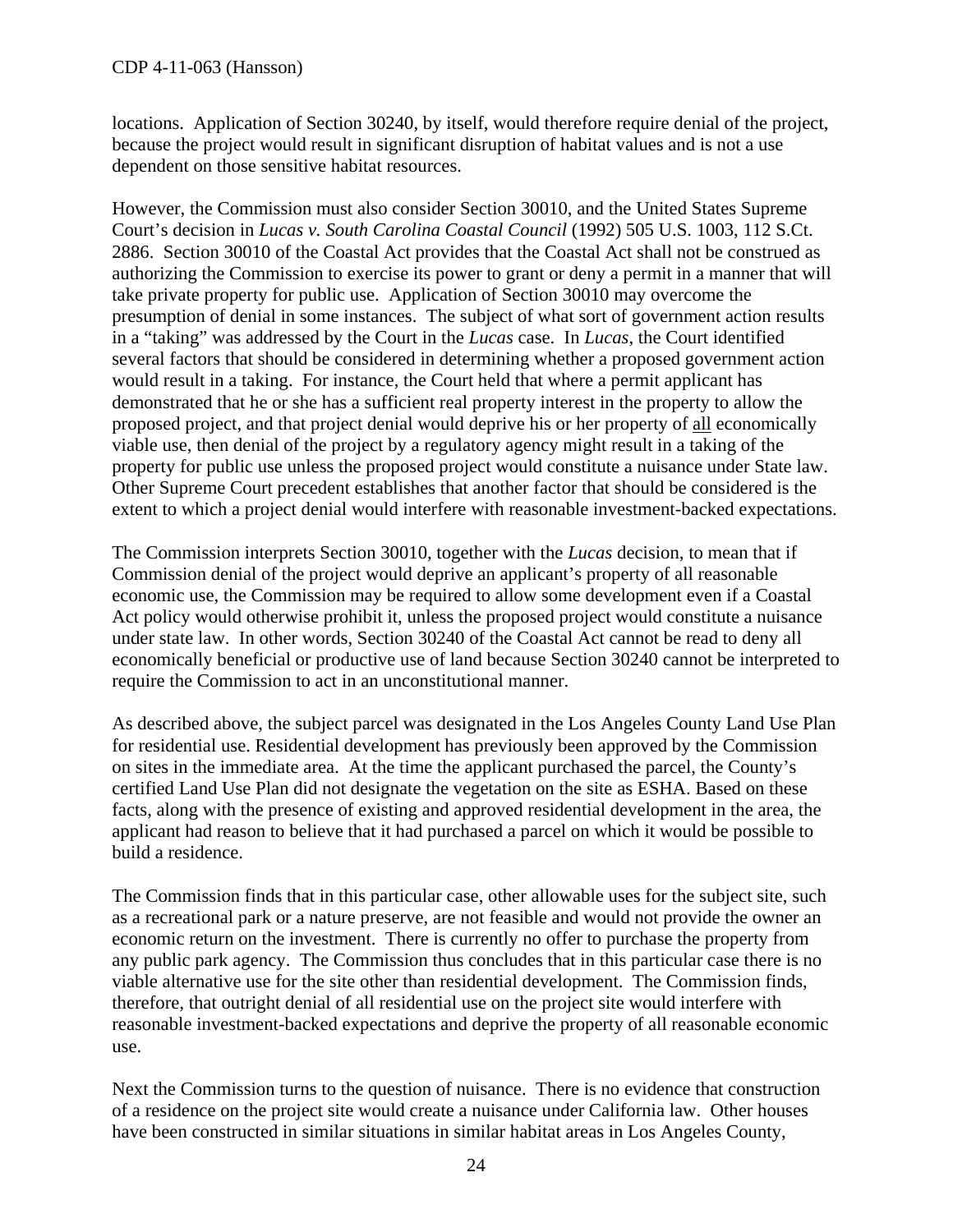apparently without the creation of nuisances. The County's Health Department has not reported evidence of septic system failures. In addition, the County has reviewed and approved the applicant's proposed septic system, ensuring that the system will not create public health problems. Furthermore, the use that is proposed is residential, rather than, for example, industrial, which might create noise or odors or otherwise create a public nuisance.

In conclusion, the Commission finds that, notwithstanding Section 30240, a residential project on the subject property must be allowed to permit the applicant a reasonable economic use of their property consistent with Section 30010 of the Coastal Act.

**4.Siting and Design Alternatives to Minimize Significant Disruption of Habitat Values**  While the applicant is entitled under Section 30010 to an assurance that the Commission will not act in such a way as to "take" the property, this section does not authorize the Commission to avoid application of the policies of the Coastal Act, including Section 30240, altogether. Instead, the Commission is only directed to avoid construing these policies in a way that would take property. Aside from this instruction, the Commission is still otherwise directed to enforce the requirements of the Act. Therefore, in this situation, the Commission must still assure compliance with Section 30240 by avoiding impacts that would significantly disrupt and/or degrade environmentally sensitive habitat, to the extent this can be done without taking the property.

Obviously, the construction of residential development, including vegetation removal for both the development area as well as required fuel modification, grading, construction of a residence and accessory structures, and the use of the development by residents will result in unavoidable loss of ESHA. The development can be sited and designed to minimize ESHA impacts by measures that include but are not limited to: limiting the size of structures, limiting the number of accessory structures and uses, clustering structures, siting development in any existing disturbed habitat areas rather than undisturbed habitat areas, locating development as close to existing roads and public services as feasible, and locating structures near other residences in order to minimize additional fuel modification.

In this case, siting and design alternatives have been considered in order to identify the alternative that can avoid and minimize impacts to ESHA to the greatest extent feasible. In past permit actions, the Commission has allowed up to 10,000 sq. ft. of development area for a residence on a parcel zoned for residential development in this area of the Santa Monica Mountains to avoid a taking of property. As detailed above, the proposed development area conforms to the maximum development area of 10,000 sq. ft. The proposed structure is located within an 8,800 sq. ft. development area. Although a smaller development area would reduce the ESHA loss somewhat, the reduction would not be significant. Nor are there other resources such as streams, riparian areas, or visual resources that would be protected by a smaller development area. As such, the Commission concludes that the proposed siting and design of the project will minimize impacts to ESHA to the extent feasible. The Commission also finds that the proposed development area provides a reasonable economic use.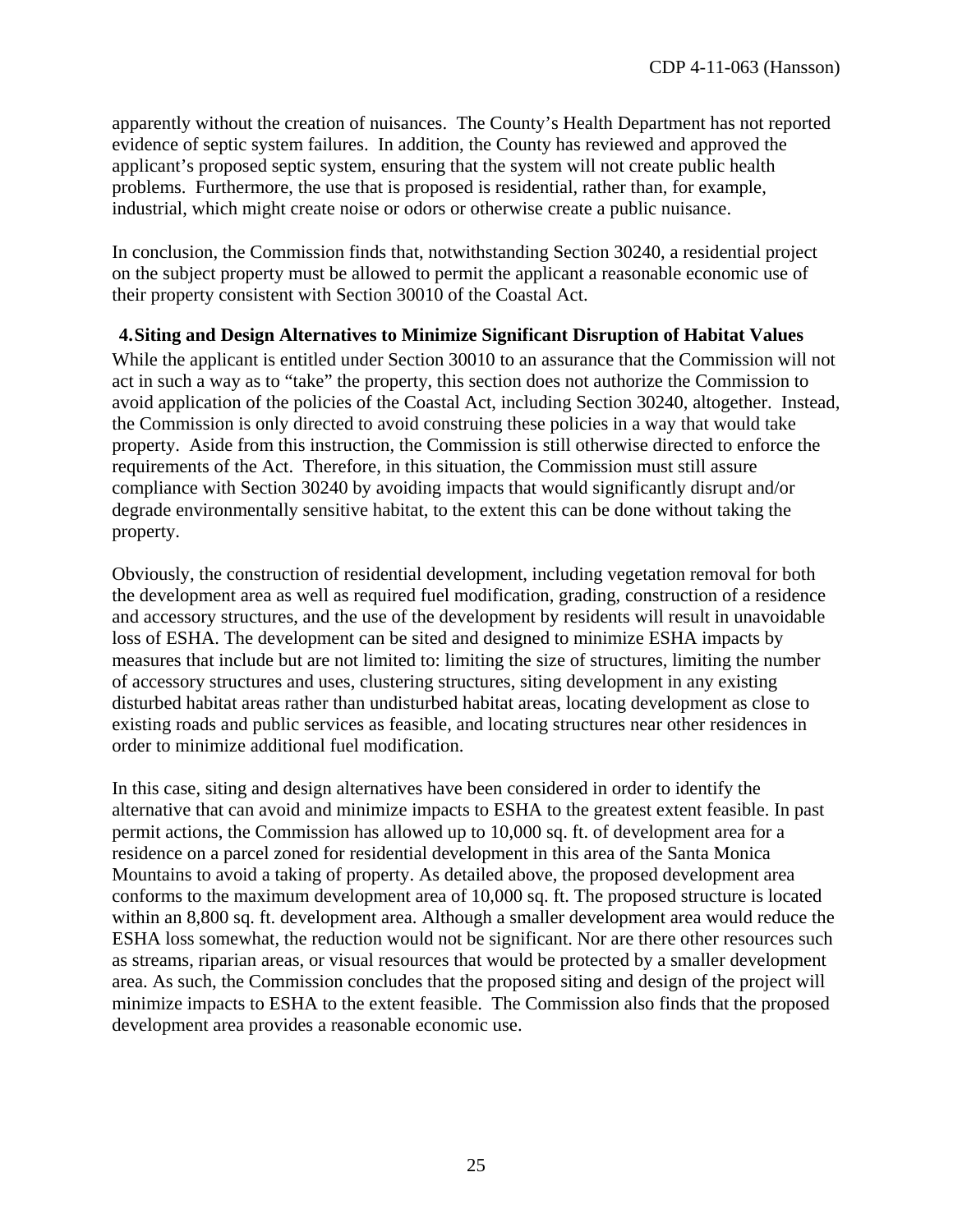#### **5.Open Space Conservation**

This project is inconsistent with Section 30240 of the Coastal Act, and is only being allowed to avoid a taking of private property for public use. The Commission finds that for the project to be consistent with Section 30240 to the maximum extent feasible, while providing a reasonable economic use, this project must constitute the maximum amount of ESHA destruction on the site and the remaining ESHA on the property must be preserved in perpetuity.

The Commission finds that the most effective way to assure ESHA preservation on the site is the granting of an open space conservation easement to the Mountains Recreation and Conservation Authority (a joint powers authority) that prohibits development on the remainder of the site now and in the future. The Mountains Recreation and Conservation Authority (MRCA) is a public agency that represents a partnership between the Santa Monica Mountains Conservancy, the Conejo Recreation and Park District, and the Rancho Simi Recreation and Park District. The MRCA is dedicated to the preservation and management of open space, parkland, watershed lands, trails, and wildlife habitat. The MRCA manages and provides ranger services for almost 50,000 acres of public lands and parks that it owns or that are owned by the Santa Monica Mountains Conservancy. In the course of its normal duties, the MRCA park rangers and other staff are better able to monitor open space areas to ensure that the restrictions are followed than Commission staff. Further, an easement will be recorded against the title to the property and thus provide notice to future owners of the limitations that apply to the open space conservation area, reducing the risk of a future irreparable violation of the restriction. The governing board of the MRCA has agreed to accept all open space easements required by the Commission for properties within the Santa Monica Mountains National Recreation Area.

It is important that the property owner grant an easement to MRCA rather than simply record an open space deed restriction. Although a deed restriction should notify future owners of the restriction in the same manner that a recorded easement would, it would not be as effective in preserving the remaining ESHA for the following two reasons. First, a deed restriction is not as reliable because a property owner can record another document purporting to rescind the deed restriction. Although any attempt to rescind a deed restriction required by a coastal development permit ("CDP") without an amendment to that CDP authorizing such a rescission would constitute a violation of the CDP and the Coastal Act, the County Recorder's office is likely to allow recordation of a rescission without the required Coastal Commission authorization. Indeed, the Commission has experienced the phenomenon of property owners recording documents purporting to modify deed restrictions recorded pursuant to CDP requirements. *See*, *e.g.*, Commission findings for CDP Amendment F7453-A2 (Stephenson), approved March 2005, and Violation File V-6-04-010 (Del Mar Estates). On the other hand, because an easement necessarily involves more than one person, the County Recorder would not likely record a document purporting to rescind an easement unless the easement holder was also to sign the document. Thus, a condition requiring a deed restriction is much easier to violate, and therefore much less protective, than a condition requiring an easement.

Second, the Legislature has recently adopted new provisions to the Government Code specifically sanctioning the use of conservation easements for this purpose and changing procedures to ensure that they are prominent in searching title to property. In 2001, the Legislature adopted a new requirement that County Recorders keep a separate and "comprehensive index of conservation easements." *See* Cal. Gov't Code § 27255(a). As such,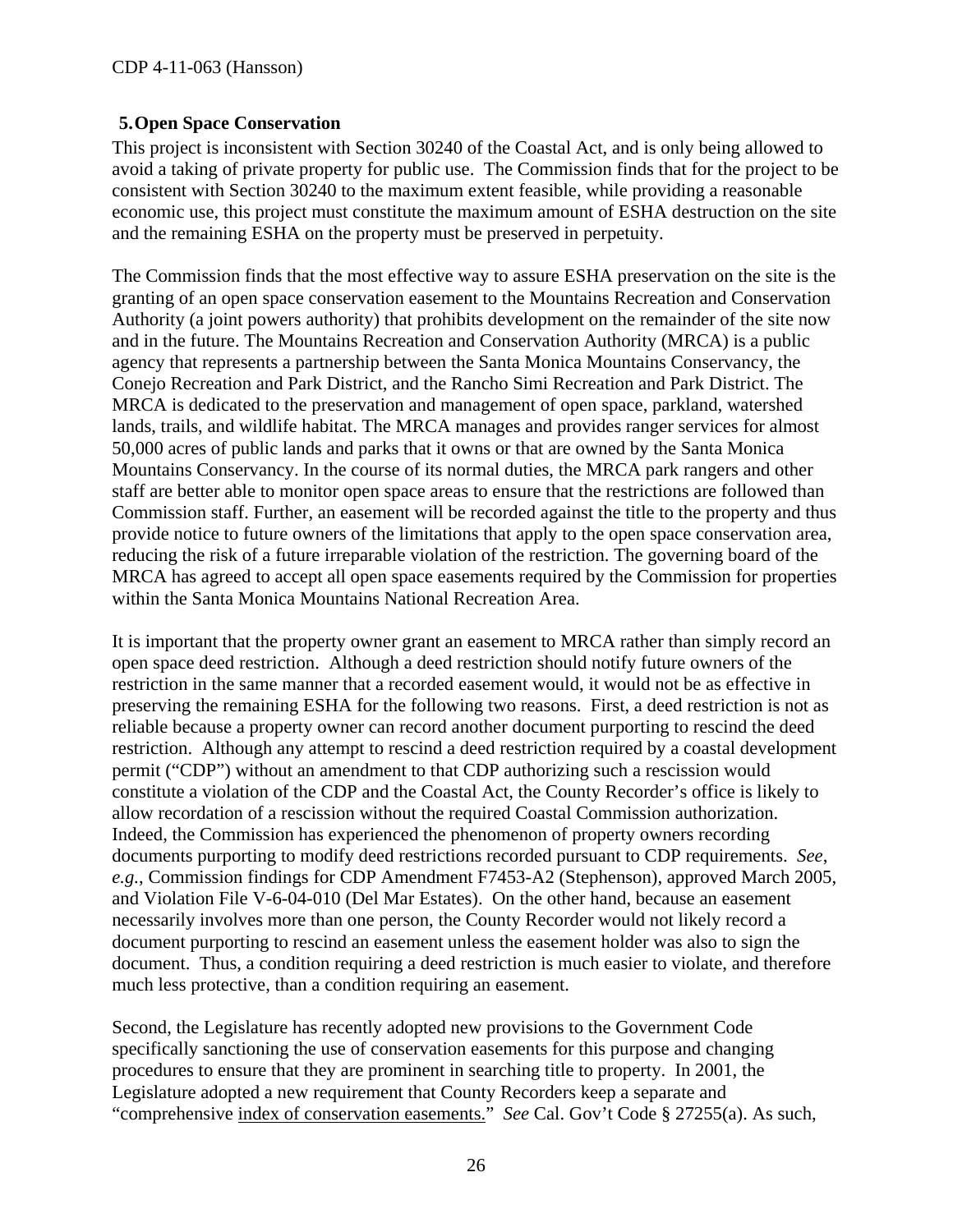the Commission finds that the requirement of an open space and conservation easement is the most effective method of ensuring that the remaining ESHA on the project site will be conserved in the future. Finally, the Commission concludes that an open space easement that allows only the easement holder and no other entity to enter the property for inspection purposes does not interfere with the fee title owner's right to exclude the general public. It therefore does not constitute a significant invasion of the fee title owner's property interest.

In conclusion, the Commission finds that it is necessary to require the applicant to grant an open space easement to the MRCA over the open space area on the project site in order to insure that the remaining ESHA will be preserved. Only as conditioned will the proposed project minimize impacts to ESHA, as required by Section 30240 of the Coastal Act.

#### **6.Habitat Impact Mitigation**

 $\overline{a}$ 

While impacts resulting from development within ESHA can be reduced through siting and design alternatives for new development and by ensuring that the remaining ESHA on the site is permanently protected, they cannot be completely avoided, given the location of ESHA on and around the project site, the high fire risk in the Santa Monica Mountains, and the need to modify fuel sources to protect life and property from wildfire.

Fuel modification is the removal or modification of combustible native or ornamental vegetation. It may include replacement with drought tolerant, fire resistant plants. The amount and location of required fuel modification will vary according to the fire history of the area, the amount and type of plant species on the site, topography, weather patterns, construction design, and siting of structures. There are typically three fuel modification zones applied by the Los Angeles County Fire Department, which include a setback zone immediately adjacent to the structure (Zone A) where all native vegetation must be removed, an irrigated zone adjacent to Zone A (Zone B) where most native vegetation must be removed or widely spaced, and a thinning zone (Zone C) where native vegetation may be retained if thinned or widely spaced although particular highfuel plant species must be removed. The combined required fuel modification area around structures can extend up to a maximum of 200 feet. If there is not adequate area on the project site to provide the required fuel modification for structures, then brush clearance may also be required on adjacent parcels. In this way, for a large area around any permitted structures, native vegetation will be cleared, selectively removed to provide wider spacing, and thinned. The Commission has found in past permit actions, that a new residential development (with a 10,000 sq. ft. development area) within ESHA with a full 200 foot fuel modification radius will result in impact (either complete removal, irrigation, or thinning) to ESHA habitat of four to five acres.

Obviously, native vegetation that is cleared and replaced with ornamental species or substantially removed and widely spaced will be lost as habitat and watershed cover. As discussed in the Dr. Dixon Memorandum<sup>[3](#page-22-1)</sup>, the cumulative loss of habitat cover also reduces the value of the sensitive resource areas as a refuge for birds and animals, for example by making them—or their nests and burrows—more readily apparent to predators. Further, fuel modification can result in changes to the composition of native plant and wildlife communities, thereby reducing their habitat value.

 $3$  The March 25, 2003 Memorandum Regarding the Designation of ESHA in the Santa Monica Mountains, prepared by John Dixon, Ph. D, is available on the California Coastal Commission website at http://www.coastal.ca.gov/ventura/smm-esha-memo.pdf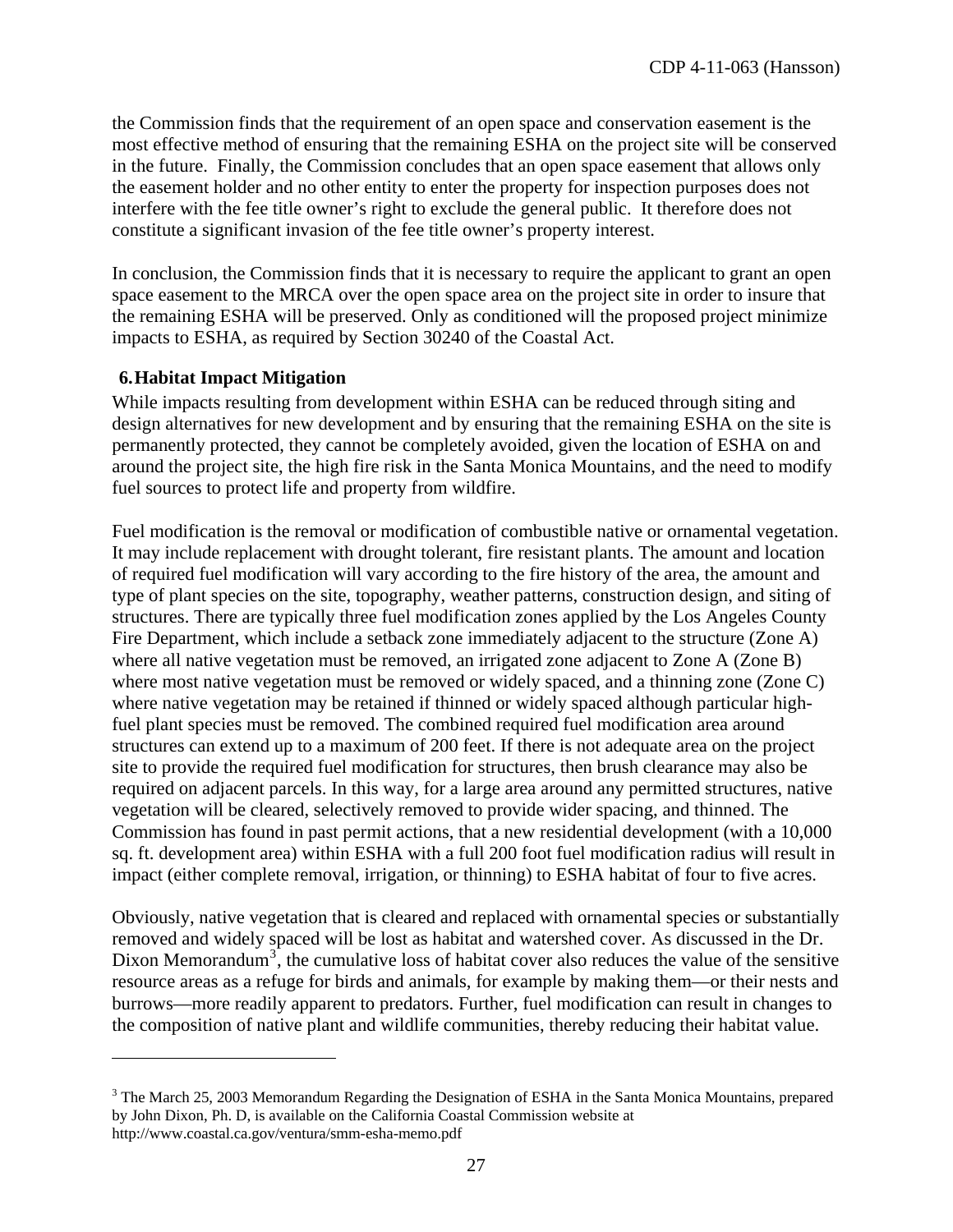Although the impacts from habitat removal cannot be avoided, the Commission finds that the loss of ESHA resulting from the removal, conversion, or modification of natural habitat for new development including the building site area, and fuel modification can be mitigated in order to ensure that ESHA impacts are minimized to the extent feasible.

The Commission has identified three appropriate methods for providing mitigation for the unavoidable loss of ESHA resulting from development; namely, habitat restoration, habitat conservation, and payment for mitigation.

The first method is to provide mitigation through the restoration of an area of degraded habitat (either on the project site, or at an off-site location) that is equivalent in size to the area of habitat impacted by the development. A restoration plan must be prepared by a biologist or qualified resource specialist and must provide performance standards, and provisions for maintenance and monitoring. The restored habitat must be permanently preserved through the recordation of an open space easement.

The second habitat impact mitigation method is habitat conservation. This includes the conservation of an area of intact habitat of a similar type as that impacted equivalent to the area of the impacted habitat. The parcel containing the habitat conservation area must be restricted from future development and permanently preserved. If the mitigation parcel is larger in size than the impacted habitat area, the excess acreage could be used to provide habitat impact mitigation for other development projects that impact ESHA.

The third habitat impact mitigation option is the payment for mitigation of impacts to habitat. The payment is based on the habitat types in question, the cost per acre to restore or create comparable habitat types, and the acreage of habitat affected by the project. The Commission has, in past permit decisions, determined the appropriate payment for the restoration or creation of chaparral and coastal sage scrub habitat, based on research carried out by the Commission's biologist. A range of cost estimates was obtained that reflected differences in restoration site characteristics including topography (steeper is harder), proximity to the coast (minimal or no irrigation required at coastal sites), types of plants (some plants are rare or difficult to cultivate), density of planting, severity of weed problem, condition of soil, etc.

The Commission has determined that the appropriate mitigation for loss of coastal sage scrub or chaparral ESHA should be based on the actual installation of replacement plantings on a disturbed site, including the cost of acquiring the plants (seed mix and container stock) and installing them on the site (hydroseeding and planting). The payment amount found by the Commission to be appropriate to provide mitigation for the habitat impacts to ESHA areas where all native vegetation will be removed (building site, the "A" zone required for fuel modification, and off-site brush clearance areas), and where vegetation will be significantly removed and any remaining vegetation will be subjected to supplemental irrigation (the "B" zone or any other irrigated zone required for fuel modification) is \$12,000 per acre. Further, the Commission has required a payment of \$3,000 per acre for areas where the vegetation will be thinned, but not irrigated ("C" zone or other non-irrigated fuel modification zone). The acreage of ESHA that is impacted must be determined based on the size of the development area, required fuel modification (as identified on the fuel modification plan approved by the Los Angeles County Fire Department) on the site, and required brush clearance off-site.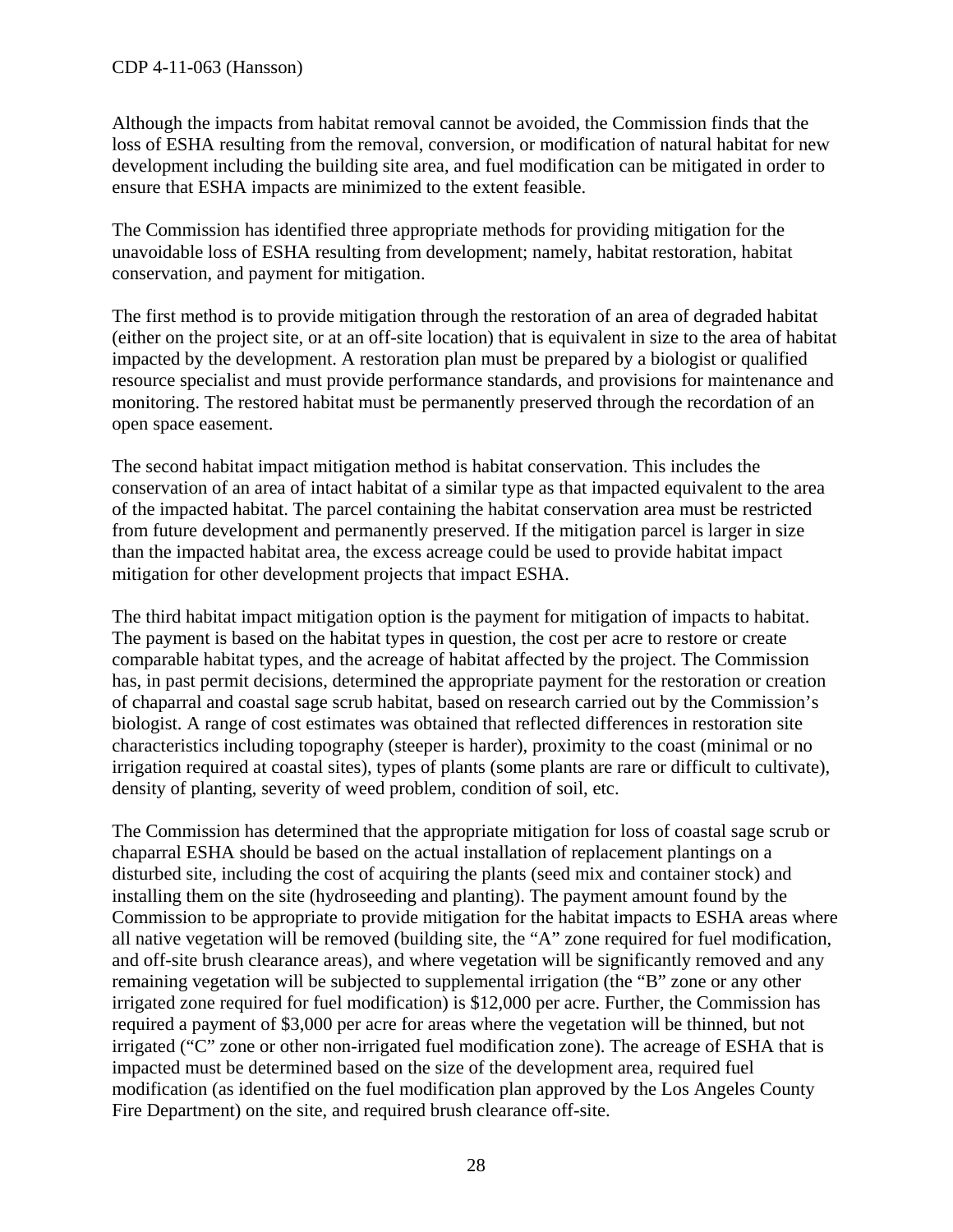Ordinarily, the Commission would find any of these measures appropriate to mitigate the loss of ESHA on the project site. However, in this case, the previous owner of the site chose the third option, and paid a habitat impact mitigation fee to the Mountains Recreation and Conservation Authority in 2006 for development approved pursuant to CDP 4-04-083 approved in 2005 (discussed above in Section IV.B., Past Commission Action). Because that fee has already been paid and no development or fuel modification has occurred on the site, the applicant can apply that fee to this permit to mitigate for loss of habitat due to the proposed development as well as the fuel modification necessary for the proposed residence.

#### **7.Additional Mitigation Measures to Address Additional ESHA Impacts**

The Commission finds that the use of non-native and/or invasive plant species for residential landscaping results in both direct and indirect adverse effects to native plants species indigenous to the Malibu/Santa Monica Mountains area. Direct adverse effects from such landscaping result from the direct occupation or displacement of native plant communities by new development and associated non-native landscaping, and mitigation for that effect was discussed in the previous section. Indirect adverse effects include offsite migration and colonization of native plant habitat by non-native/invasive plant species (which tend to outcompete native species) adjacent to new development. The Commission notes that the use of exotic plant species for residential landscaping has already resulted in significant adverse effects to native plant communities in the Malibu/Santa Monica Mountains area. This sort of impact was not addressed in the prior section. Therefore, in order to minimize adverse effects to the indigenous plant communities of the Malibu/Santa Monica Mountains area that are not directly and immediately affected by the proposed development, the Commission requires that all landscaping consist primarily of native plant species and that invasive plant species shall not be used.

In addition, the Commission has found that night lighting of ESHA areas in the Malibu/Santa Monica Mountains may alter or disrupt feeding, nesting, and roosting activities of native wildlife species. Therefore, the Lighting Restriction condition limits night lighting of the site in general; limits lighting to the developed area of the site; and requires that lighting be shielded downward. Limiting security lighting to low intensity security lighting will assist in minimizing the disruption of wildlife that is commonly found in this rural and relatively undisturbed area and that traverses the area at night.

Furthermore, fencing of the property would adversely impact the movement of wildlife through the ESHA and wildlife migration corridor on this parcel. Therefore, the Commission finds it is necessary to limit fencing to the perimeter of the approved development area, turnaround, and driveway. This is required to be shown on the landscaping plan.

Additionally, in order to ensure that vegetation clearance for fire protection purposes does not occur prior to commencement of grading or construction of the proposed structures, the Commission finds that it is necessary to require that natural vegetation shall not be removed until grading or building permits have been secured and construction of the permitted structures has commenced. This limitation avoids loss of natural vegetation coverage resulting in unnecessary erosion in the absence of adequately constructed drainage and run-off control devices and implementation of the landscape and interim erosion control plans.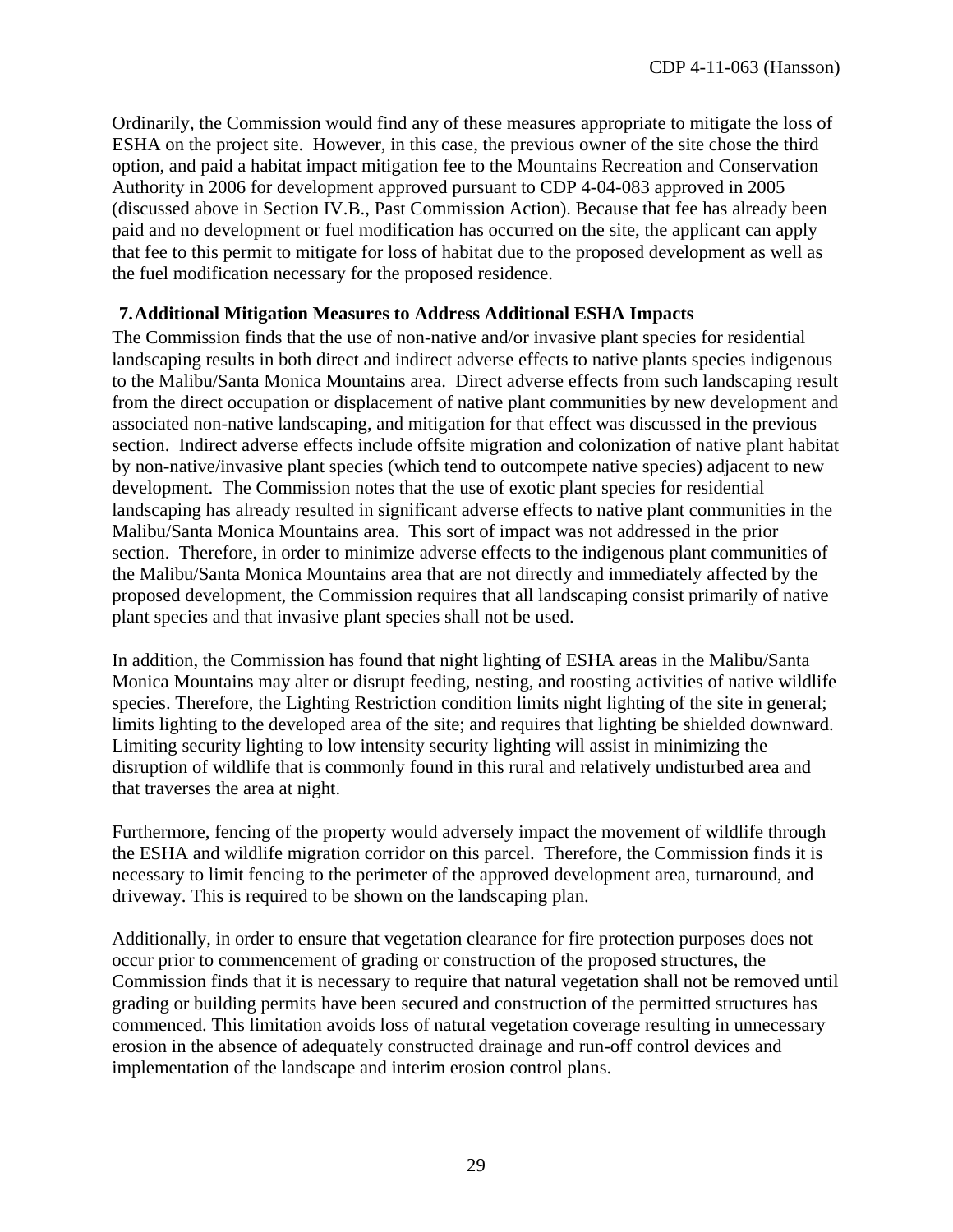The Commission also finds that the amount and location of any new development that could be built in the future on the subject site consistent with the resource protection policies of the Coastal Act is significantly limited by the unique nature of the site and the environmental constraints discussed above. Therefore, the permitting exemptions that apply by default under the Coastal Act for, among other things, improvements to existing single family homes and repair and maintenance activities may be inappropriate here. In recognition of that fact, and to ensure that any future structures, additions, change in landscaping or intensity of use at the project site that may otherwise be exempt from coastal permit requirements are reviewed by the Commission for consistency with the resource protection policies of the Coastal Act, the future development restriction is required.

Further, the Commission requires the applicant to record a deed restriction that imposes the terms and conditions of this permit as restrictions on use and enjoyment of the property and thereby provides any prospective purchaser of the site with recorded notice that the restrictions are imposed on the subject property. Finally, in order to ensure that the terms and conditions of this permit are adequately implemented, the Commission conditions the applicant to allow staff to enter onto the property (subject to 24 hour notice to the property owner) to undertake site inspections for the purpose of monitoring compliance with the permit.

The following special conditions are required, as determined in the findings above, to assure the project's consistency with Section 30240 of the Coastal Act:

| Special Condition 5.  | Landscaping and Fuel Modification Plans |
|-----------------------|-----------------------------------------|
| Special Condition 7.  | <b>Lighting Restriction</b>             |
| Special Condition 8.  | <b>Future Development Restriction</b>   |
| Special Condition 9.  | Deed Restriction                        |
| Special Condition 10. | <b>Open Space Conservation Easement</b> |
| Special Condition 11. | Site Inspection                         |
| Special Condition 12. | <b>Removal of Natural Vegetation</b>    |

For the reasons set forth above, the Commission finds that the proposed project, as conditioned, is consistent with Section 30240 of the Coastal Act.

#### <span id="page-29-0"></span>**F. VISUAL RESOURCES**

Section 30251 of the Coastal Act states:

*The scenic and visual qualities of coastal areas shall be considered and protected as a resource of public importance. Permitted development shall be sited and designed to protect views to and along the ocean and scenic coastal areas, to minimize the alteration of natural land forms, to be visually compatible with the character of surrounding areas, and, where feasible, to restore and enhance visual quality in visually degraded areas. New development in highly scenic areas such as those designated in the California Coastline Preservation and Recreation Plan prepared by the Department of Parks and Recreation and by local government shall be subordinate to the character of its setting.*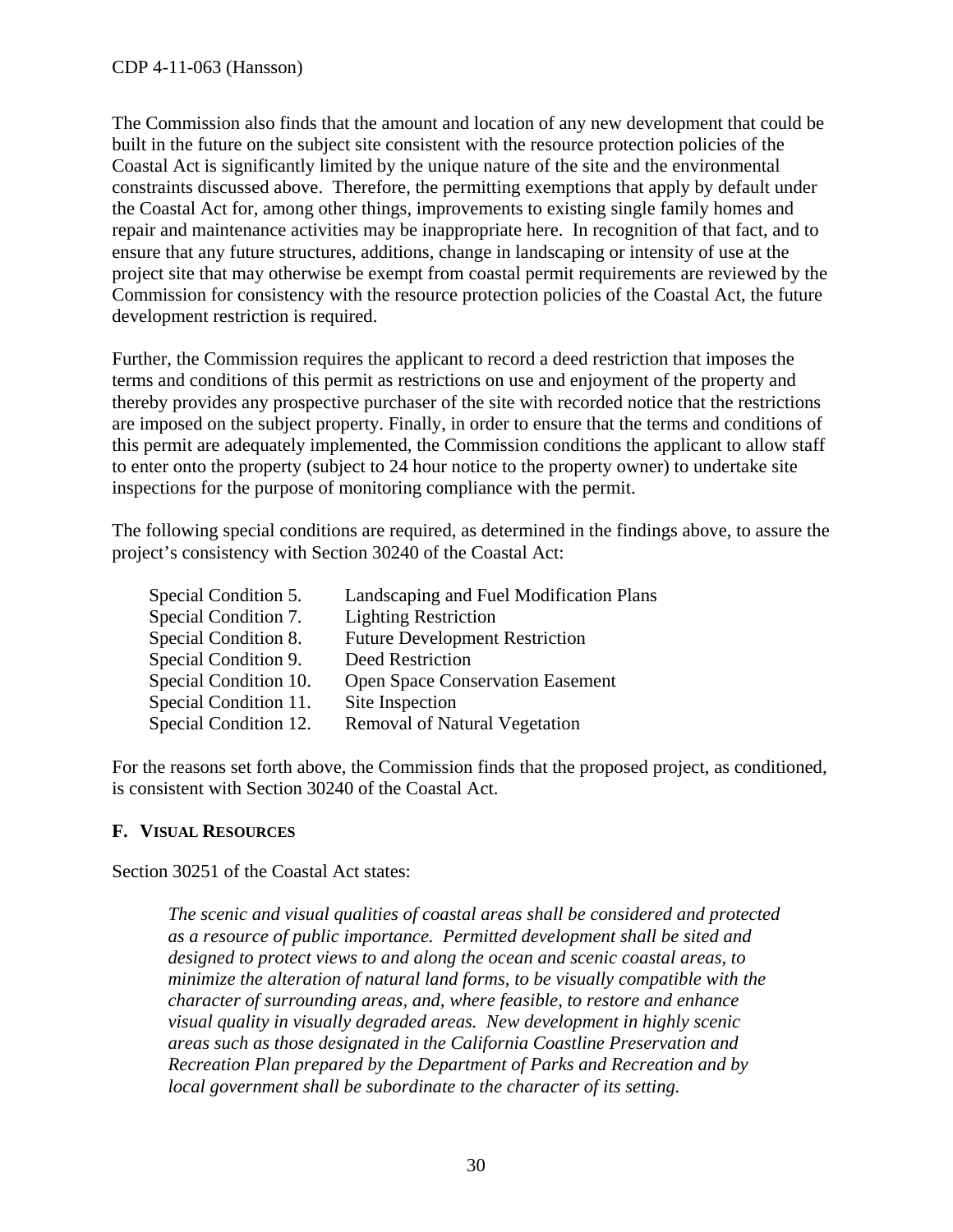The project site is located in a scenic area, characterized by large areas of natural vegetation. The site is visible from various public viewing points, including public open space and recreation areas to west and east, as well as from various points along Schueren Road, which afford scenic vistas of several large portions of relatively undisturbed natural areas. In 2005, the previous owner of the site donated the adjacent western 40 acre parcel to the Mountains Recreation and Conservation Authority and the proposed residence will be visible from that open space. The site is also situated among scattered single family residences which are highly visible in the area. However, due to the building site's elevation below Schueren Road, and the presence of intervening ridges and existing development in the vicinity, no alternative siting or design options exist on the parcel in which the development would be significantly less visible from public viewing areas. The closest public trail system is the Backbone Trail and the building site would not be visible from that trail. Development of the proposed residence raises two issues regarding the siting and design: (1) whether or not public views from public roadways will be adversely affected; or, (2) whether or not public views from public lands and trails will be affected.

The site is located at 850 Schueren Road in the Santa Monica Mountains, unincorporated Los Angeles County (APN 4453-003-042). The subject parcel is 40 acres in size, located on a south facing hillside on the south side of Schueren Road with a portion of the property lying above Schueren Road (Exhibits 1-3). The site is approximately 3 miles north of Las Flores Beach. Topography on the site generally consists of steep south-facing slopes descending from Schueren road, which is near the northern property edge. The elevations range from approximately 2,097 feet above mean sea level (MSL) in the northeastern corner of the site to approximately 1,882 feet above MSL in the southwestern corner of the site.

The subject parcel is vacant and covered with relatively undisturbed Bigpod ceanothus-chamise chaparral. The area surrounding the project site is characterized by natural hillside terrain and is spotted with vacant parcels and residentially developed parcels to the north, east, west and south of the site including lands owned by the Santa Monica Mountains National Recreation Area located to the east. The site supports extensive native chaparral plant communities and is considered Environmentally Sensitive Habitat Area. A natural drainage course, which is a designated blueline stream, traverses the parcel in a northwest to southeast direction leading to Las Flores Canyon Creek.

The proposed residence is two-stories with a subterranean garage with a maximum height of 33.5 feet from existing grade at any given point. Much of the residence will be located below the grade of Schueren road and is designed to be stepped into the hillside. The development has also been clustered on one pad area less than 10,000 sq. ft. in size. The proposed building site and design minimizes the amount of grading and landform alteration necessary for the project and there are no siting alternatives where the building would not be visible from public viewing areas.

The proposed structure is compatible with the character of other residential development in the area. The proposed structure height is consistent with the maximum height (35 feet above existing grade) that the Commission has permitted in past decisions in the Santa Monica Mountains and with the maximum height (35 feet) allowed under the guidance policies of the Malibu/Santa Monica Mountains LUP. In addition, the development would be partially screened by vegetation.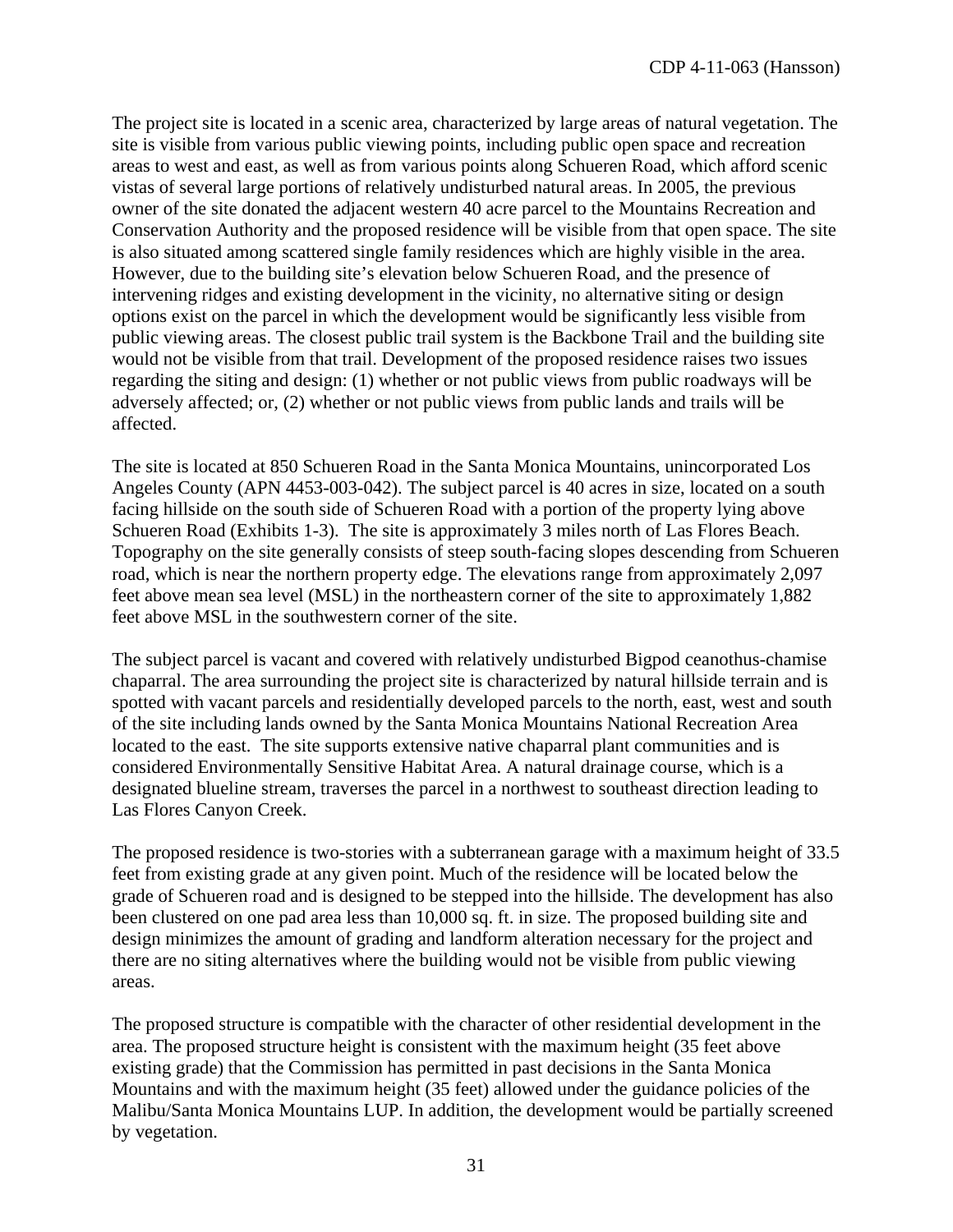Even with vegetative screening, the proposed development will be unavoidably visible from public viewing areas. The Commission has considered siting and design alternatives that would avoid or reduce any impacts to visual resources. There is no feasible alternative whereby the structure would not be visible from public viewing areas. To minimize the visual impacts associated with development of the project site, the Commission requires: that the structure be finished in a color consistent with the surrounding natural landscape; that windows on the development be made of non-reflective glass; use of appropriate, adequate, and timely planting of native landscaping to soften the visual impact of the development from public view areas; and a limit on night lighting of the site to protect the nighttime rural character of this portion of the Santa Monica Mountains.

In recognition that future development normally associated with a single-family residence, that might otherwise be exempt, has the potential to impact scenic and visual resources of the area, the Commission requires that any future improvements on the subject property shall be reviewed by the Commission for consistency with the resource protection policies of the Coastal Act through a coastal development permit.

Additionally, the Commission requires the applicant to record a deed restriction that imposes the terms and conditions of this permit as restrictions on use and enjoyment of the property and provides any prospective purchaser of the site with recorded notice that the restrictions are imposed on the subject property.

The following special conditions are required to assure the project's consistency with Section 30251 of the Coastal Act:

Special Condition 5. Landscaping and Fuel Modification Plans Special Condition 6. Structural Appearance Special Condition 7. Lighting Restriction Special Condition 8. Future Development Restriction Special Condition 9. Deed Restriction

For the reasons set forth above, the Commission finds that the proposed project, as conditioned, is consistent with Section 30251 of the Coastal Act.

#### <span id="page-31-0"></span>**G. LOCAL COASTAL PROGRAM PREPARATION**

Section 30604(a) of the Coastal Act states:

*(a) Prior to certification of the local coastal program, a coastal development permit shall be issued if the issuing agency, or the commission on appeal, finds that the proposed development is in conformity with the provisions of Chapter 3 (commencing with Section 30200) of this division and that the permitted development will not prejudice the ability of the local government to prepare a local coastal program that is in conformity with the provisions of Chapter 3 (commencing with Section 30200).*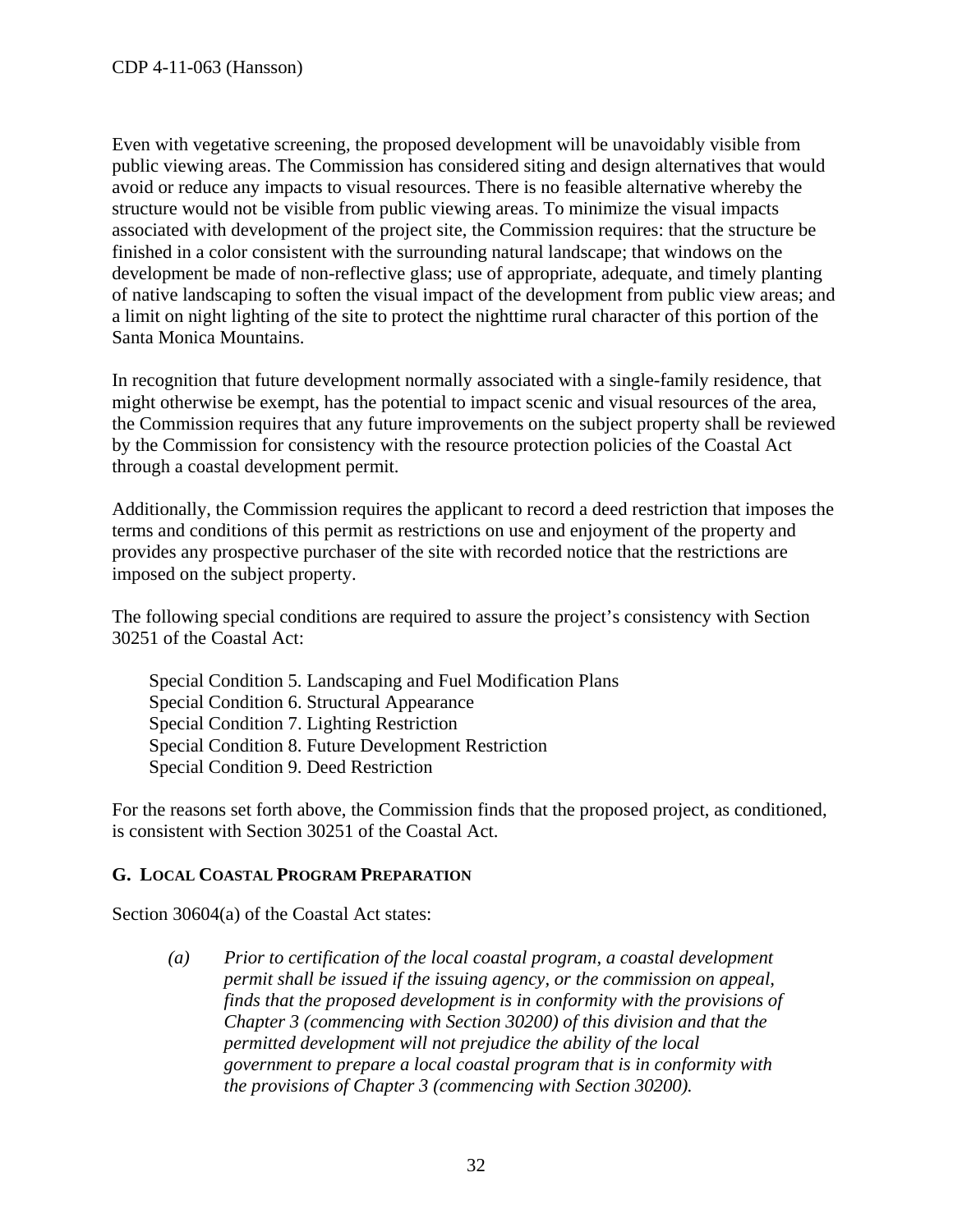Section 30604(a) of the Coastal Act provides that the Commission shall issue a Coastal Development Permit only if the project will not prejudice the ability of the local government having jurisdiction to prepare a Local Coastal Program, which conforms to Chapter 3 policies of the Coastal Act. The preceding sections provide findings that the proposed projects will be in conformity with the provisions of Chapter 3 if certain conditions are incorporated into the projects and are accepted by the applicant. As conditioned, the proposed development will avoid or minimize adverse impacts and is found to be consistent with the applicable policies contained in Chapter 3. The following special conditions are required to assure the project's consistency with Section 30604 of the Coastal Act:

Special Conditions 1 through 14

Therefore, the Commission finds that approval of the proposed development, as conditioned, will not prejudice the County of Los Angeles' ability to prepare a Local Coastal Program for this area which is also consistent with the policies of Chapter 3 of the Coastal Act, as required by Section 30604(a).

#### <span id="page-32-0"></span>**H. CALIFORNIA ENVIRONMENTAL QUALITY ACT**

Section 13096(a) of the Commission's administrative regulations requires Commission approval of a Coastal Development Permit application to be supported by a finding showing the application, as conditioned by any conditions of approval, to be consistent with any applicable requirements of the California Environmental Quality Act (CEQA). Section 21080.5(d)(2)(A) of CEQA prohibits a proposed development from being approved if there are feasible alternatives or feasible mitigation measures available which would substantially lessen any significant adverse effect that the activity may have on the environment.

The Commission incorporates its findings on Coastal Act consistency at this point as if set forth in full. These findings address and respond to all public comments regarding potential significant adverse environmental effects of the project that were received prior to preparation of the staff report. As discussed in detail above, project alternatives and mitigation measures have been considered and incorporated into the project. Five types of mitigation actions include those that are intended to avoid, minimize, rectify, reduce, or compensate for significant impacts of development. Mitigation measures required as part of this coastal development permit include the avoidance of impacts to ESHA through clustering structures, and by prohibiting development outside of the approved development area as required by the granting of an open space conservation easement. Mitigation measures required to minimize impacts include requiring drainage best management practices (water quality), interim erosion control (water quality and ESHA), limiting lighting (ESHA), restricting structure color (visual resources), and requiring future improvements to be considered through a CDP. Finally, the habitat impact mitigation condition is a measure required to compensate for impacts to ESHA.

The following special conditions are required to assure the project's consistency with Section 13096 of the California Code of Regulations:

Special Conditions 1 through 14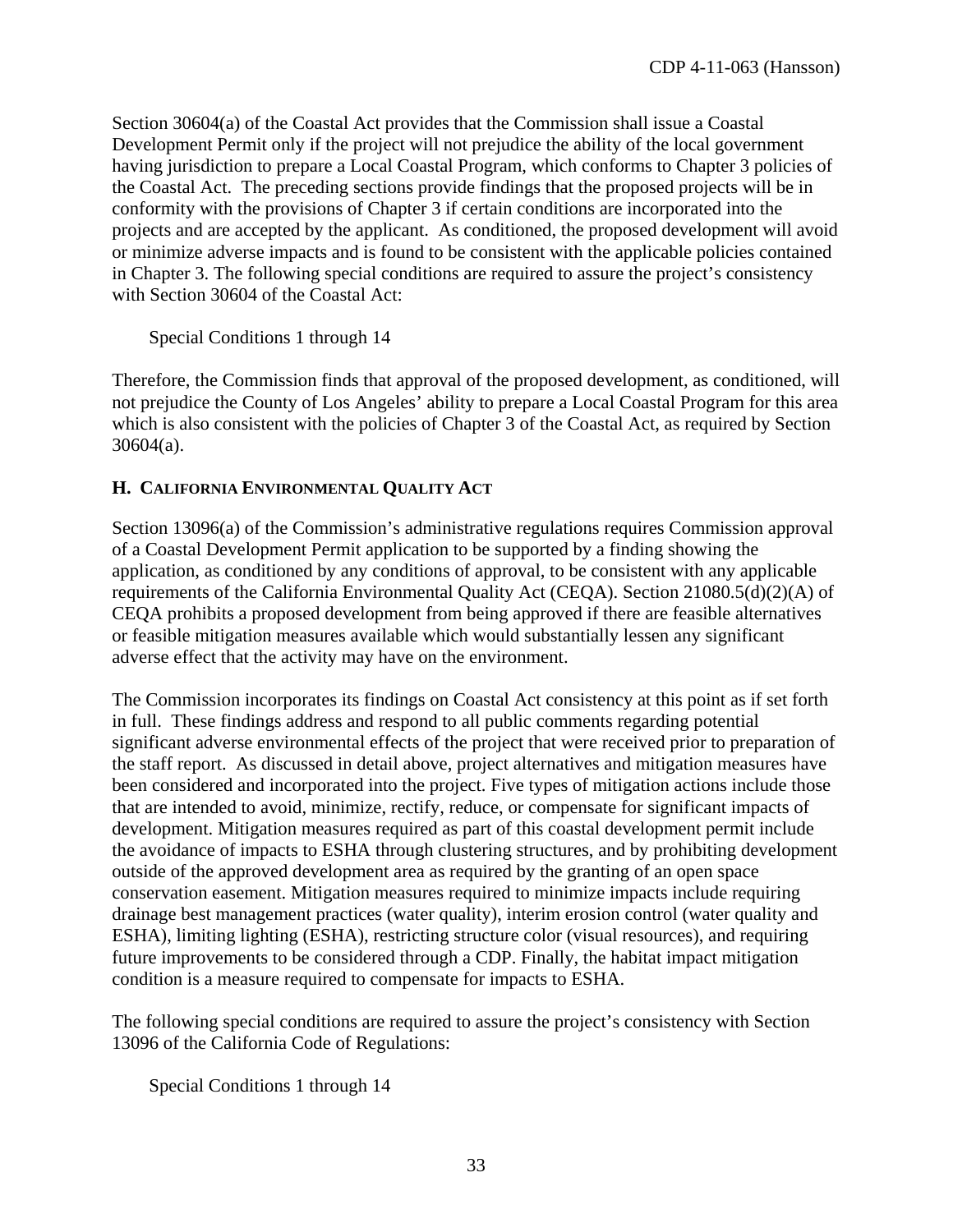As conditioned, there are no feasible alternatives or feasible mitigation measures available, beyond those required, which would substantially lessen any significant adverse impact that the activity may have on the environment. Therefore, the Commission finds that the proposed project, as conditioned to mitigate the identified impacts, can be found to be consistent with the requirements of the Coastal Act to conform to CEQA.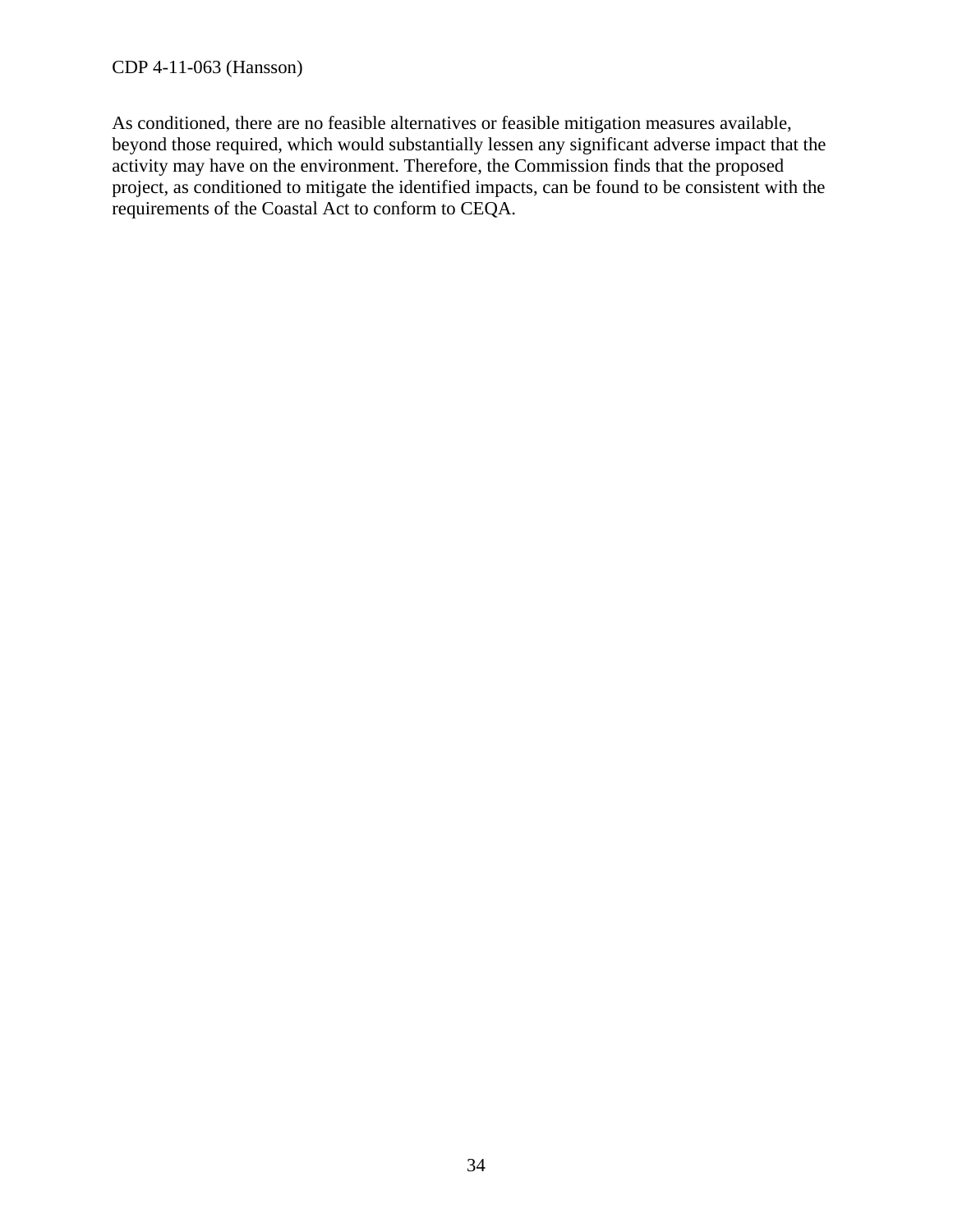## **APPENDIX 1**

## **Substantive File Documents**

Certified Malibu/Santa Monica Mountains Land Use Plan; The March 25, 2003 Memorandum Regarding the Designation of ESHA in the Santa Monica Mountains, prepared by John Dixon, Ph. D; Updated Biological Assessment prepared by PCR, dated September 21, 2011; "Updated Geologic and Soils Engineering Report for Proposed Single Family Residence, 850 Schueren Road, Malibu County of Los Angeles," prepared by Gold Coast Geoservices, Inc., dated June 23, 2011; "Onsite Wastewater Treatment System Design Report," prepared by Gold Coast Geoservices, Inc., dated June 24, 2011; "Response to County of Los Angeles Department of Public Health Plan Review Sheet," prepared by Gold Coast Geoservices, Inc., dated September 19, 2011; Coastal Development Permit 4-04-083 (Jean Ross, LLC), Coastal Development Permit 4-04-083-A1 (Malibu Kanan Properties, LLC), Coastal Development Permit 4-03-108 (Jean Ross, LLC and Brian Sweeney).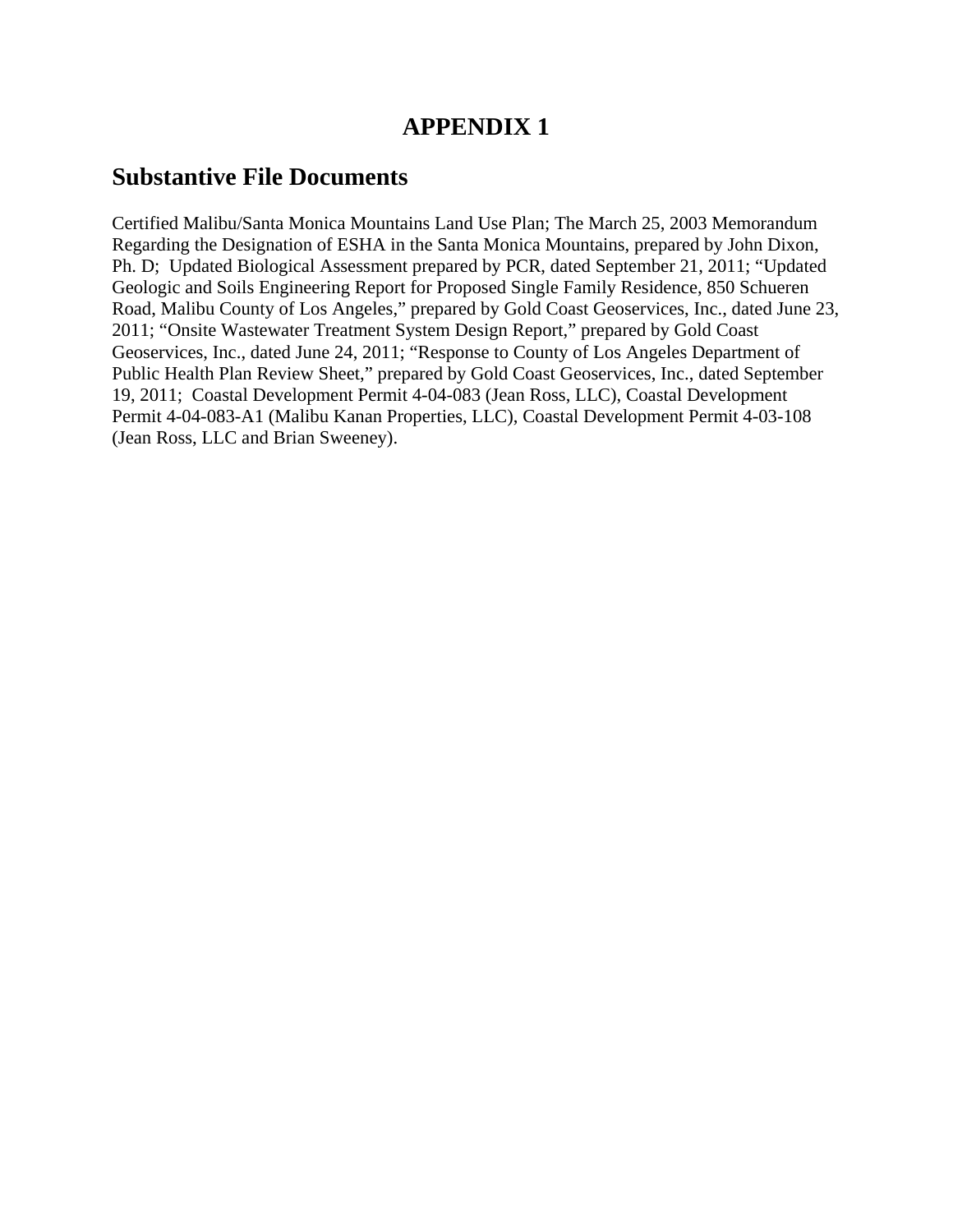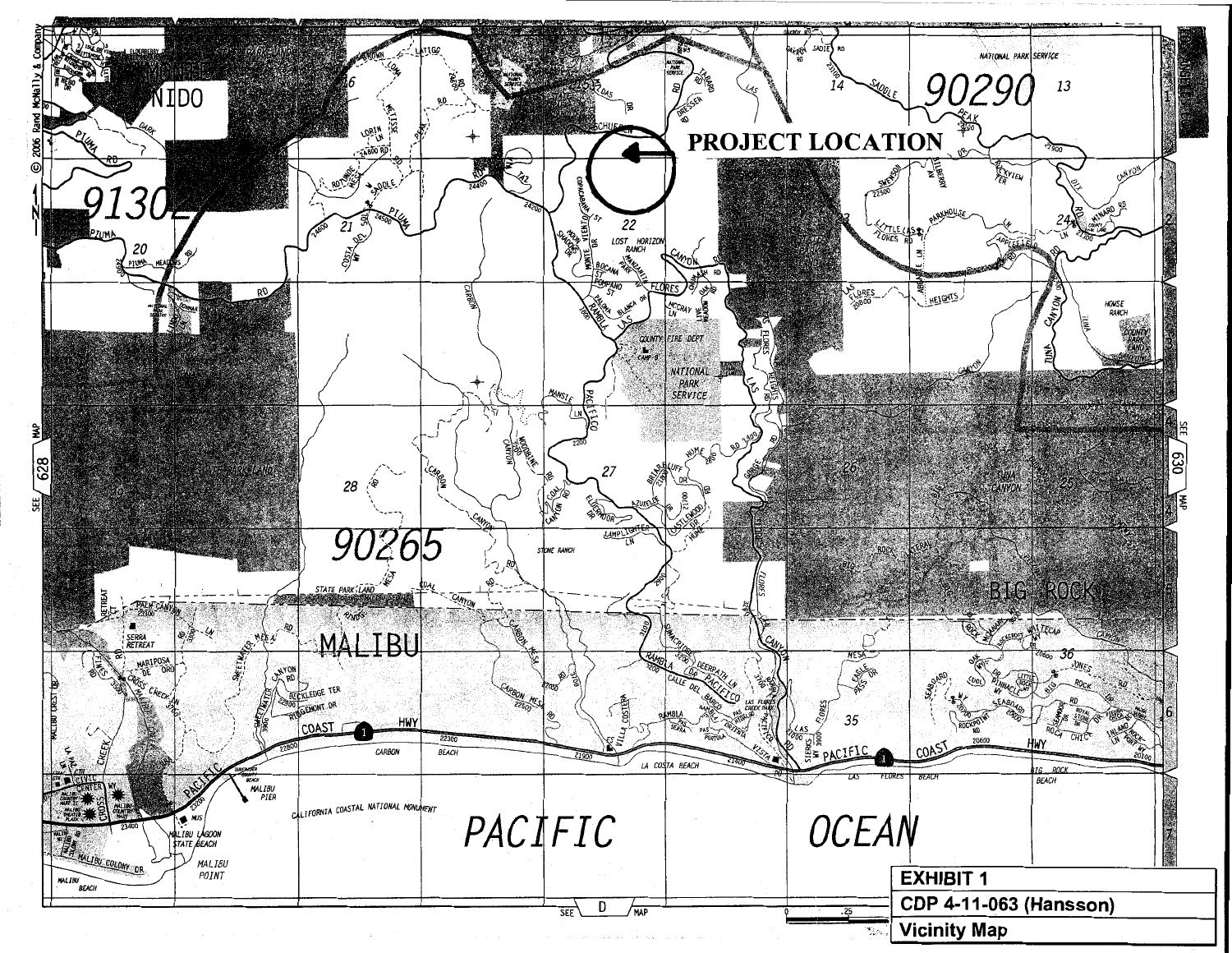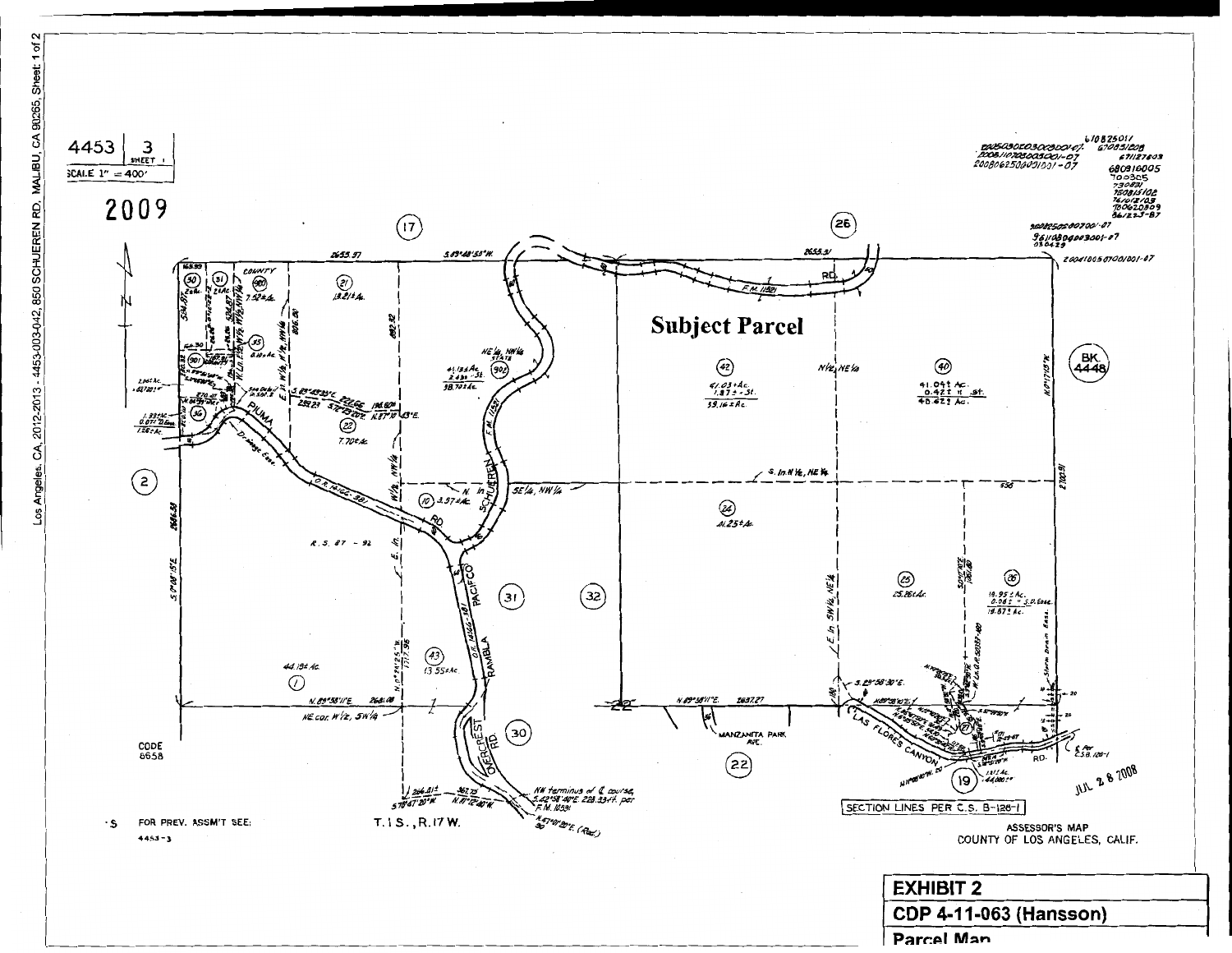

| <b>EXHIBIT 3</b>              |  |  |
|-------------------------------|--|--|
| <b>CDP 4-11-063 (Hansson)</b> |  |  |
| Site Plan. Proposity Parmated |  |  |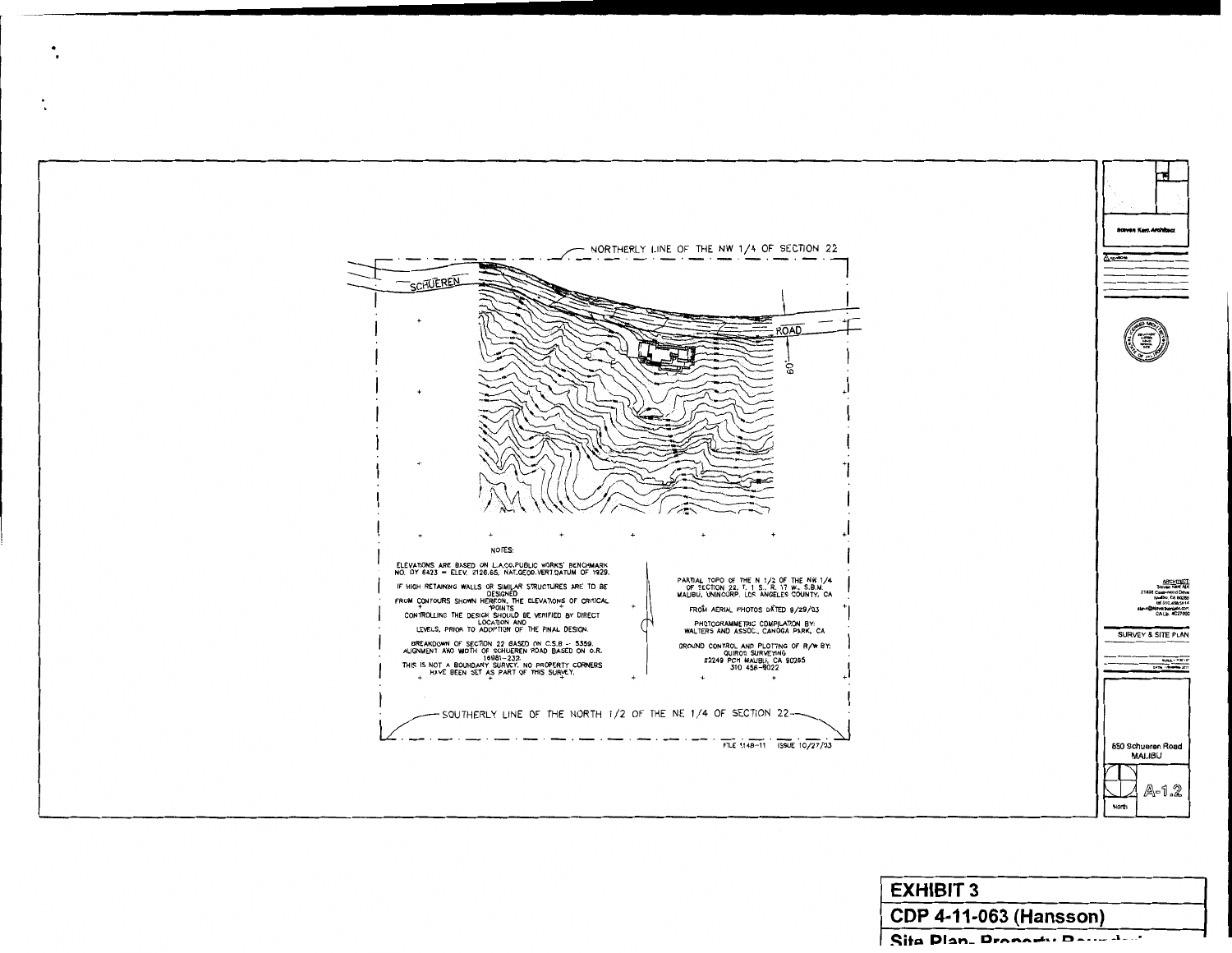

 $\bullet$ 

 $\bullet$ 

| <b>CDP 4-11-063 (Hansson)</b> |  |
|-------------------------------|--|
| <b>Site Plan</b>              |  |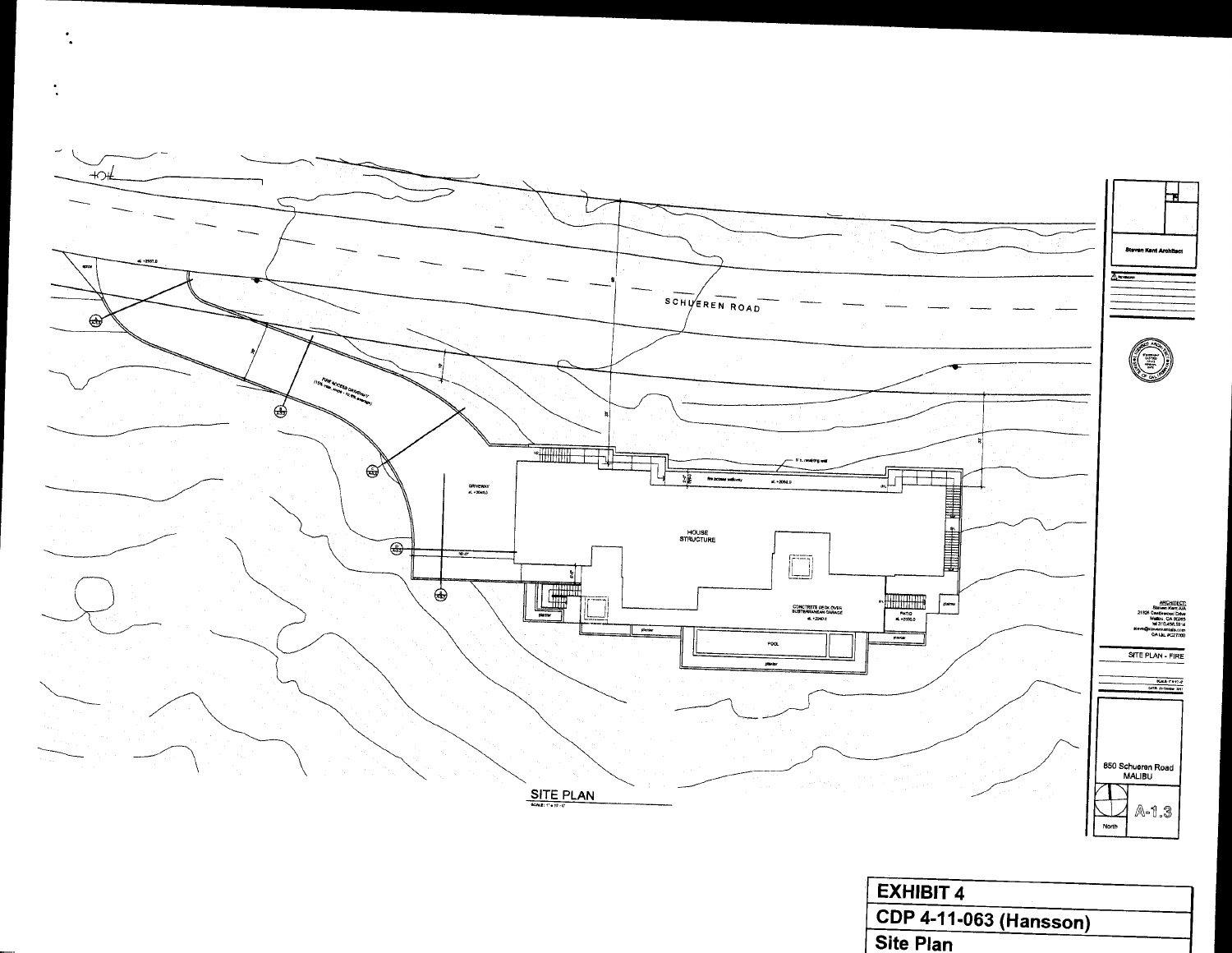

| <b>EXHIBIT 5</b>              |  |
|-------------------------------|--|
| <b>CDP 4-11-063 (Hansson)</b> |  |
| Garago/Rocomont Dies          |  |

 $\frac{1}{2}$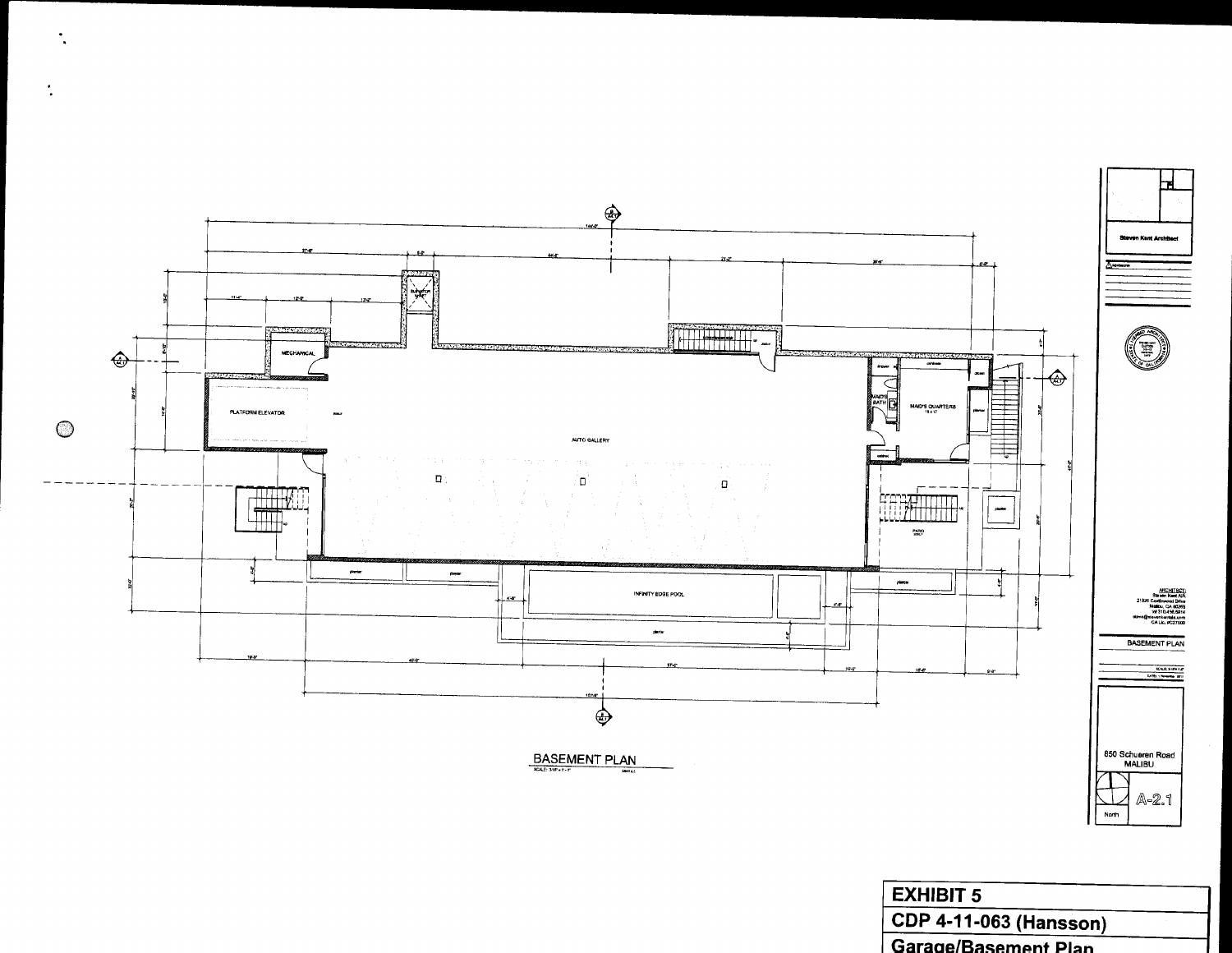

 $\ddot{\phantom{a}}$  .

٠.

| <b>EXHIBIT 6</b>              |
|-------------------------------|
| <b>CDP 4-11-063 (Hansson)</b> |
| <b>First Floor Plan</b>       |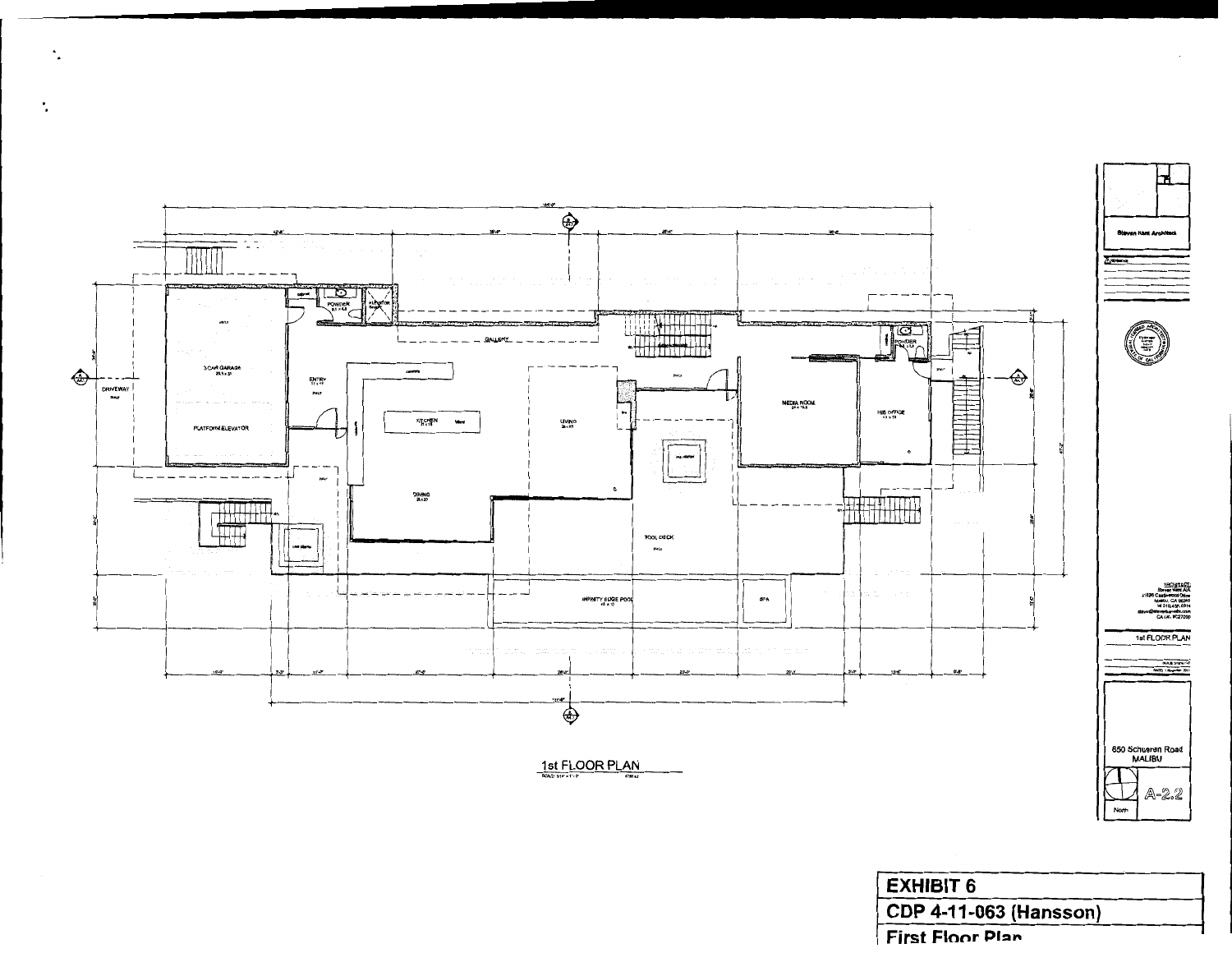

÷.

 $\mathcal{F}_{\mathcal{E}}$ 

| EXHIBIT 7                |  |
|--------------------------|--|
| CDP 4-11-063 (Hansson)   |  |
| <b>Second Floor Plan</b> |  |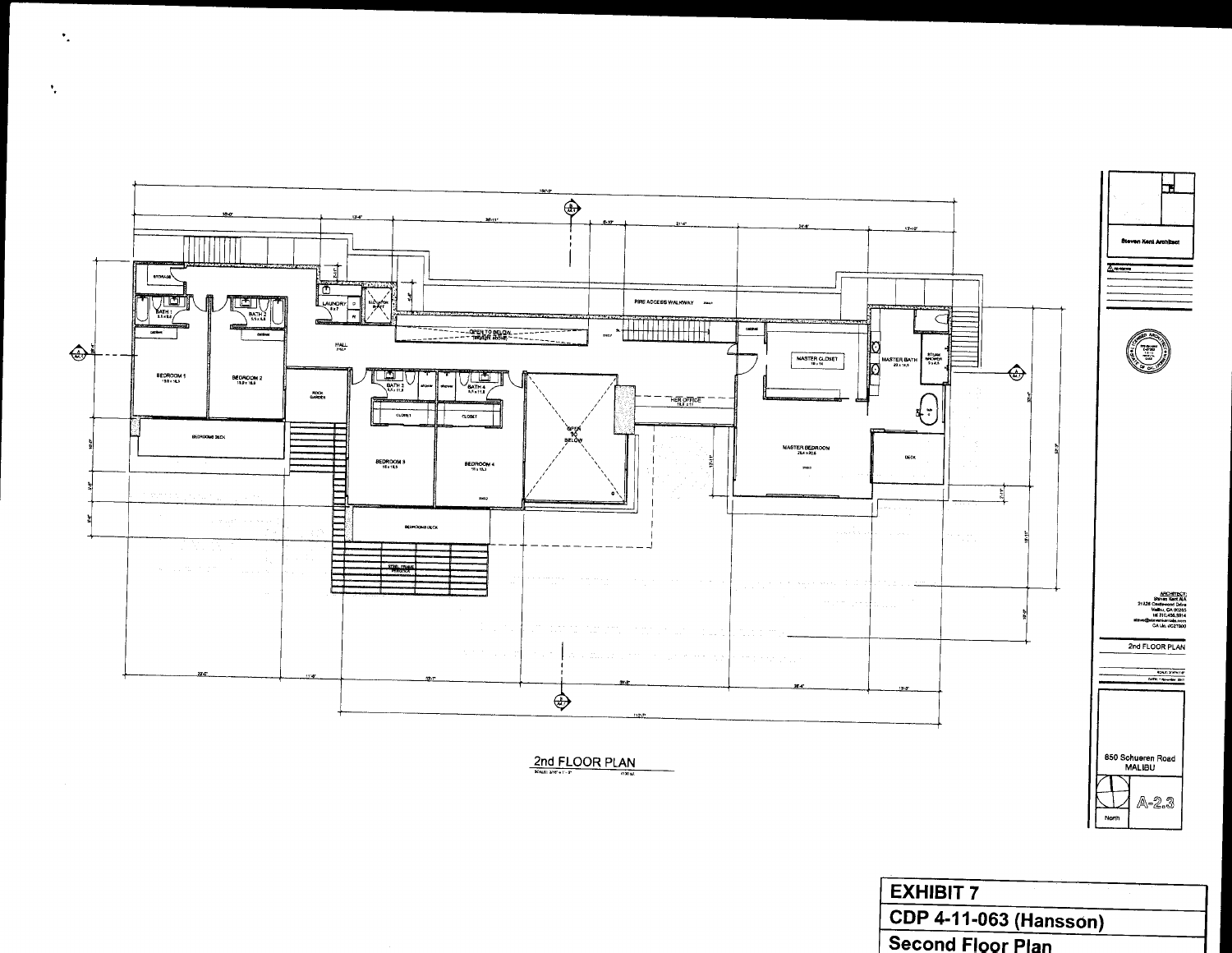





 $\cdot$ 

 $\cdot$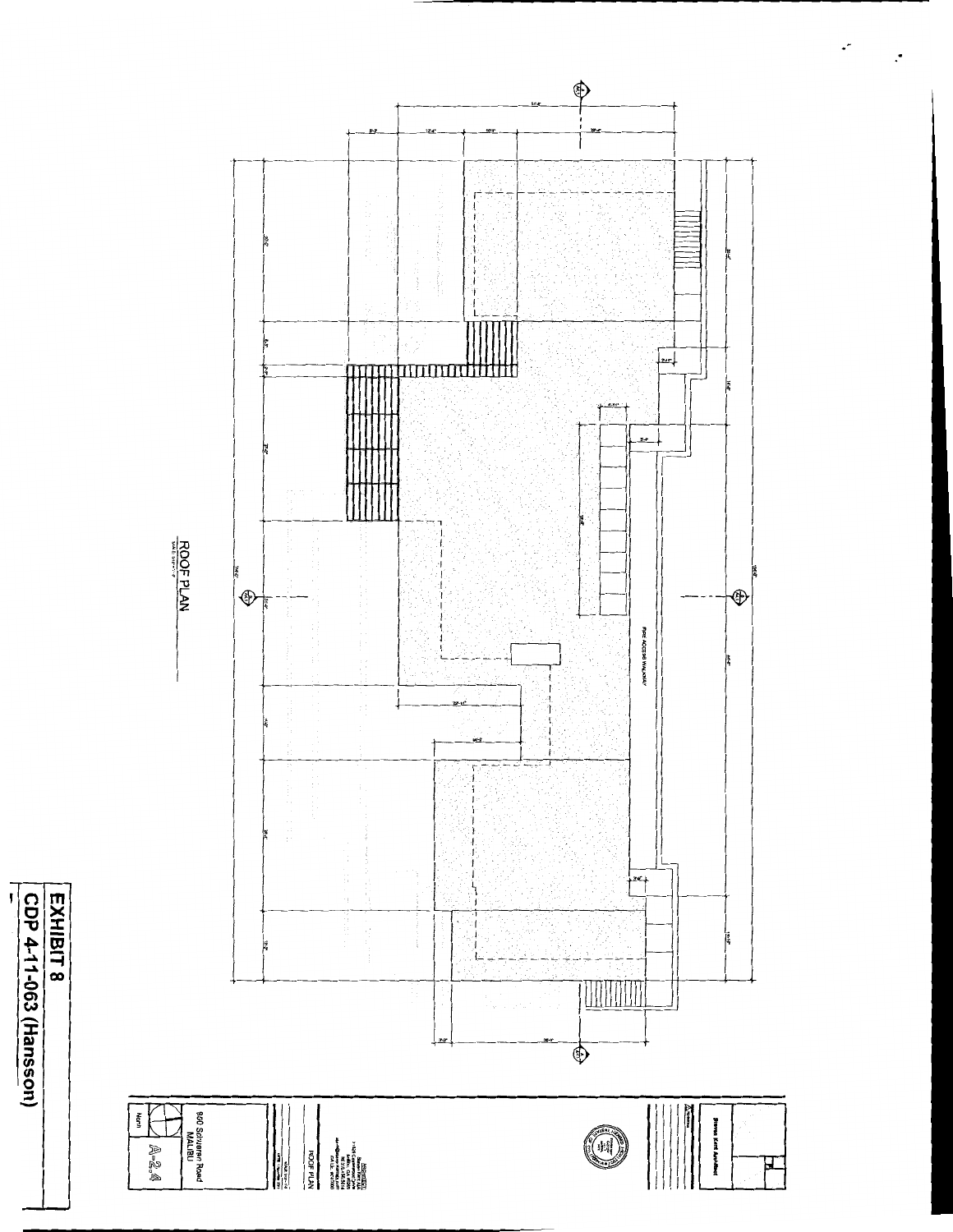



ias Apenas, laso<br>An dil Show



I ∐

 $+ \frac{100000}{100000} -$ 

 $+ \frac{1}{2} \frac{1}{2} \frac{1}{2} \frac{1}{2} \frac{1}{2}$ 

Ξ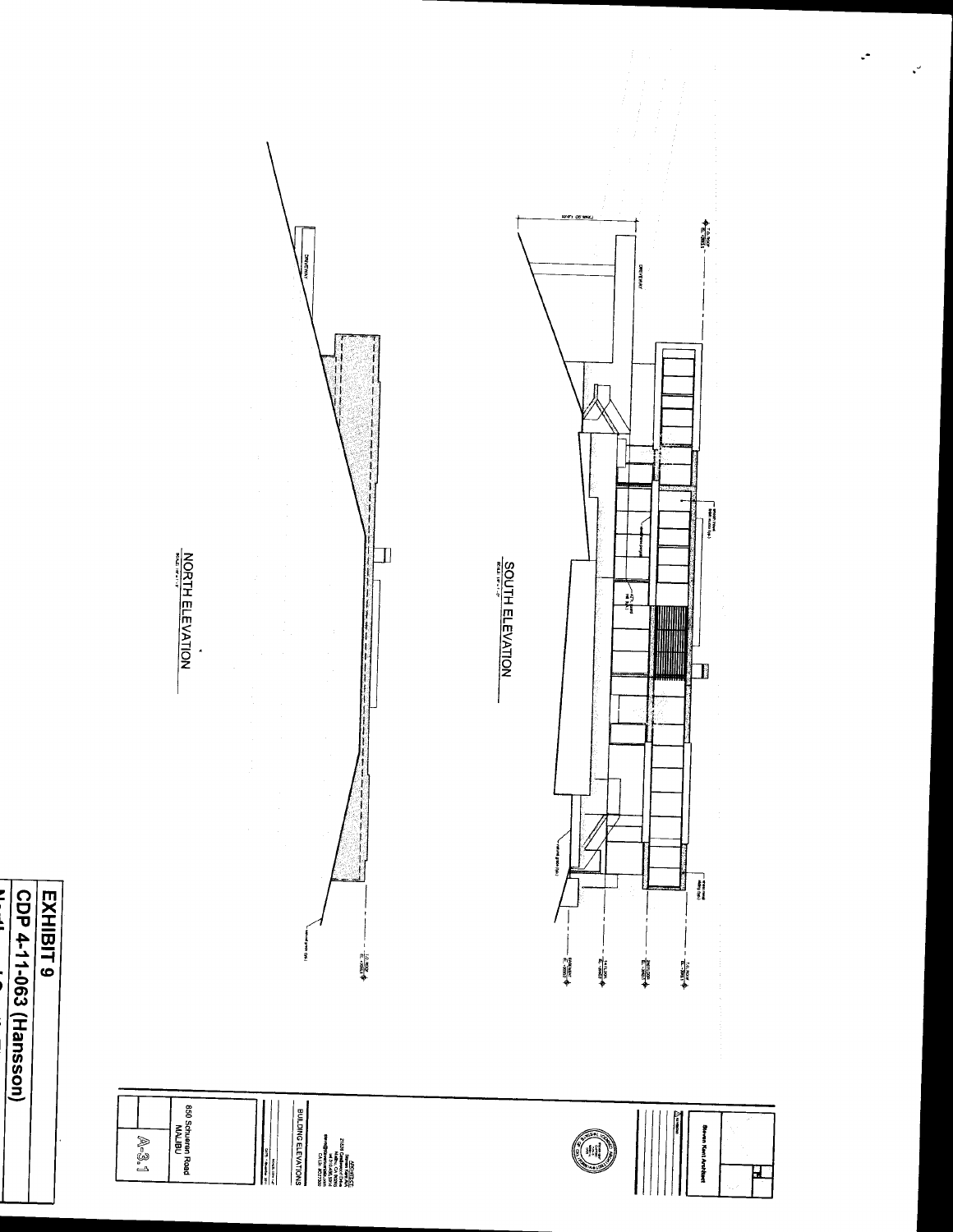

**EXHIBIT 10 CDP 4-11-063 (Hansson)** East and West Elevations

 $\bullet_{\omega}$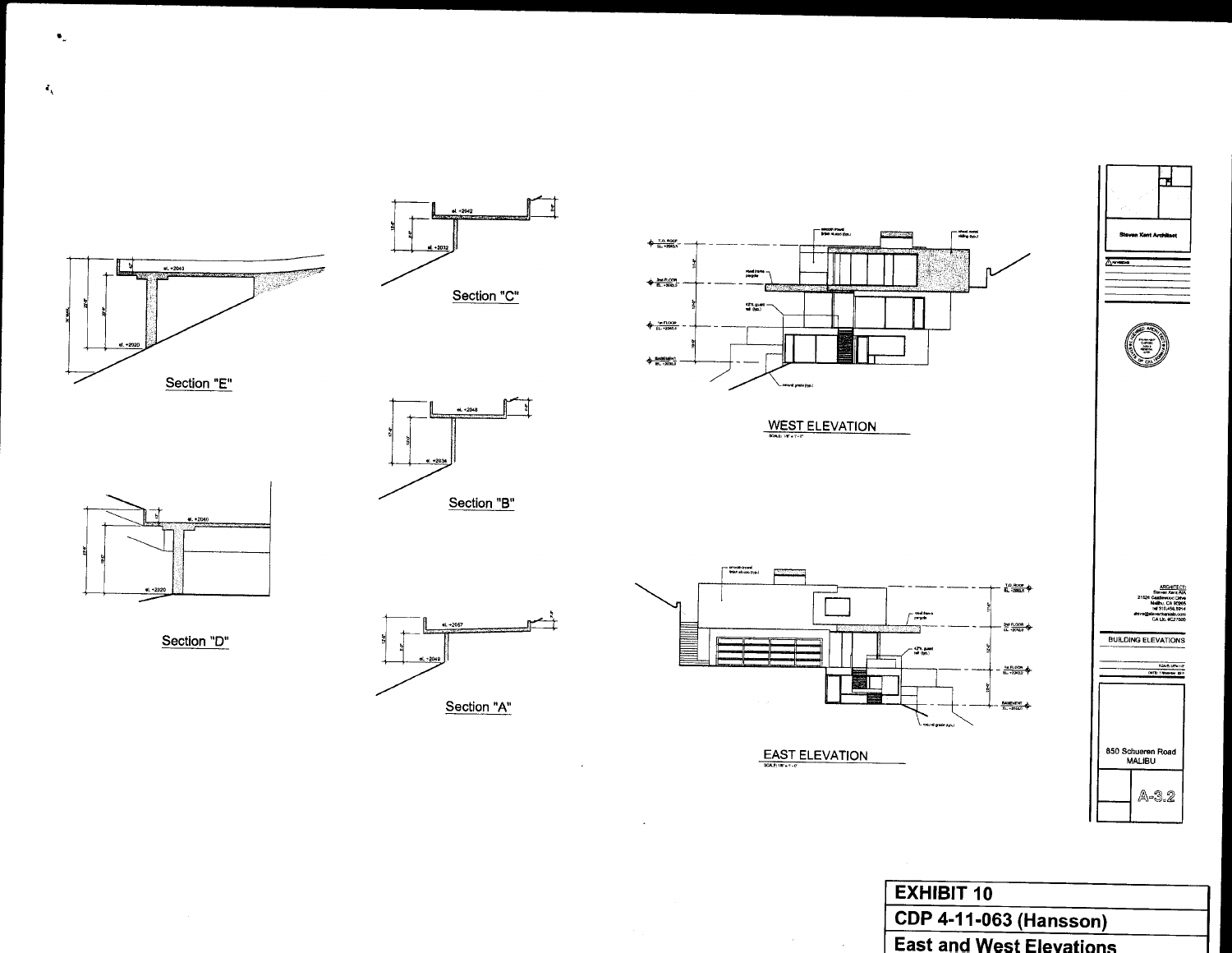

 $\mathbf{v}_\mathrm{e}$ 

 $\sim$  $\mathbf{Z}_{\mathrm{t}}$ 

BUILDING SECTION 'B'







ARCHITEC<br>van Kant Al Malibu, CA 9026<br>1el 310,455,591<br>foundated also CA Lic, #C27000

**BUILDING SECTIONS** 

850 Schueren Road<br>MALIBU A-4.1

| <b>EXHIBIT 11</b>              |  |
|--------------------------------|--|
| <b>CDP 4-11-063 (Hansson)</b>  |  |
| <b>Building Cross Sections</b> |  |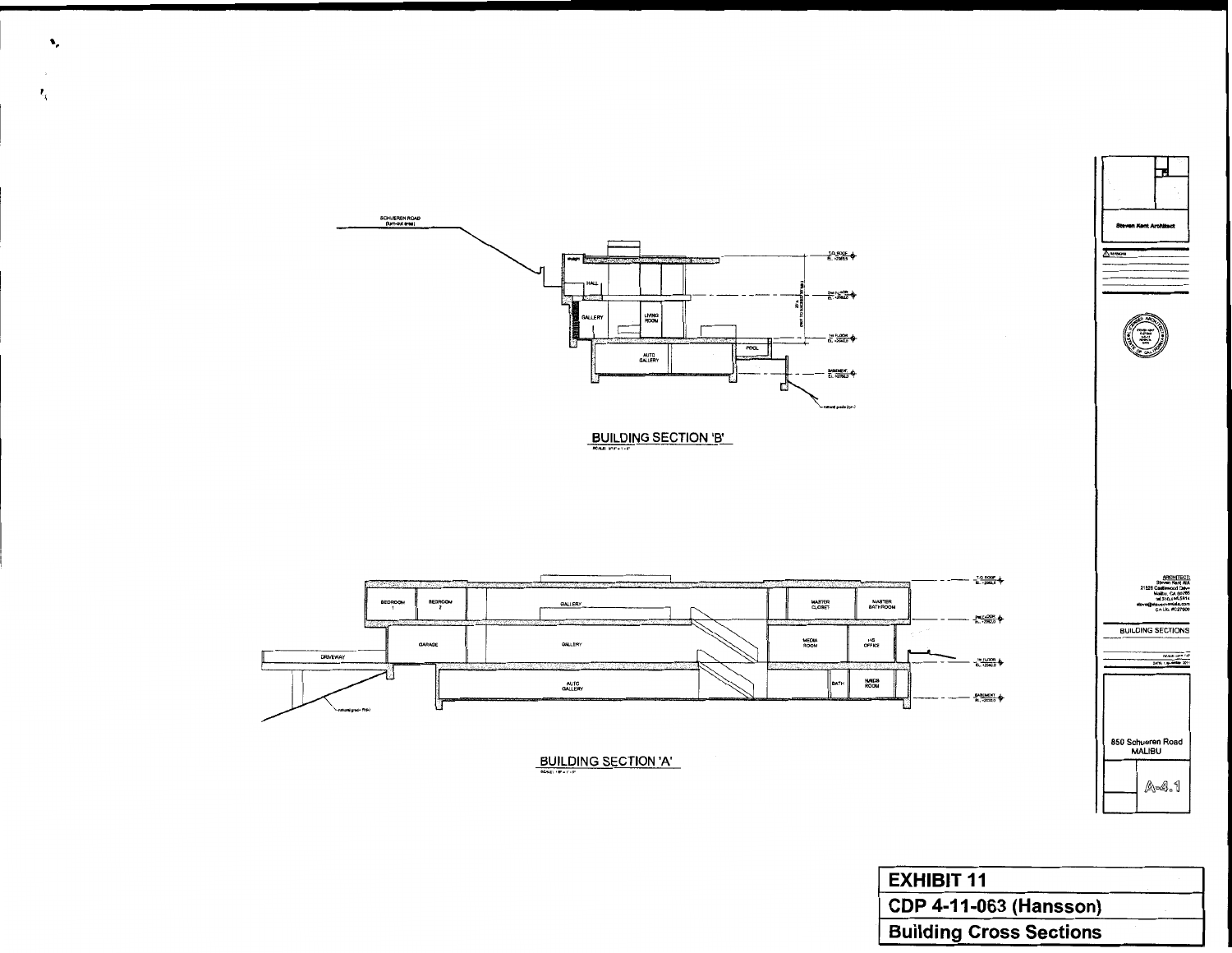